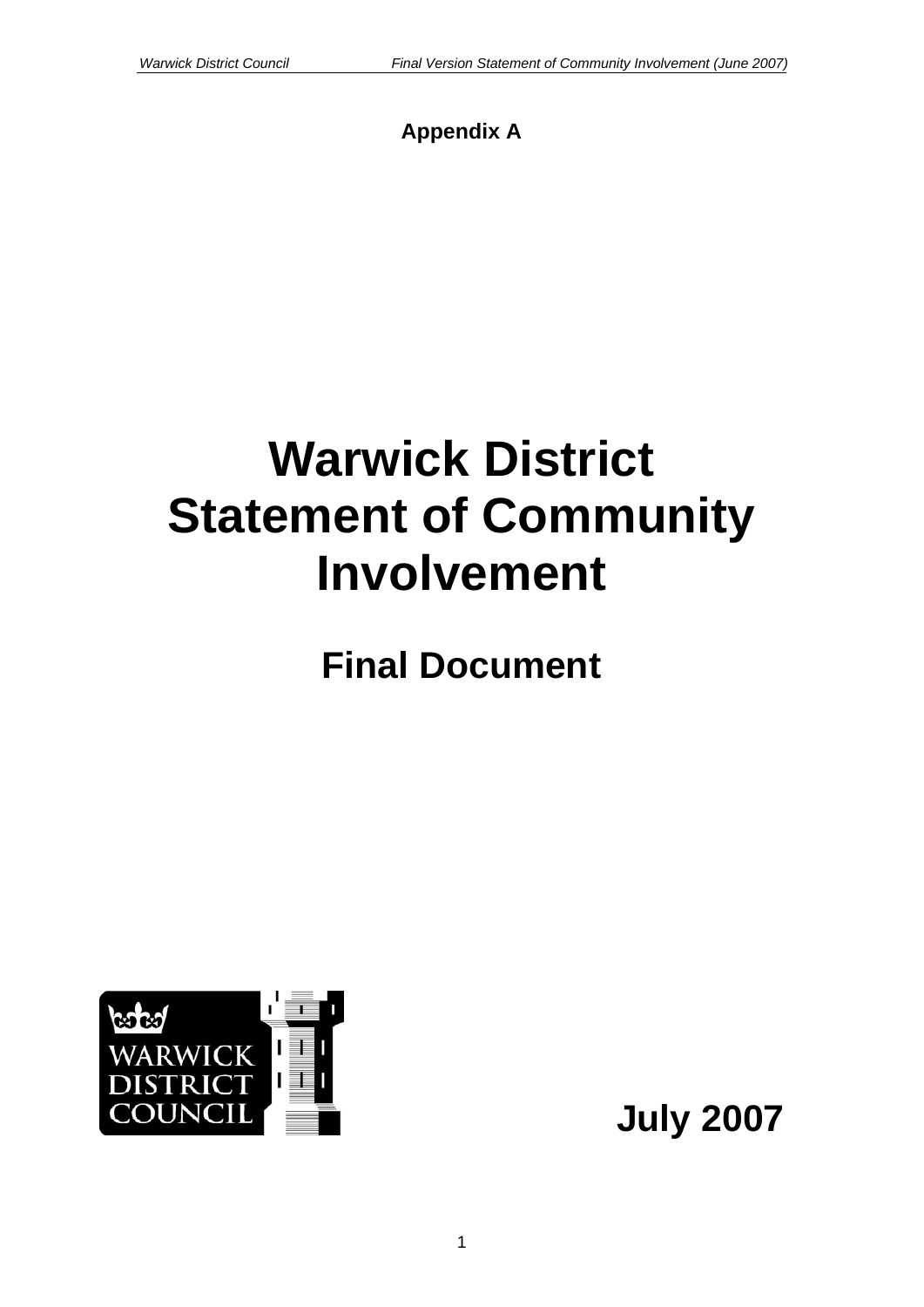## **Warwick District**

Warwick District lies within the heart of Warwickshire and due south of the city of Coventry. It covers an area of 28,226 hectares, comprising the four towns of Royal Leamington Spa, Warwick, Kenilworth and Whitnash set within attractive countryside. Its population was 125,931 at 2001 (Source: National Census).

Warwick District has a high quality environment with attractive, historic towns surrounded by a pleasant rural area. It benefits from good road and rail links with the major conurbations of the West Midlands and London. It also has a strong local economy, containing a number of major employers and attractions including Warwick Castle, Kenilworth Castle, the Royal Pump Rooms and Stoneleigh Park (National Agricultural Centre). These attributes make Warwick District a popular place to live, work and visit which creates considerable development pressure. This pressure needs to be managed in such a way that maintains and directs growth to areas in need whilst protecting the very qualities which make the District a desirable place to live and work.

## **The Statement of Community Involvement**

This is the submission version of the Warwick District Council Statement of Community Involvement (SCI). This document forms part of the Local Development Framework (LDF) which is a portfolio of documents replacing the Local Development Plan (LDP – in this case, the Warwick District Local Plan). The SCI outlines the council's commitment to consult on the preparation of its planning policy documents and planning applications at key stages throughout the process.

To enable the Council to contact those groups, organisations and individuals who are interested in the specific issues addressed, a pre-production consultation was carried out in September/early October 2006. The results of that consultation informed the draft document. The draft was consulted upon in November/December 2006 and the results of that consultation have been fed into this, the submission document, which has now been submitted to the Secretary of State and which is subject to a further six week consultation period.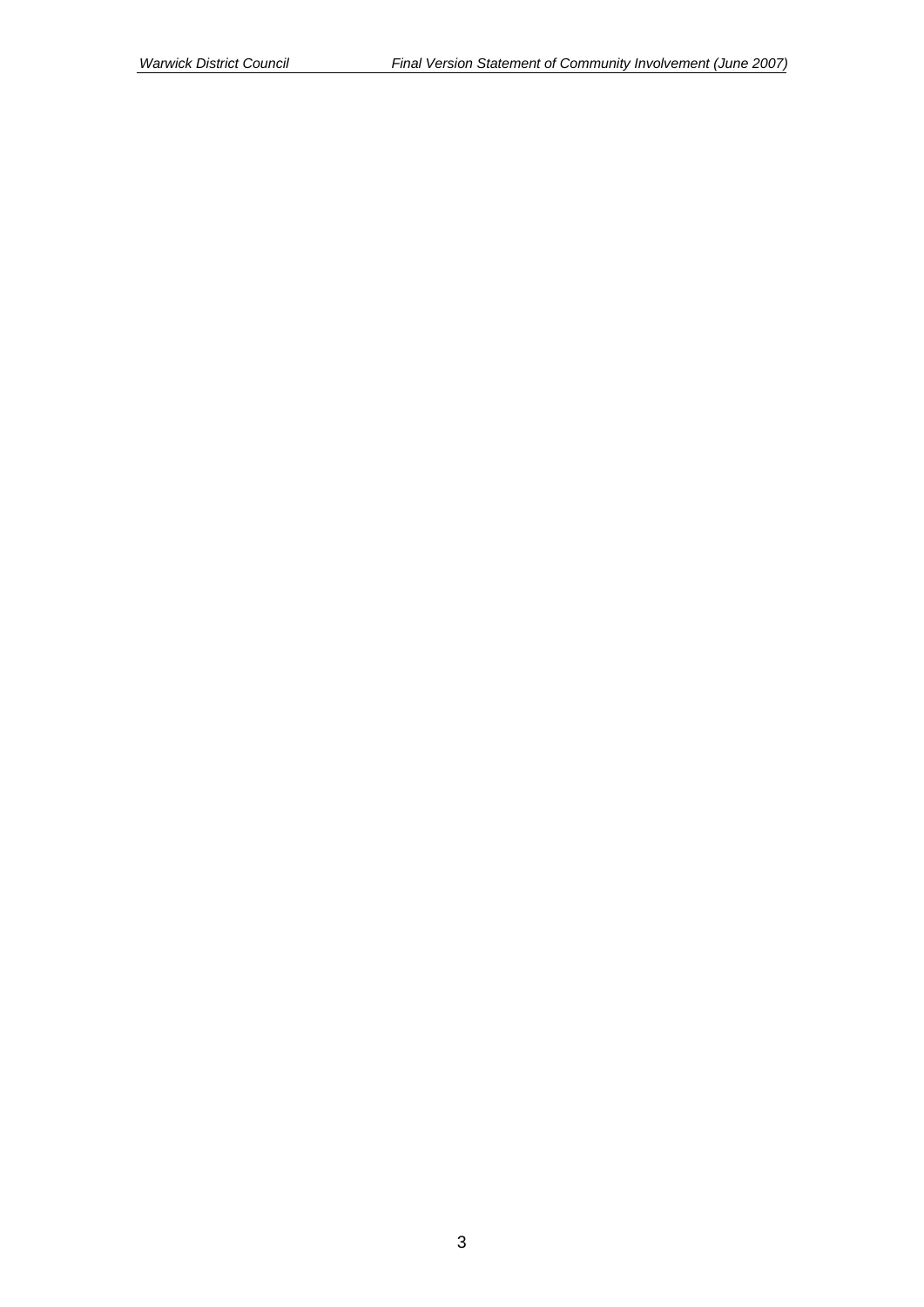## **Contents**

## **SECTION 1 - INTRODUCTION** 8

What is a Statement of Community Involvement? How to Use the Statement of Community Involvement Preparing the Statement of Community Involvement

- Table 1: Preparing the Statement of Community Involvement
- Understanding the jargon

The 'Tests of Soundness'

How will the Statement of Community Involvement be used?

## **SECTION 2 – WHEN WILL WE INVOLVE YOU IN PLANNING MATTERS?** 12

- a) Local Development Framework
	- i) Community involvement in Development Plan Documents
		- Table 2: Quick Guide to public and stakeholder
			- involvement in Development Plan Document production
	- ii) Community involvement in Supplementary Planning Documents
		- Table 3: Quick Guide to community involvement in Supplementary Planning Documents
- b) Planning Applications

#### **SECTION 3 – HOW WILL WE INVOLVE YOU IN PLANNING MATTERS?** 16

- a) Local Development Framework
	- Table 4: Methods of Community Involvement, Consultation and Publicity: DPDs
	- Table 5: Methods of Community Involvement, Consultation and Publicity: SPDs
- b) Planning Applications
	- Table 6: Methods of Community Involvement, Consultation and Publicity: Planning Applications
	- Table 7: Methods of consultation on planning applications

## **SECTION 4 - WHO WILL WE INVOLVE IN PLANNING MATTERS?** 20

- a) Local Development Framework
- b) Planning Applications

Planning Aid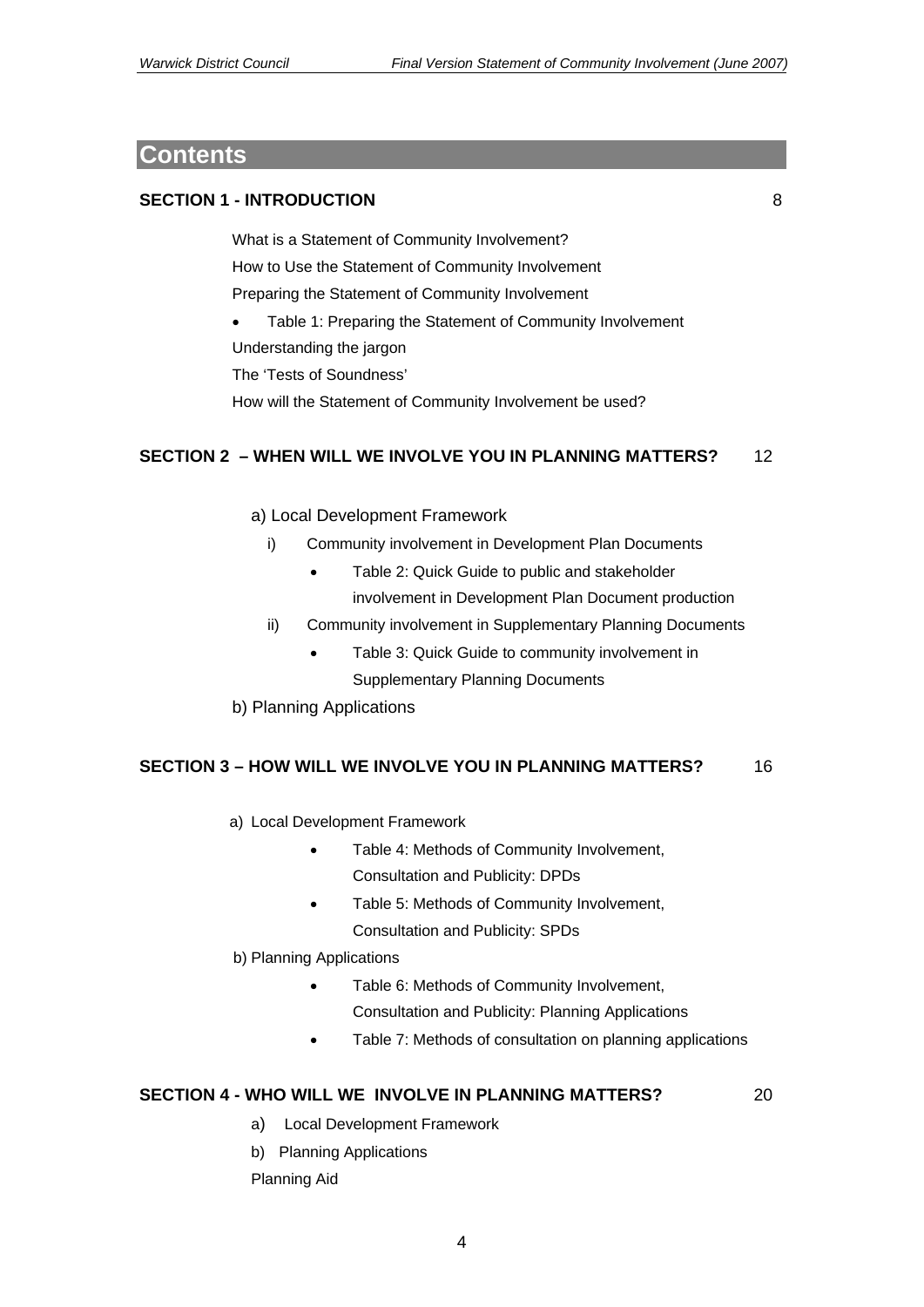#### **SECTION 5 - Background** 22

The Local Development Framework Frontloading Sustainability Appraisal and Strategic Environmental Assessment (SA & SEA)

#### **SECTION 6 - Principles of Good Consultation (Local Development Frameworks)** 26

Why consult? Front loading Capacity Building Who to involve The Role of Elected Members 'Hard to Reach' Groups Monitoring and Review Resources

#### **SECTION 7** - **The Council's Commitment to Consult on the Local Development Framework (LDF)** 30

How and when the community can become involved in planning matters How consultation on LDF documents will be publicised How community and stakeholder views will inform later stages of documents How we will inform you of what action we have taken as a result of such involvement

## **SECTION 8 - Links with other Warwick District Documents** 32

Warwick District Corporate Strategy, 2003 - 2007 Warwick District 2020 – The Community Plan for Warwick District Warwick District Consultation Strategy, 2003 Warwick District Communications Strategy, 2005 Warwick District People Strategy 2003 - 2007 (revised 2005)

## **SECTION 9 - Planning Applications** 36

Finding out about Planning Applications Taking part in the Decision Making Process for Planning Applications How a Decision is made Appeals Pre-application consultation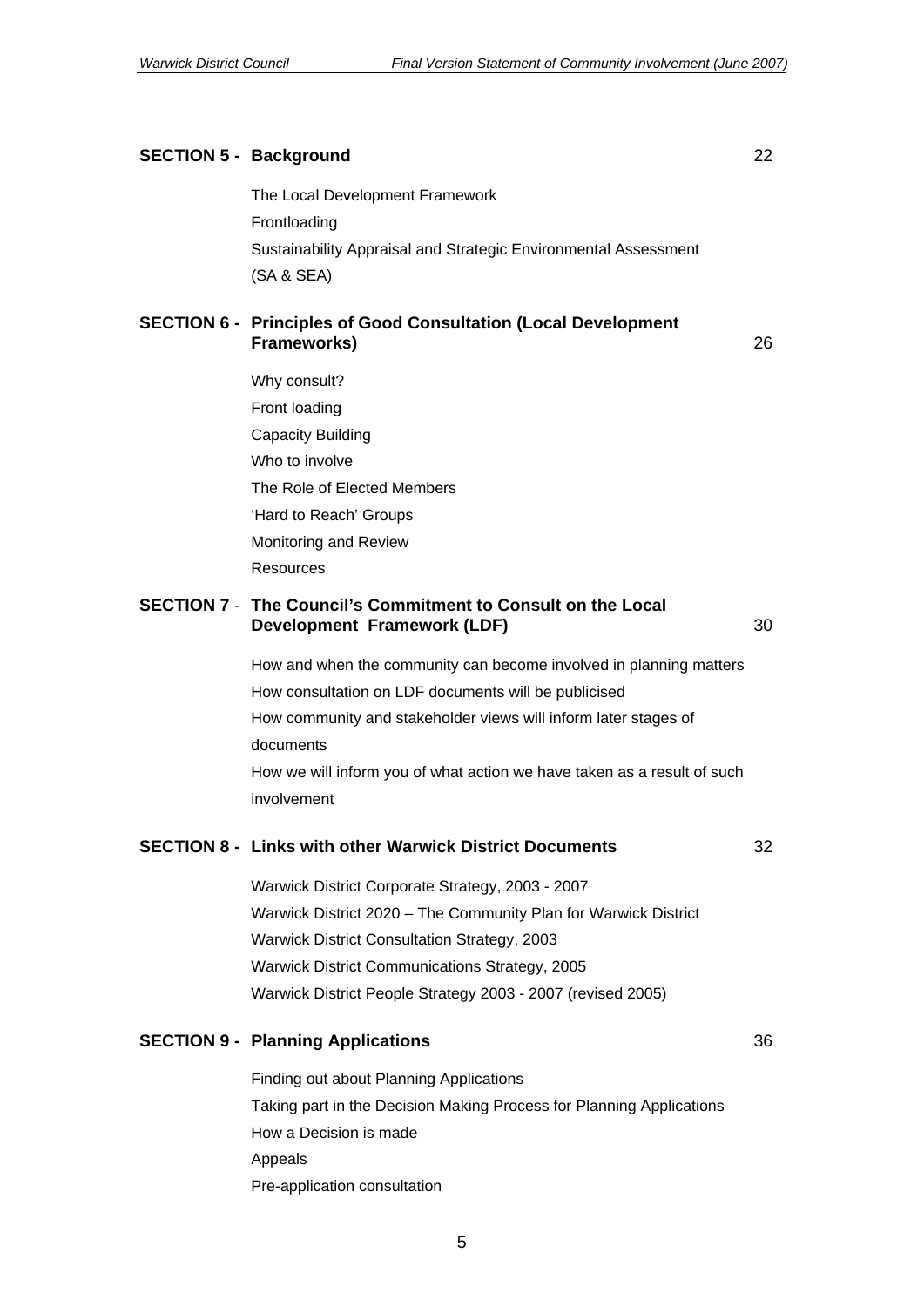# **Appendices**

| Appendix 1 | Specific Consultees and General Consultation Bodies for Local<br><b>Development Documents</b> | 40 |
|------------|-----------------------------------------------------------------------------------------------|----|
|            | <b>Appendix 2</b> Statutory Consultees for Major Planning Applications                        | 48 |
|            | <b>Appendix 3 Glossary of Terms</b>                                                           | 54 |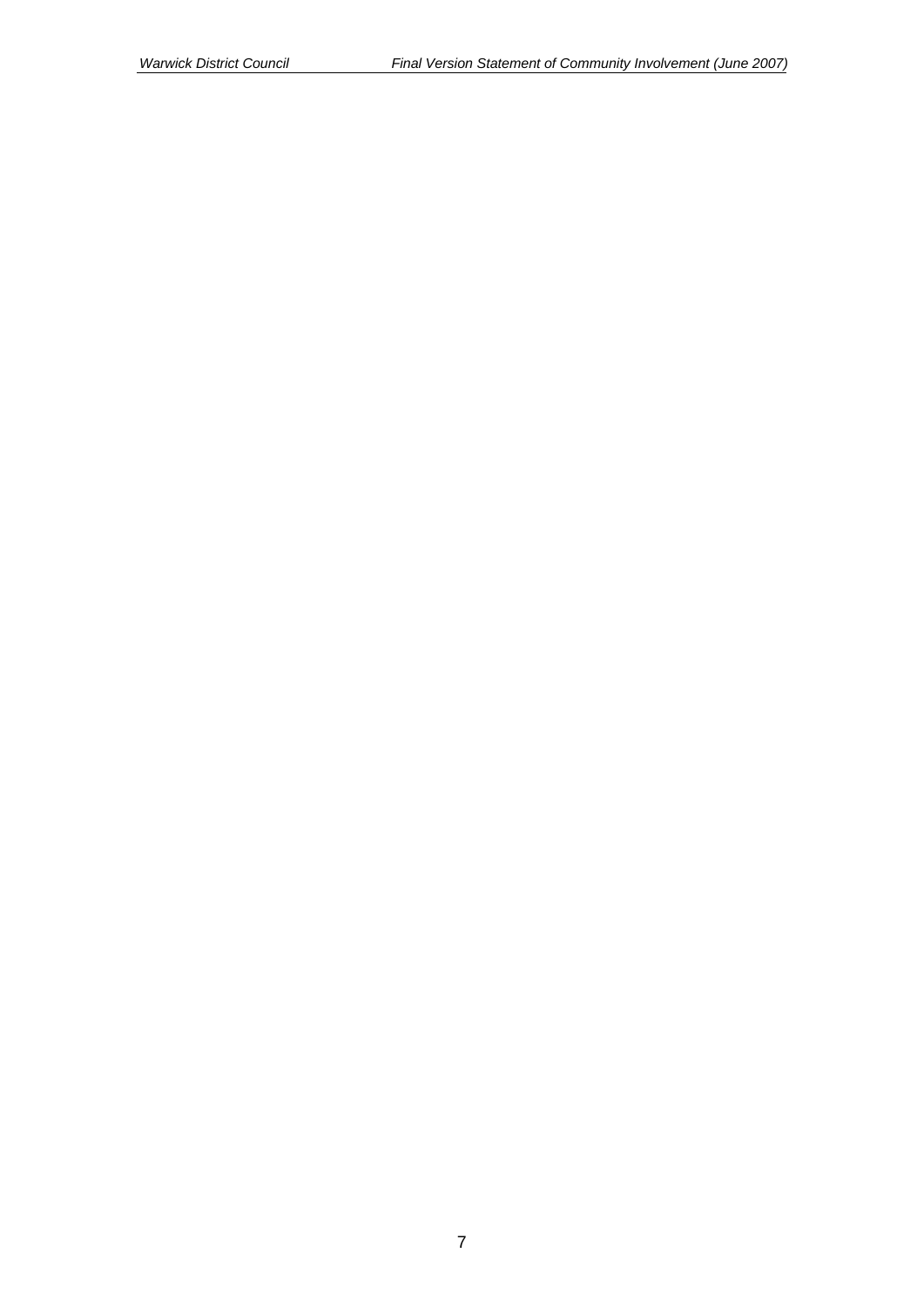## **SECTION 1 - Introduction**

## **What is the Statement of Community Involvement?**

1.1 In 2004, the Government introduced a new planning system with the Planning and Compulsory Purchase Act. The new system replaces Local Development Plans (LDP's - in this case, the Warwick District Local Plan) with a new portfolio of documents called the Local Development Framework (LDF). Various documents make up the framework, one of which is the Statement of Community Involvement (SCI). The new system encourages greater and earlier community involvement in the preparation of all the documents in the framework (this term is known as 'front loading').

The SCI is the document that sets out the standards to be achieved by the local authority in involving the community in the preparation, alteration and continuing review of all local development documents and planning applications. The document should be a clear public statement enabling the community to know how and when they will be involved in the preparation of local development documents and how they will be consulted on planning applications. The SCI should ensure the active meaningful and continued involvement of the community throughout the process.

- 1.2 To achieve this, the Warwick District SCI sets out the following;
	- **how and when the community can become involved in planning matters**
	- **how these will be publicised**
	- **how community views will inform later stages of documents**
	- **how community views will be taken into account when considering planning applications**
	- **how we will inform you of what action we have taken as a result of such involvement**
- 1.3 The Council hopes that through effective community involvement it will:
	- **encourage people to have more say in the planning of the district; and**
	- **build consensus so that the planning process runs smoothly and can deliver more quickly**

#### **How to Use the SCI**

1.4 This document has been written to enable those wishing to participate in consultations on planning documents and planning applications to be able to find out when, with whom and how consultations will take place. To make this process as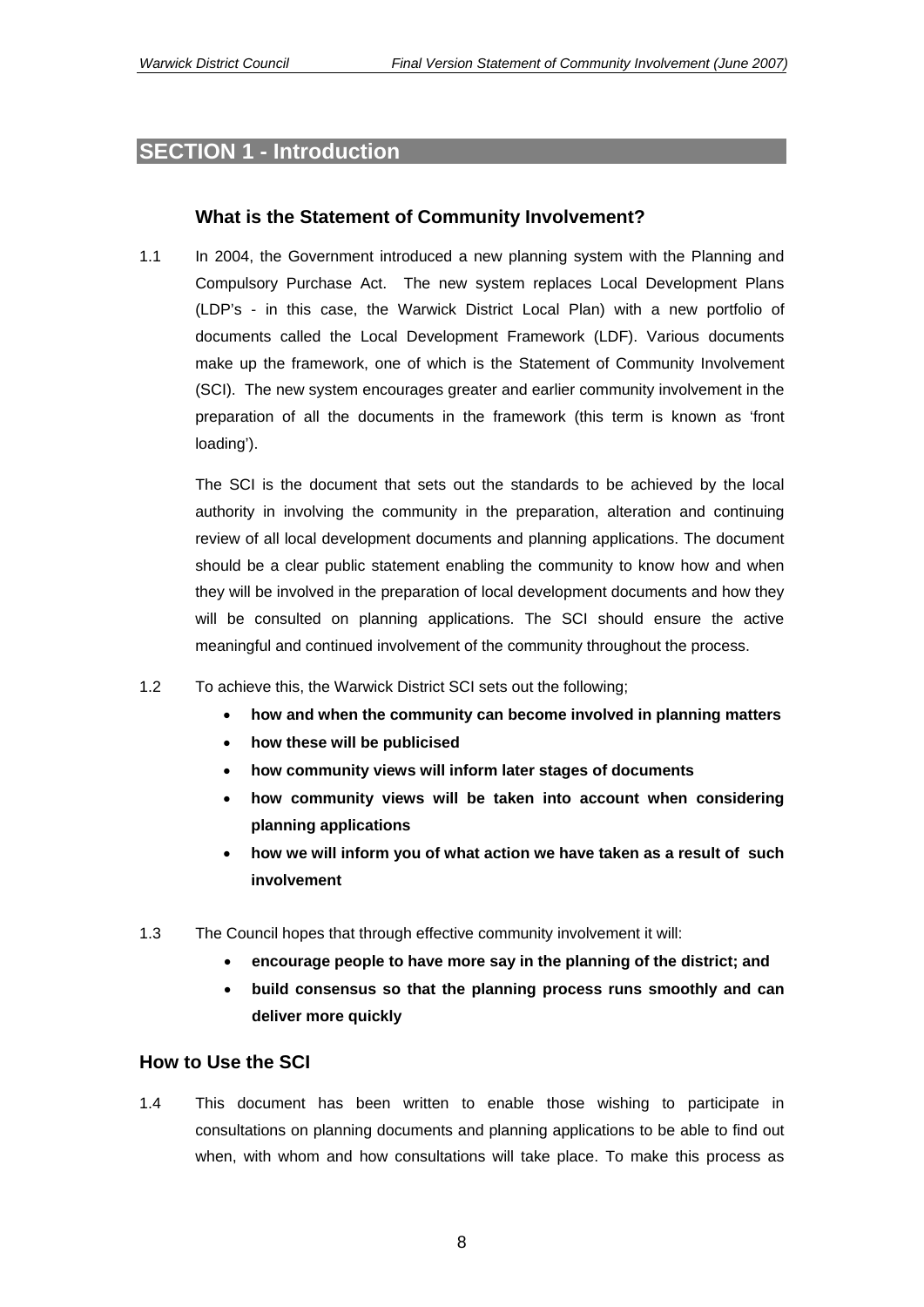transparent as possible, the Statement of Community Involvement has been set out as follows:-

- **Section 1** gives an introduction to the need for and purpose of the SCI, the stages it passes through and how it has been prepared.
- **Section 2** explains **WHEN** consultation opportunities will arise.
- **Section 3** explains **HOW** the Council will consult and what methods will be used for different types of document or planning applications.
- **Section 4** explains WHO will be consulted and how those wishing to be added to the database to take part in future consultations can contact us with their details.
- **The remainder** of the document comprises more detailed supporting information which will provide a deeper understanding of the process.
- **The appendices** to the SCI list various consultees that will be consulted as appropriate.
- There is also a **glossary of terms** in appendix 3.

## **Preparing the Statement of Community Involvement**

| 1.5 | These are the stages necessary to the preparation of the SCI |  |
|-----|--------------------------------------------------------------|--|
|     |                                                              |  |

|                                                        | Table 1: Preparing the Statement of Community Involvement                                                                                                                                                                                                                                                                                                                                                        |
|--------------------------------------------------------|------------------------------------------------------------------------------------------------------------------------------------------------------------------------------------------------------------------------------------------------------------------------------------------------------------------------------------------------------------------------------------------------------------------|
| <b>Stage One</b><br><b>Pre-production</b><br>(scoping) | Consult widely to collect views and consider options for community involvement                                                                                                                                                                                                                                                                                                                                   |
| <b>Stage Two</b><br><b>Draft Production</b>            | Prepare the draft SCI according to government legislation and guidance with<br>input from the result of stage one questionnaires<br>A six week period of consultation following a meeting of the Council's Executive<br>to consider the draft version. Advertised in the local press<br>The results of the consultation inform the preparation of the 'submission' version<br>which is considered by the Council |
| <b>Stage Three</b><br><b>Submission</b>                | The amended version of the SCI is submitted to the Secretary of State for<br>consideration<br>A further six week period of consultation commences on submission and this is<br>again advertised. Comments at this stage are submitted to the Planning<br>Inspectorate for the Inspector's consideration                                                                                                          |
| <b>Stage Four</b><br>Examination                       | The Secretary of State appoints a Planning Inspector who conducts an<br>independent examination of the SCI (when necessary)<br>The Inspector reports on the document with any required amendments. This<br>report is binding upon the Council                                                                                                                                                                    |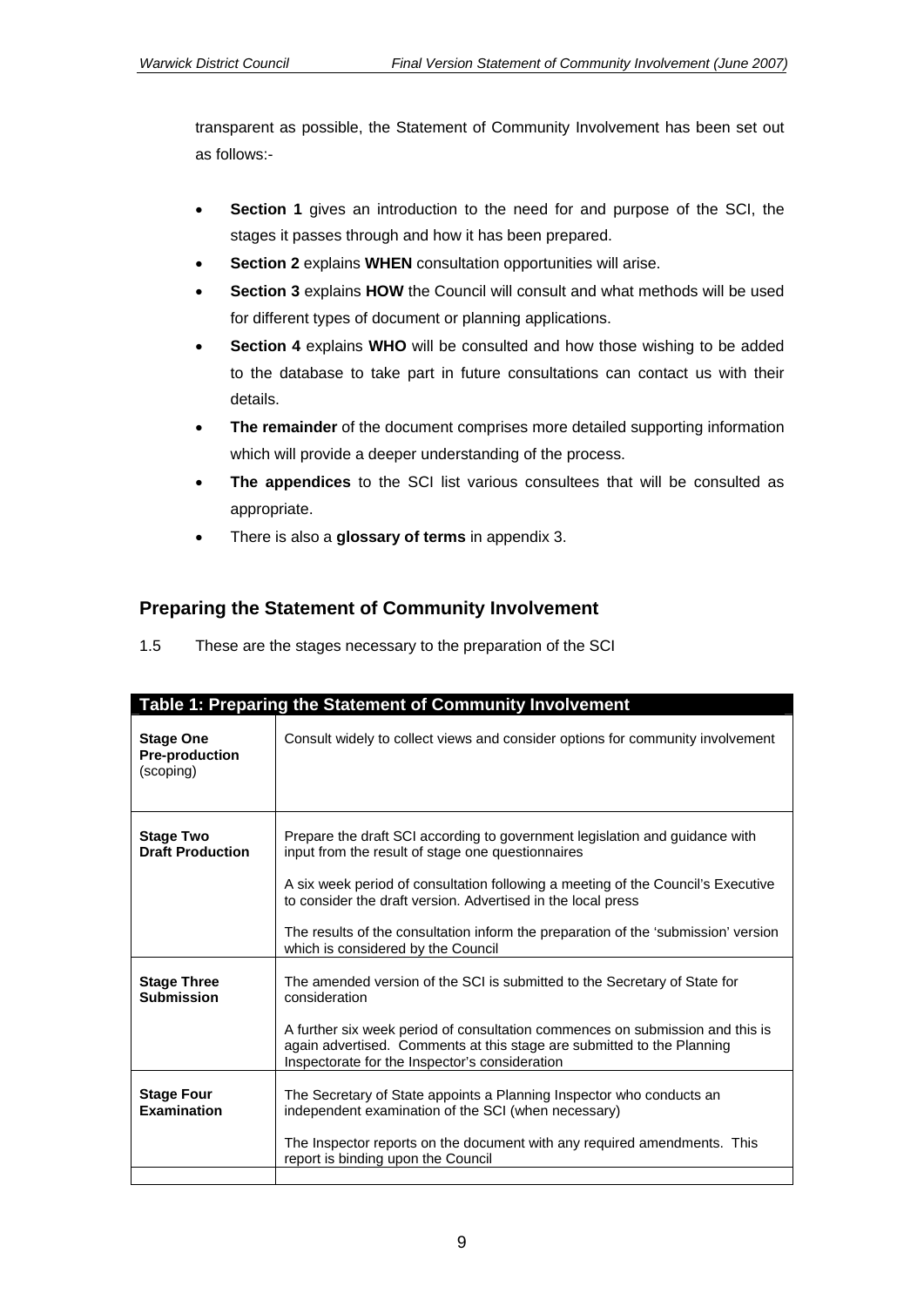| Table 1: Preparing the Statement of Community Involvement |                                                                                |  |  |  |  |  |  |
|-----------------------------------------------------------|--------------------------------------------------------------------------------|--|--|--|--|--|--|
| <b>Stage Five</b>                                         | Any modifications required by the Inspector are incorporated into the final    |  |  |  |  |  |  |
| <b>Adoption</b>                                           | document and the SCI is adopted                                                |  |  |  |  |  |  |
| <b>Stage Six</b>                                          | After adoption of the SCI there is continual assessment and evaluation of the  |  |  |  |  |  |  |
| <b>Monitoring and</b>                                     | consultation methods contained in it. Implementation is reported in the Annual |  |  |  |  |  |  |
| <b>Review</b>                                             | Monitoring Report and amendments-made when necessary                           |  |  |  |  |  |  |

## **The 'Tests of Soundness'**

- 1.6 The Inspector who carries out the independent examination of the SCI, will be judging the document against 9 'tests of soundness'. These are the criteria by which all SCI's will be assessed and form the grounds for objection. The tests are that the:
	- **i) Local planning authority has complied with the minimum requirements for consultation as set out in Regulations[1](#page-9-0) ;**
	- **ii) Local planning authority's strategy for community involvement links with other community involvement initiatives e.g. the community strategy;**
	- **iii) Statement identifies in general terms which local community groups and other bodies will be consulted;**
	- **iv) Statement identifies how the community and other bodies can be involved in a timely and accessible manner;**
	- **v) Methods of consultation to be employed are suitable for the intended audience and for the different stages in the preparation of local development documents;**
	- **vi) Resources are available to manage community involvement effectively;**
	- **vii) Statement shows how the results of community involvement will be fed into the preparation of development plan documents and supplementary planning documents;**
	- **viii) Authority has mechanisms for reviewing the statement of community involvement; and**
	- **ix) Statement clearly describes the planning authority's policy for consultation on planning applications.**
- 1.7 For more information on the tests of soundness and on the examination process, visit the Planning Inspectorate website;

**[www.planning-inspectorate.gov.uk](http://www.planning-inspectorate.gov.uk/)**

<span id="page-9-0"></span><sup>1</sup> The Town and Country Planning (Local Development) (England) Regulations 2004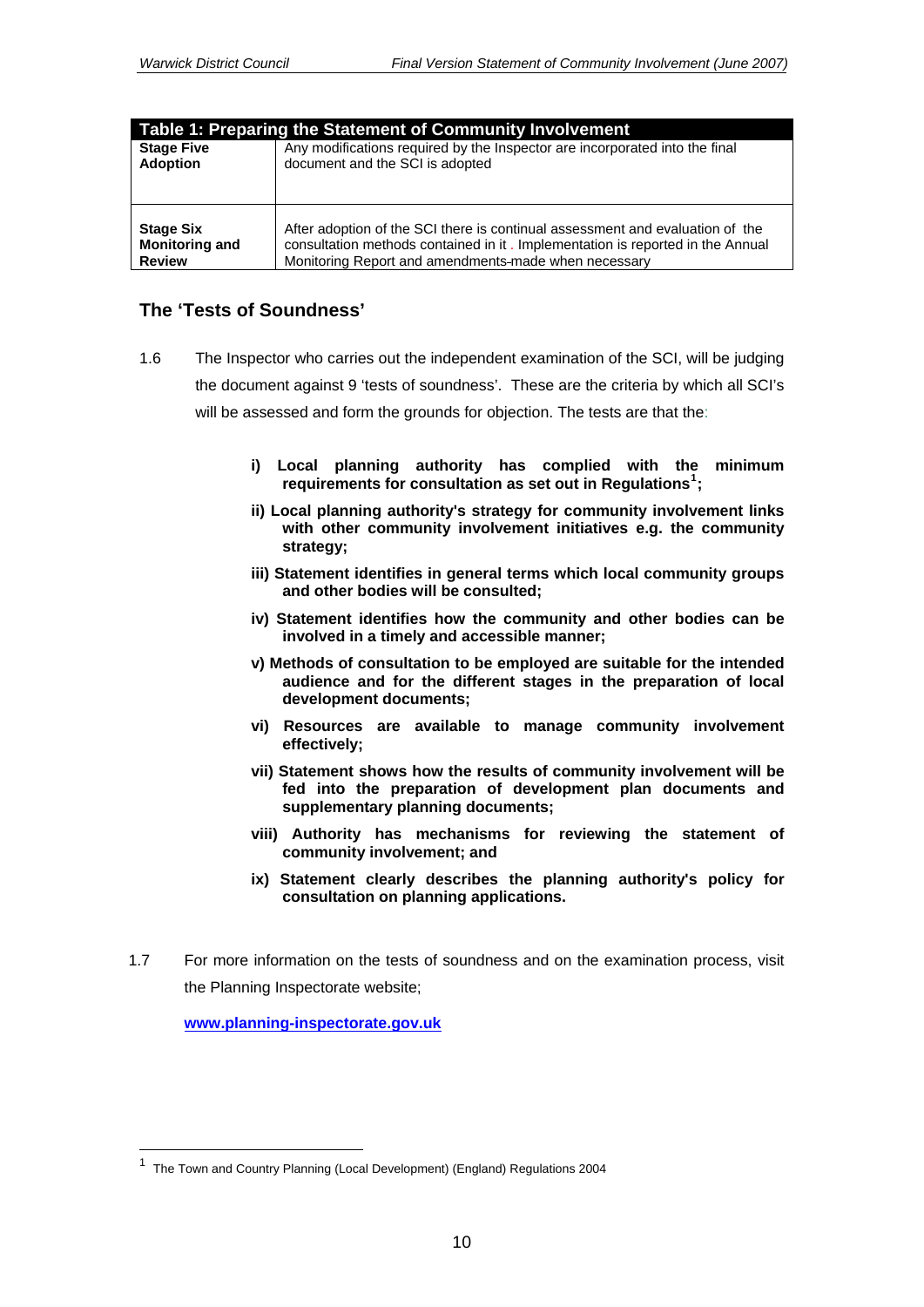## **Understanding the jargon**

1.8 The Council will write its documents in plain English at all times, however this can be difficult given the number of acronyms and jargon associated with the planning process. To assist with understanding the terms used and where there is no alternative wording available, a **glossary of terms** will be appended to each document. A glossary of terms has also been included in this SCI in appendix 3*.* 

#### **How will the SCI be used?**

1.9 When new documents are produced or planning applications are received, the SCI will determine with whom, how and when consultation will be carried out. It is an important tool outlining our commitment to involve you in the future planning of the district. The regulations require that all Development Plan Documents (DPD's) are accompanied by a statement of compliance when submitted for examination. This statement gives details of with whom, how and when consultations were carried out for that particular document and what the results of the consultation were. The consultations must have been carried out in accordance with the approved SCI. Supplementary Planning Documents and planning applications will also need to be consulted upon in accordance with the SCI. The use of the SCI will be monitored and it may be amended if required from time to time.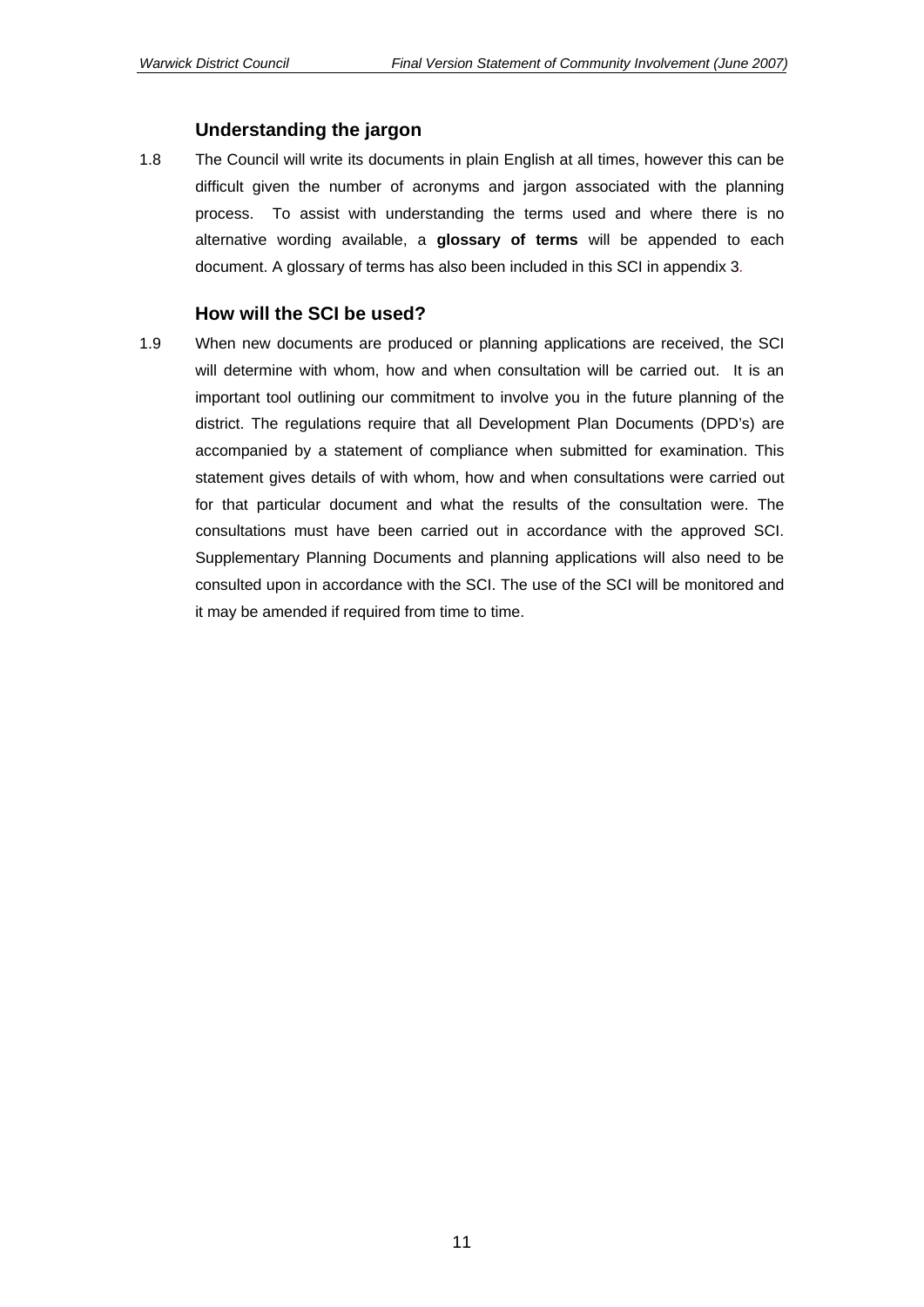## **SECTION 2 – When will we involve you in planning matters?**

2.1 The following table 2 gives a quick guide to the various stages of production for DPD's, and identifies how and when we will involve the community in this process. It also identifies those times when formal Council approval will be required for a document

## **A) Local Development Framework**

2.2 There are different procedures for preparing Development Plan Documents (DPDs) and Supplementary Planning Documents (SPDs). Each needs to be considered in turn.

## **i) Community involvement in Development Plan Documents (DPD's)**

2.3 It is a legal requirement that when DPDs are prepared a Sustainability Appraisal is carried out. Such Sustainability Appraisals follow a set procedure (defined by Government regulations) and this includes consultation. Table 2 also therefore sets out the various stages of producing the Sustainability Appraisal and identifies how this will relate to the production of the DPD. Read table 2 in conjunction with table 4 to gain a full view of all community involvement in preparing DPDs.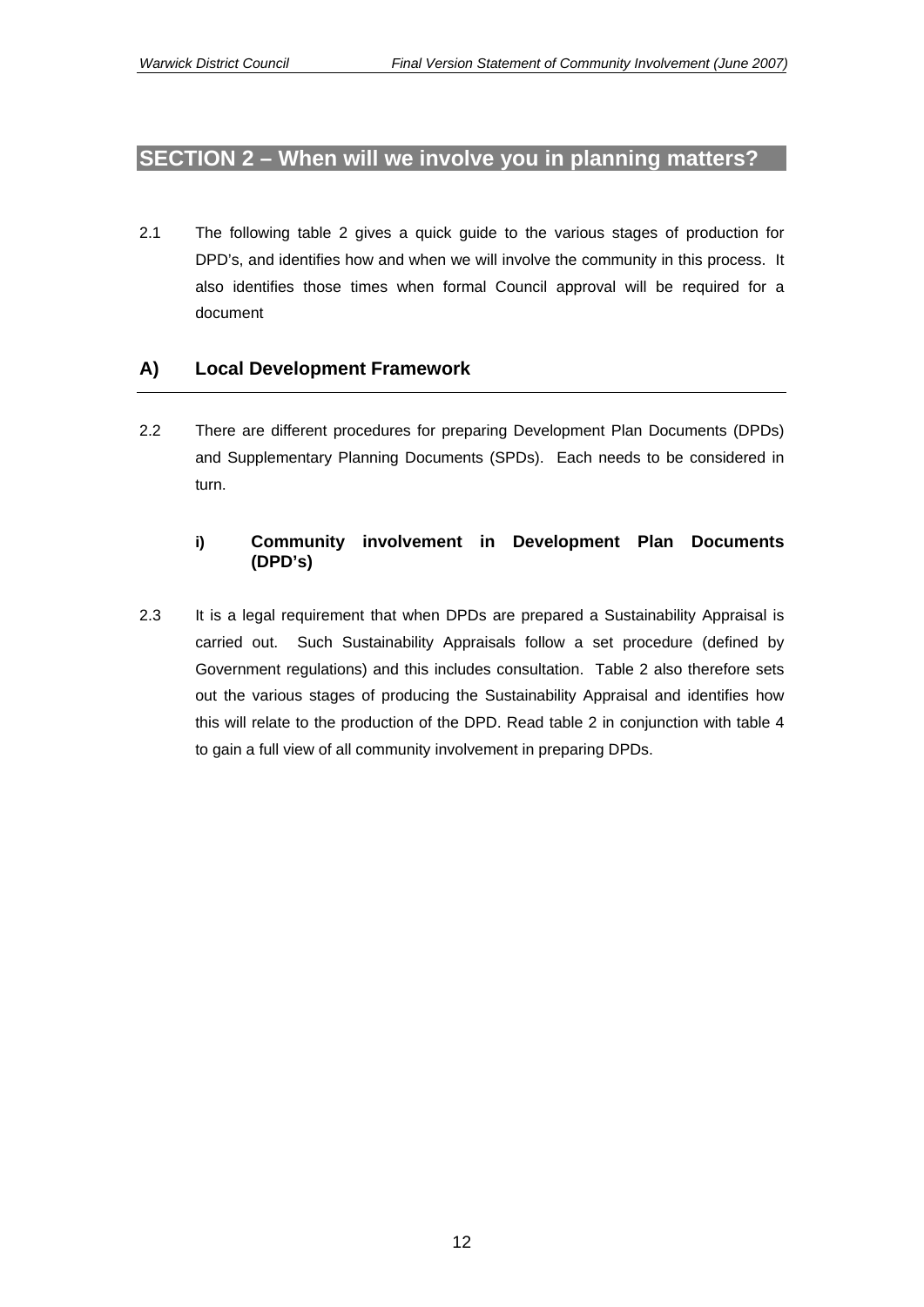| <b>Stage</b>                             | How and when we will involve you                                                                                                                                                                                                                                                                                                                                                         | <b>Political</b><br><b>Involvement</b>                                                        | <b>Sustainability</b><br><b>Assessment (SA)</b><br><b>Stage</b>                                                             |
|------------------------------------------|------------------------------------------------------------------------------------------------------------------------------------------------------------------------------------------------------------------------------------------------------------------------------------------------------------------------------------------------------------------------------------------|-----------------------------------------------------------------------------------------------|-----------------------------------------------------------------------------------------------------------------------------|
| Pre-<br><b>Production</b>                | We will inform the evidence base by involving our partners and the<br>community, including the statutory consultees                                                                                                                                                                                                                                                                      | Portfolio<br>member<br>appraised                                                              | Stage $A - set$ the<br>scope and consult<br>the environmental<br>bodies <sup>2</sup>                                        |
| <b>Production</b>                        | We will involve all those who have registered their interest on the<br>LDF database, together with the wider community in the<br>identification of options, sites and constraints (where applicable) to<br>decide on preferred options                                                                                                                                                   |                                                                                               | Stage B - Develop<br>and refine options<br>whilst assessing<br>their effects                                                |
|                                          | A set of preferred options will be published giving everyone the<br>chance to give their views. This stage will be advertised in the local<br>press and will be published on the Council's website with hard<br>copies made available at deposit points*. A letter will be sent to all<br>those consulted at the Pre-Production stage informing them of the<br>availability of documents | The Council will<br>approve the<br>preferred<br>options before<br>consultation<br>takes place | Stage C - Prepare<br>the SA report                                                                                          |
|                                          | Once collated, the representations will inform any changes to the<br>options suggested                                                                                                                                                                                                                                                                                                   |                                                                                               |                                                                                                                             |
|                                          | The final 'submission' version will be prepared utilising feedback<br>received. This version will be submitted to the Secretary of State for<br>consideration                                                                                                                                                                                                                            |                                                                                               |                                                                                                                             |
| <b>Submission</b>                        | A further period of consultation follows submission and this will be<br>advertised in the local press and on the Council's website                                                                                                                                                                                                                                                       | Amendments to<br>the document<br>prior to                                                     | Stage D - Consult<br>on the proposed<br>DPD together with<br>the SA report                                                  |
|                                          | Again, those who have responded and those who have registered<br>on the LDF database, will receive a letter informing them of this<br>stage                                                                                                                                                                                                                                              | submission will<br>require Council<br>approval                                                |                                                                                                                             |
|                                          | Copies of documents will be published on the Council's website and<br>hard copies will be made available at the deposit points                                                                                                                                                                                                                                                           |                                                                                               |                                                                                                                             |
|                                          | Anyone wishing to view representations received will be able to do<br>so by request, at Riverside House                                                                                                                                                                                                                                                                                  |                                                                                               |                                                                                                                             |
|                                          | If, during submission consultations, alternative sites are proposed,<br>the Council will advertise these alternative sites and invite comments<br>for a further period of six weeks.                                                                                                                                                                                                     |                                                                                               |                                                                                                                             |
| <b>Examination</b>                       | An independent Inspector appointed by the Secretary of State will<br>carry out an examination of the document. This will be by written<br>representations unless a public examination has been requested by<br>anyone who has made representation during the final consultation.<br>A pre-examination meeting will take place in these circumstances                                     |                                                                                               |                                                                                                                             |
|                                          | Publicity relating to the public examination, (when held) will be<br>published in the local press, on the Council's website and will be<br>displayed at deposit points giving 6 weeks notice                                                                                                                                                                                             |                                                                                               |                                                                                                                             |
| <b>Adoption</b>                          | The Inspector's report will be binding upon the Council. Adoption of<br>the final document, as revised by the Inspector, will be advertised in<br>the local press and on the Council's website and hard copies will be<br>made available at deposit points                                                                                                                               | Approval to<br>adopt will be<br>required from<br>the Council                                  |                                                                                                                             |
| <b>Monitoring &amp;</b><br><b>Review</b> |                                                                                                                                                                                                                                                                                                                                                                                          |                                                                                               | Stage E - Effects<br>of implementation<br>will be monitored<br>and reported on in<br>the Annual<br><b>Monitoring Report</b> |
| Terms in Appendix 3                      | NB: DPDs include the Core Strategy, Allocations Documents and any Area Action Plans where required - see Glossary of                                                                                                                                                                                                                                                                     |                                                                                               |                                                                                                                             |

 2 Natural England, English Heritage, and the Environment Agency,

<span id="page-12-0"></span><sup>\*</sup> Deposit points are Council Offices, Riverside House, Leamington Spa, Town Hall, Leamington Spa,

local libraries, council satellite offices and Brunswick Healthy Living Centre, Leamington Spa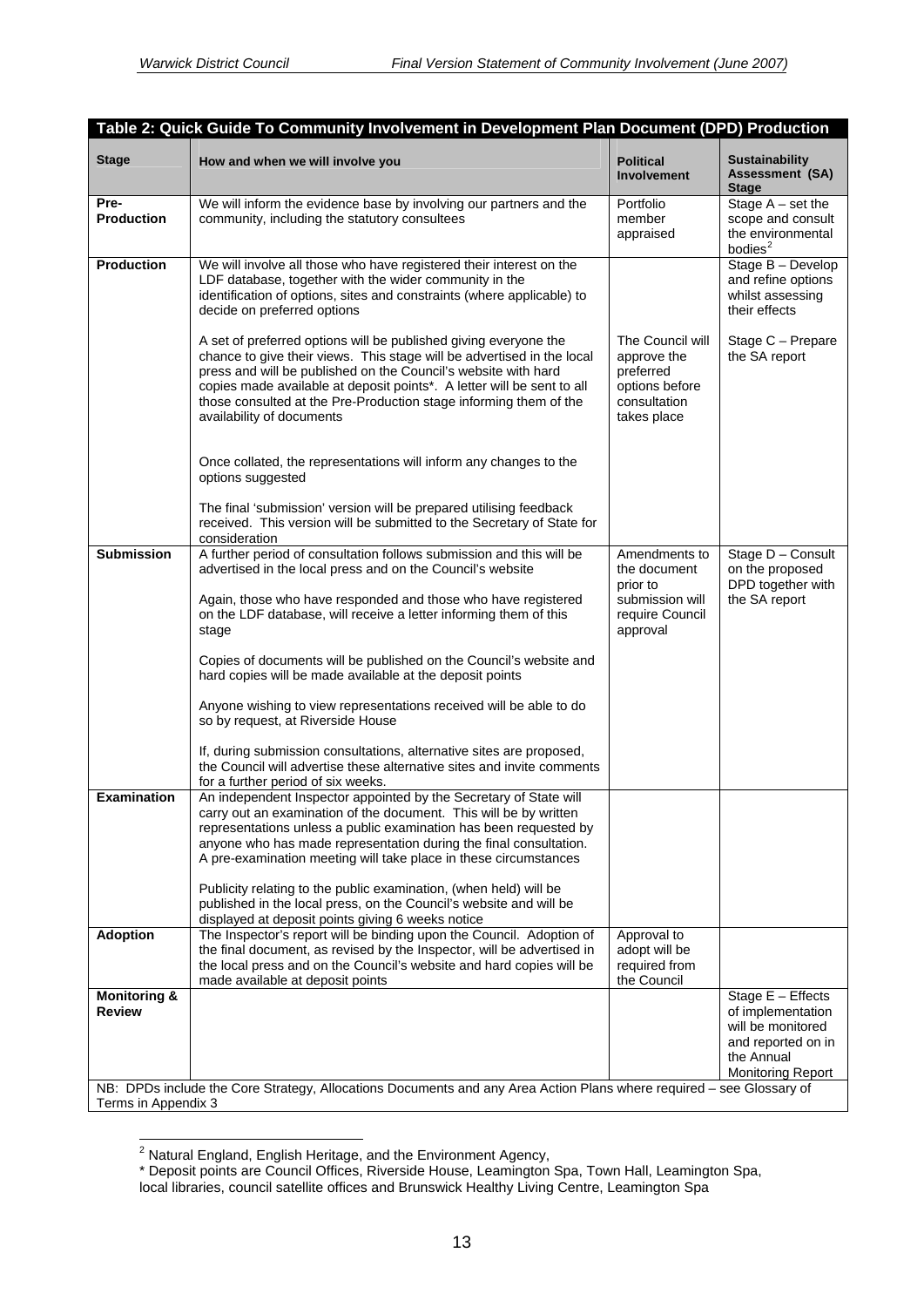## **(ii) Community Involvement in Supplementary Planning Documents (SPDs)**

2.4 The following table (table 3) gives a quick guide to the various stages of production for SPD's. Read table 3 in conjunction with table 5 to gain a full view of all community involvement in preparing SPDs. It is a legal requirement that when DPDs are prepared a Sustainability Appraisal is carried out. Such Sustainability Appraisals follow a set procedure (defined by Government regulations) and this includes consultation.

|                               | Table 3: A Quick Guide To Community Involvement in Supplementary Planning Document                                                                                                                                                                                                                                                                                                                                                                                                   |                                                                                         |                                                                                                                 |
|-------------------------------|--------------------------------------------------------------------------------------------------------------------------------------------------------------------------------------------------------------------------------------------------------------------------------------------------------------------------------------------------------------------------------------------------------------------------------------------------------------------------------------|-----------------------------------------------------------------------------------------|-----------------------------------------------------------------------------------------------------------------|
| <b>(SPD) Production</b>       |                                                                                                                                                                                                                                                                                                                                                                                                                                                                                      |                                                                                         |                                                                                                                 |
| <b>Stage</b>                  | How we will involve you                                                                                                                                                                                                                                                                                                                                                                                                                                                              | <b>Political stages</b>                                                                 | <b>SA Stage</b>                                                                                                 |
| Pre-<br>production            | We will inform the evidence base by involving our<br>partners, and the community, including the<br>statutory consultees. Where considered<br>appropriate to the subject matter of the SPD, the<br>Council may hold a 'pre-production' consultation<br>event or otherwise engage informally with<br>partners and the community                                                                                                                                                        | Portfolio member<br>appraised                                                           | Stage $A - set$ the scope<br>and consult where<br>necessary, the<br>environmental bodies <sup>1</sup>           |
| <b>Production</b>             | The evidence base will be used to prepare the<br>draft SPD<br>Comments will be invited from all interested<br>parties and the wider community on the draft<br>SPD and SA. Details will be advertised in the<br>local press and on the Council's website<br>Those registered on the LDF database<br>requesting the SPD, will be informed that it is<br>available for comment on our website or in hard<br>copy at deposit points*<br>Responses will be considered and will inform the | Approval of draft by<br>Council required prior<br>to consultation                       | Stage B - Develop and<br>refine options whilst<br>assessing their effects<br>Stage C - Prepare the SA<br>report |
| <b>Adoption</b>               | final adopted version of the SPD<br>SPD's are not subject to the independent<br>examination stage<br>The adopted document will be published on the<br>Council's website and hard copies will be<br>available to view at deposit points                                                                                                                                                                                                                                               | Council approval of<br>the amended<br>document will be<br>required prior to<br>adoption |                                                                                                                 |
| <b>Monitoring</b><br>& Review |                                                                                                                                                                                                                                                                                                                                                                                                                                                                                      |                                                                                         | Stage E - Effects of<br>implementing the<br>document will be<br>monitored                                       |

1 These are Natural England, English Heritage, and the Environment Agency

\* Deposit points are Council Offices, Riverside House, Leamington Spa, Town Hall, Leamington Spa, local libraries, council satellite offices and Brunswick Healthy Living Centre, Leamington Spa

NB Those subscribing to the Planning Policy email alert system will receive notification in advance of the commencement of these stages ( to subscribe to this service access the page on our website http://www.warwickdc.gov.uk/WDC/Environment+and+planning/Planning/Email+alert+service+- +Planning+Documents.htm)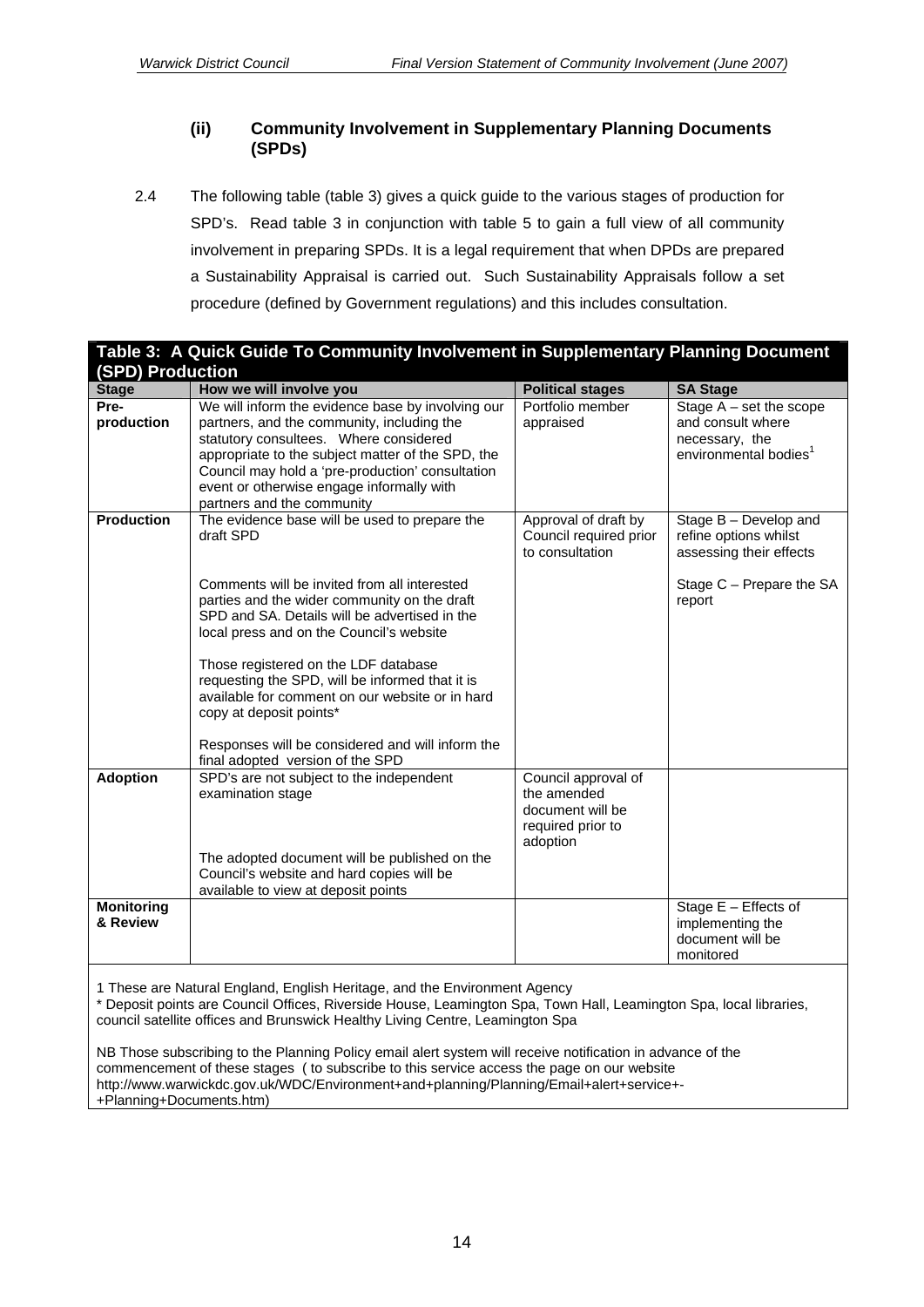## **B) Planning Applications**

- 2.5 Guidance on this is included within table 6 below which also explains how the Council will involve the community, consult on and publicise planning applications. There are three points to be borne in mind:-
	- There is a statutory period of consultation for the majority of applications of 28 days
	- For all major applications where pre-application contact is made by developers, officers will discuss options with prospective applicants for preapplication consultation with affected parties/stakeholders in order that they might obtain feedback to assist them in formulating their proposals
	- There is currently a policy of allowing public speaking at planning committee. The amount of time allocated is 3 minutes for objectors or supporters. More information on this can be found on the Council's website *[http://www.warwickdc.gov.uk/WDC/Council\\_x2c\\_+government+and+democra](http://www.warwickdc.gov.uk/WDC/Council_x2c_+government+and+democracy/Councils/Decision+making+%28council%29/Decisions+-+Public+Speaking+at+Commitee.htm) [cy/Councils/Decision+making+%28council%29/Decisions+-](http://www.warwickdc.gov.uk/WDC/Council_x2c_+government+and+democracy/Councils/Decision+making+%28council%29/Decisions+-+Public+Speaking+at+Commitee.htm) [+Public+Speaking+at+Commitee.htm](http://www.warwickdc.gov.uk/WDC/Council_x2c_+government+and+democracy/Councils/Decision+making+%28council%29/Decisions+-+Public+Speaking+at+Commitee.htm)*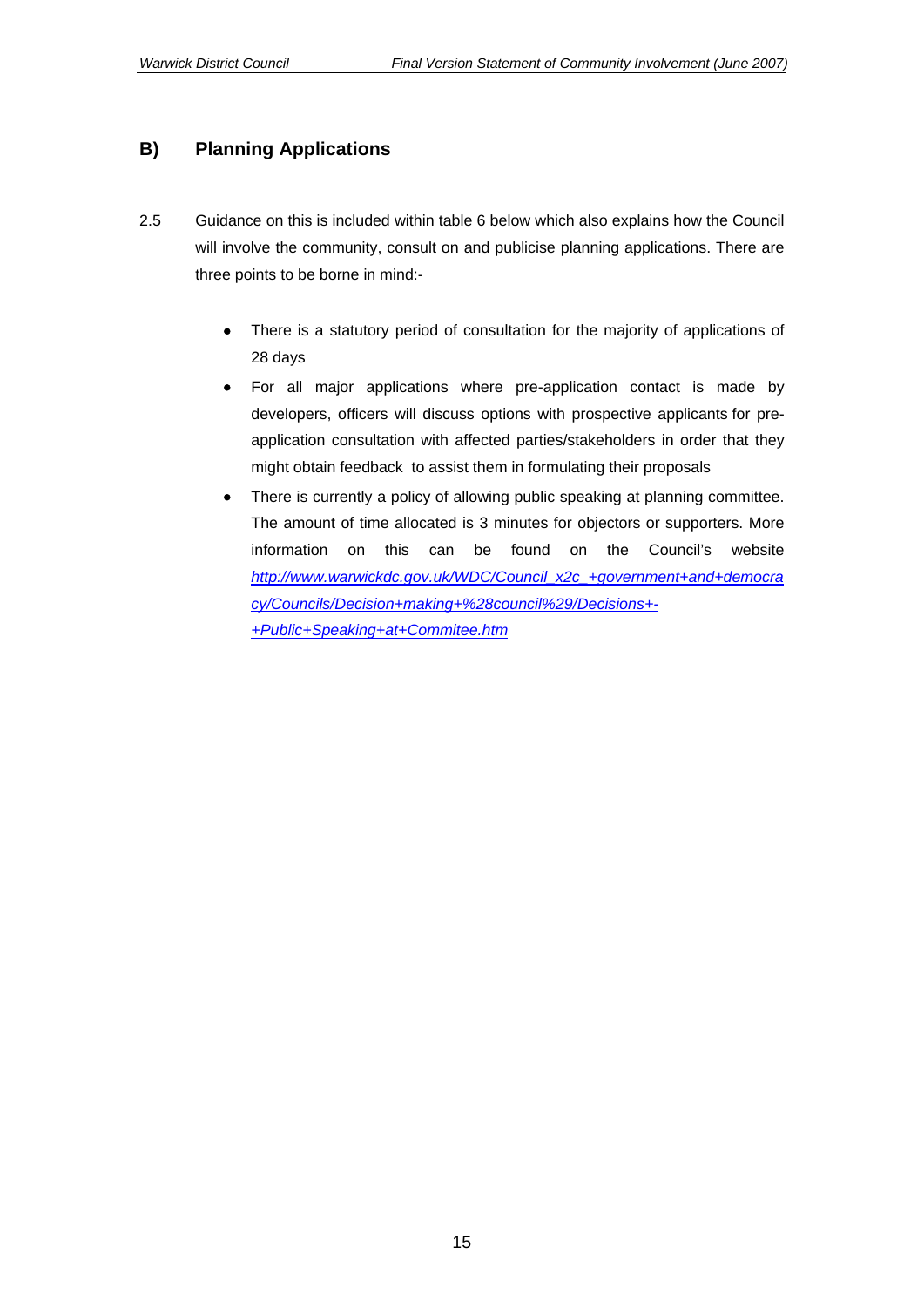## **SECTION 3 – How will we involve you in planning matters?**

3.1 The following tables (table 4 and 5) indicate those methods that the Council will use to consult with you during the production of Development Plan Documents and Supplementary Planning Documents. Tables 6 and 7 show how the Council will consult on planning applications.

## **A) Local Development Framework**

3.2 Tables 4 and 5 indicate a number of methods by which consultation will or may take place in the preparation of Development Planning Documents (DPDs) and Supplementary Planning Documents (SPDs). It is important to note that some methods of consultation will be used at various stages (e.g. sending letters to consultees, use of the Council's web site) whilst others only may be used (e.g. public exhibitions and workshops). This is because experience of consultation has shown that certain methods are much more effective than others and this will vary according to the document being prepared and the issues it raises. Public meetings for example tend to be most effective when there is a major issue of interest to local people (for example a proposed new development in their local area).

| Table 4: Methods of Community Involvement, Consultation and Publicity: DPDs |         |                         |         |                |                                    |                      |          |                                           |                 |                                                  |
|-----------------------------------------------------------------------------|---------|-------------------------|---------|----------------|------------------------------------|----------------------|----------|-------------------------------------------|-----------------|--------------------------------------------------|
| Stage                                                                       | Letter  | $a$ lert $(3)$<br>Email | Website | Public Meeting | form<br>Questionnaire/<br>comments | Exhibition<br>Public | Workshop | release/<br>Newspaper<br>Press<br>article | Notice<br>Press | $5^{\circ}$<br>Radio<br>items<br>News<br>Local I |
| Pre-production                                                              | $\star$ |                         | v       |                | $\star$                            |                      | $\star$  |                                           |                 |                                                  |
| Production                                                                  |         |                         |         | $\star$        |                                    | $\star$              | $\star$  |                                           |                 |                                                  |
| Submission                                                                  |         |                         |         | $\star$        | v                                  | $\star$              |          |                                           |                 |                                                  |
| <b>Alternative Sites</b><br>Consultation                                    |         |                         | M       |                |                                    |                      |          |                                           |                 |                                                  |
| Examination                                                                 |         |                         |         |                |                                    |                      |          |                                           |                 |                                                  |
| Adoption                                                                    |         |                         |         |                |                                    |                      |          |                                           |                 |                                                  |

**Table 4: Methods of Community Involvement, Consultation and Publicity: DPDs** 

- 3 This means of consultation/publicity **will** be used at this stage
- **\*** This means of consultation/publicity **may** be used at this stage where considered relevant.
- (1) Although the Council will ensure that it writes to all relevant consultees, this may be through either a letter or an email.
- (2) Clearly the Council cannot require local radio stations to broadcast news stories relating to DPD production, however where indicated we will encourage this through press releases to local radio stations and by offering Council officers to do radio interviews.
- (3) A system has been set up whereby email alerts will be sent to those who subscribe to the service through the Council website. The alerts will inform subscribers when consultations are about to commence.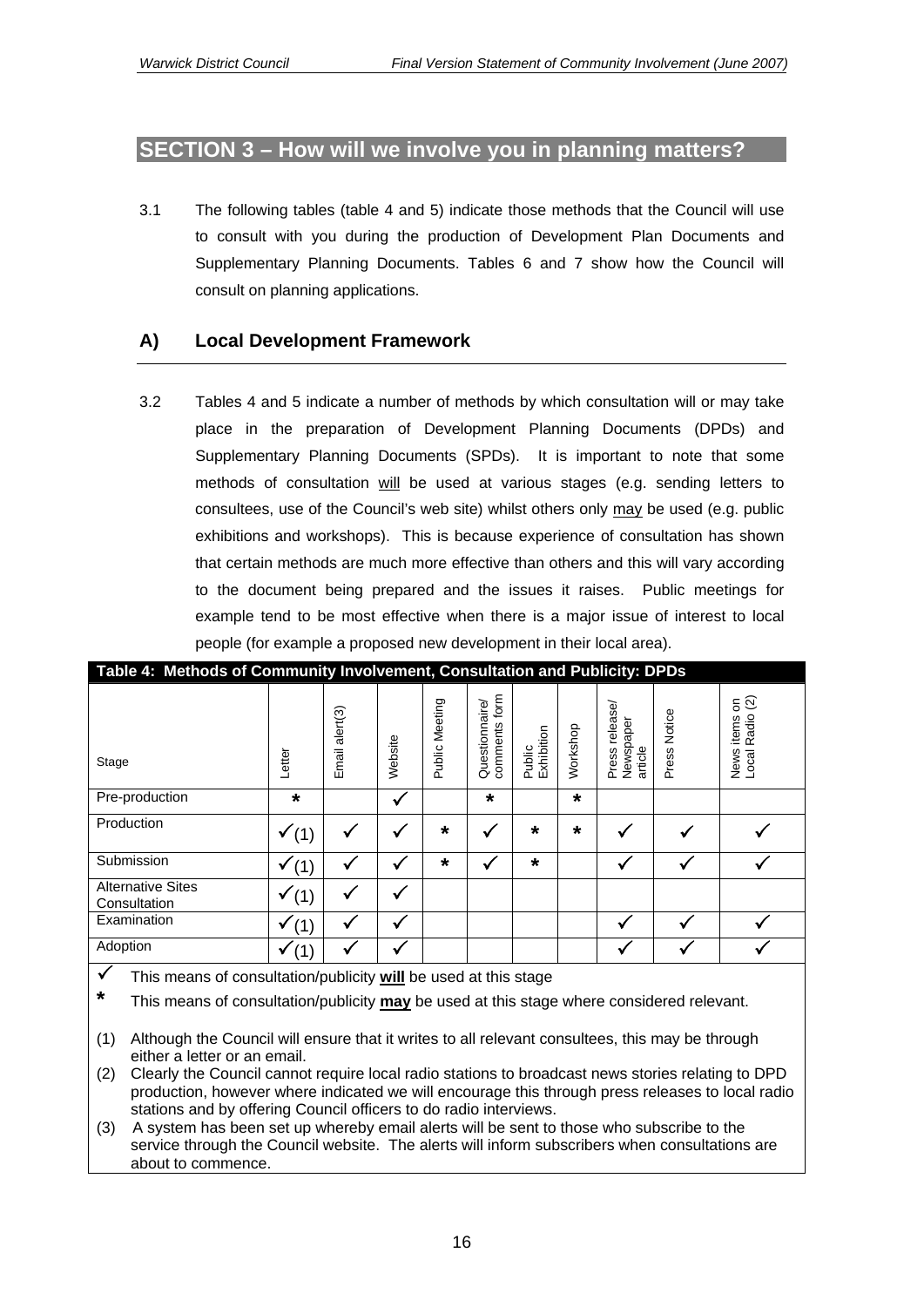| Table 5: Methods of Community Involvement, Consultation and Publicity: SPDs                                                                                                                                                                                                                                               |       |                           |         |                   |                                    |                      |          |                                           |                 |                                                                              |
|---------------------------------------------------------------------------------------------------------------------------------------------------------------------------------------------------------------------------------------------------------------------------------------------------------------------------|-------|---------------------------|---------|-------------------|------------------------------------|----------------------|----------|-------------------------------------------|-----------------|------------------------------------------------------------------------------|
| Stage                                                                                                                                                                                                                                                                                                                     | etter | $\odot$<br>alert<br>Email | Website | Meeting<br>Public | form<br>Questionnaire/<br>comments | Public<br>Exhibition | Workshop | release/<br>Newspaper<br>article<br>Press | Notice<br>Press | နု $\overline{\mathfrak{S}}$<br>adio<br>items<br>$\alpha$<br>News<br>I<br>हु |
| Pre-production                                                                                                                                                                                                                                                                                                            | *     | $\star$                   | *       | $\star$           | $\star$                            | *                    | $\star$  |                                           |                 |                                                                              |
| Production                                                                                                                                                                                                                                                                                                                |       |                           |         | $\star$           |                                    | $\star$              | $\star$  |                                           |                 |                                                                              |
| Adoption                                                                                                                                                                                                                                                                                                                  |       |                           |         |                   |                                    |                      |          |                                           |                 |                                                                              |
| This means of consultation/publicity will be used at this stage<br>M<br>$\star$<br>---<br>$\sim$ . The second contract of the second contract of the second contract of the second contract of the second contract of the second contract of the second contract of the second contract of the second contract of the sec |       |                           |         |                   |                                    |                      |          |                                           |                 |                                                                              |

- **\*** This means of consultation/publicity **may** be used at this stage where considered relevant.
- (1) Although the Council will ensure that it writes to all relevant consultees, this may be through either a letter or an email.
- (2) Clearly the Council cannot require local radio stations to broadcast news stories relating to DPD production, however where indicated we will encourage this through press releases to local radio stations and by offering Council officers to do radio interviews.
- (3) A system has been set up whereby email alerts will be sent to those who subscribe to the service through the Council website. The alerts will inform subscribers when consultations are about to commence.

## **B) Planning Applications**

3.3 The following table gives the methods by which the Council will consult on planning applications. We will also offer to assist interest groups in preparing for appeals and advise potential applicants on pre-application consultation which this Council encourages. This may include public meetings which can be effectively carried out by potential developers at the pre-application stage to inform and gather views of local people.

| Table 6: Methods of Community Involvement, Consultation and Publicity -<br><b>Planning Applications</b> |             |          |                           |             |              |              |  |  |
|---------------------------------------------------------------------------------------------------------|-------------|----------|---------------------------|-------------|--------------|--------------|--|--|
| Stage                                                                                                   | Weekly List | Web Site | Notification<br>Neighbour | Site Notice | Duty Officer | Press Notice |  |  |
| Pre-Application (1)                                                                                     |             | $\star$  |                           |             |              |              |  |  |
| Application                                                                                             |             |          |                           |             |              | (2)          |  |  |
| Post Decision                                                                                           |             |          |                           |             |              | (2)          |  |  |
| Appeal<br>This means of consultation/publicity will be used at this stage                               |             |          |                           | (2)         |              | (2)          |  |  |

3 This means of consultation/publicity **will** be used at this stage

**\*** This means of consultation/publicity **may** be used at this stage where considered

relevant

(1) See paragraph 9.7 (2) Statutory requirement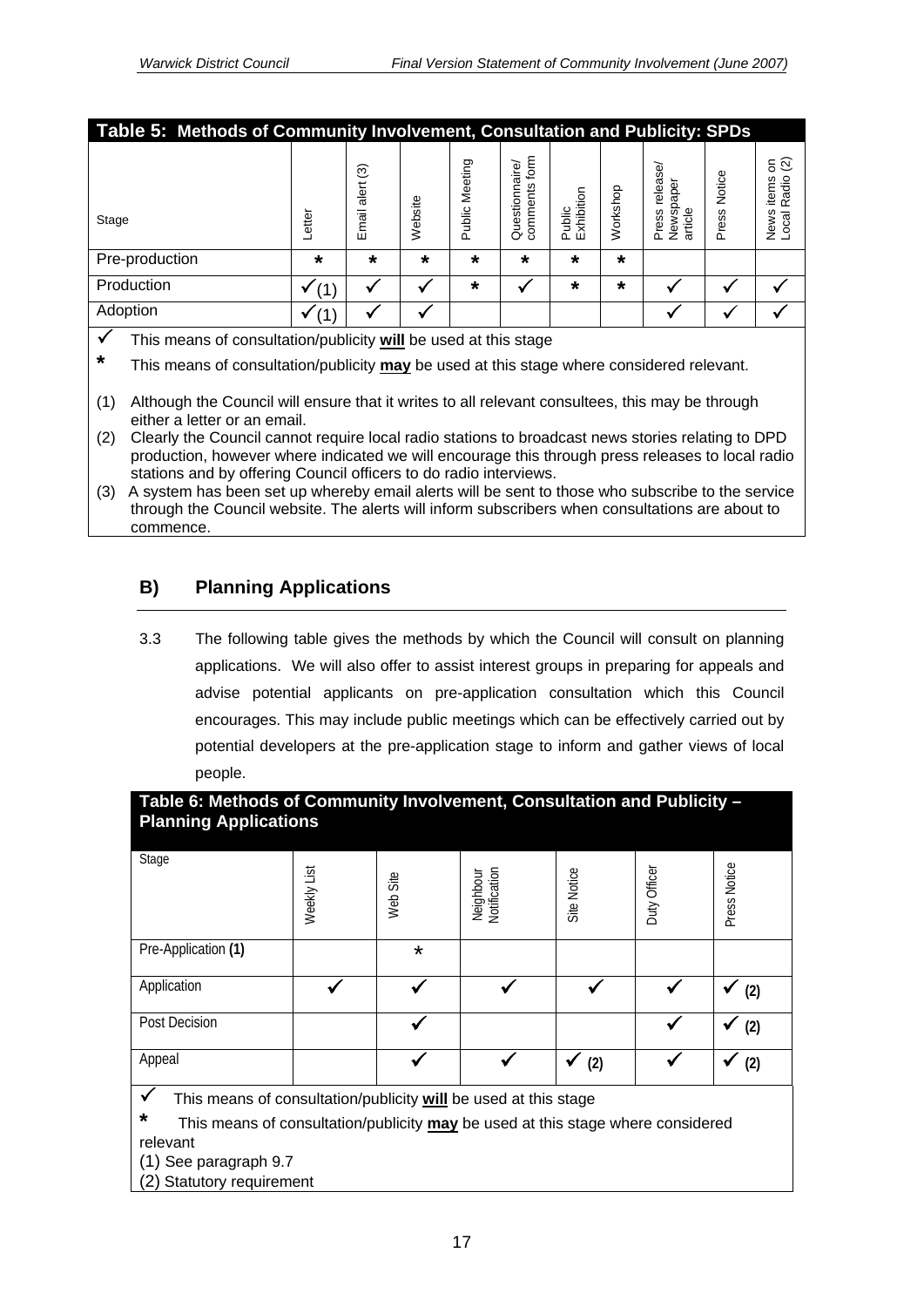3.4 Read this table in conjunction with Table 7 below to gain a full understanding of consultations on planning applications

|                                         | Table 7: Methods of consultation on planning applications                                                                                                                                                                                                                                                                                                                                                                                                                                   |
|-----------------------------------------|---------------------------------------------------------------------------------------------------------------------------------------------------------------------------------------------------------------------------------------------------------------------------------------------------------------------------------------------------------------------------------------------------------------------------------------------------------------------------------------------|
| <b>Site Notice</b>                      | Site notices will be posted as closely as possible to the site for<br>which an application has been made in all cases. A detailed list of<br>the types of applications which are statutorily required to have site<br>notices posted, appears in Appendix 2 of this document but<br>Warwick District Council will undertake to display site notices for<br>all applications                                                                                                                 |
| <b>Neighbour Notification</b><br>Letter | Letters will be sent to all those neighbours adjacent to the<br>application site as depicted by the red line on the site plan<br>attached to the application, whose addresses can be identified<br>from an OS base. The planning officer dealing with the case will<br>have the discretion to notify beyond this if the application is<br>considered to have a wider effect. The combination of letters and<br>site notices should alert all those likely to be affected by the<br>proposal |
| <b>Public Notices (Press)</b>           | Only certain types of application require a public notice to be<br>posted in the local newspaper. Such applications include those<br>affecting a listed building or a Conservation Area, major<br>developments, departures from the Local Plan or those affecting a<br>public footpath. A detailed list of these applications appears at<br>Appendix 2 of this document                                                                                                                     |
| <b>Weekly List</b>                      | The weekly list of valid applications registered, can be found on<br>the Council's website and can be emailed to those requesting this<br>service. Major applications are given prominence on the website<br>and plans and documents for these can be viewed where<br>schemes are likely to be of wide public interest. We are working<br>to make all other applications available online.                                                                                                  |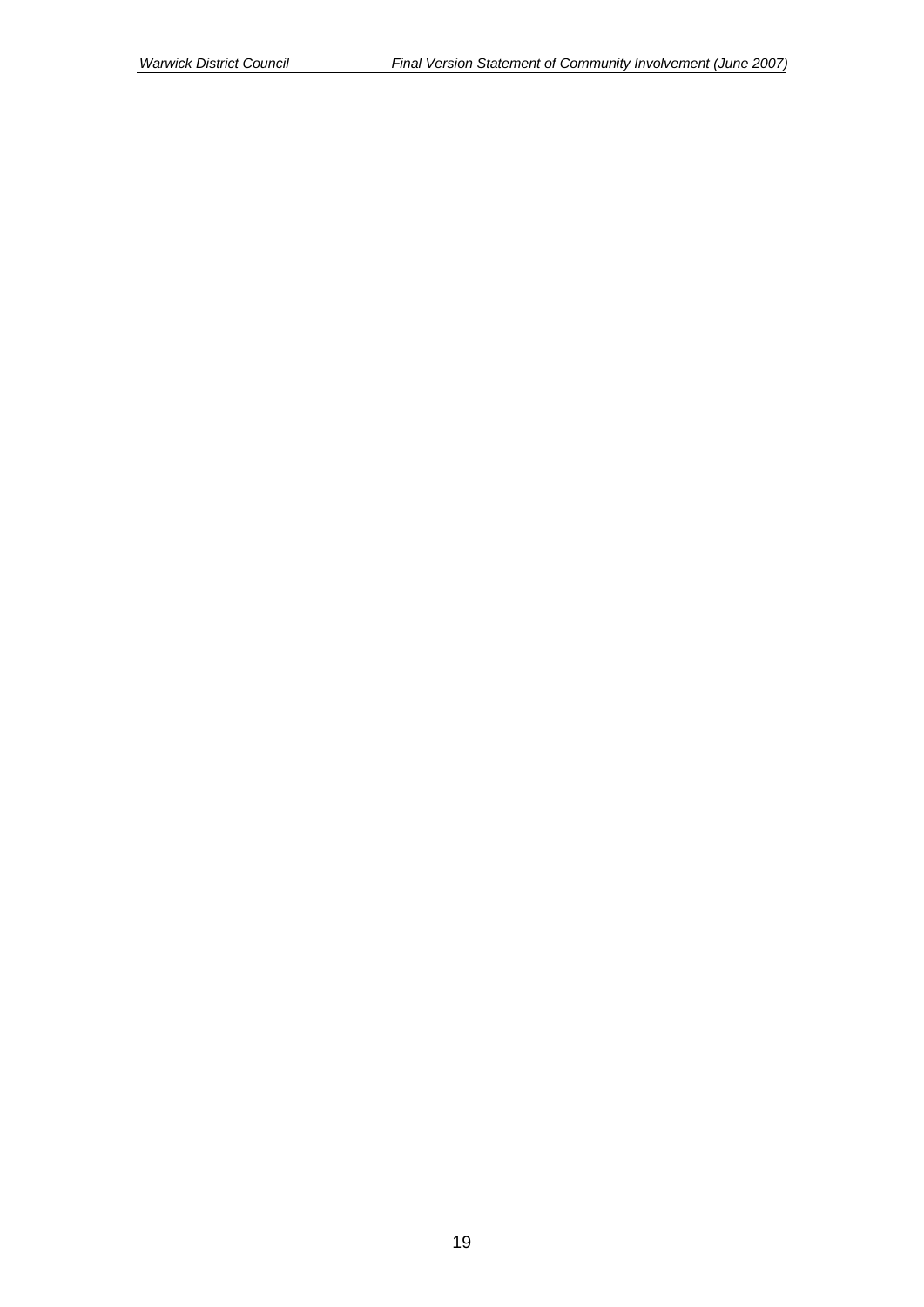## **SECTION 4 – Who will we involve in planning matters?**

4.1 It is important that in preparing planning policy documents in the Local Development Framework and determining planning applications, the Council encourages participation from all sections of the community that will have an interest. The Council is committed to ensuring that this will happen. Those with an interest will include, in appropriate circumstances, local residents, local businesses, parish and town councils, local and national amenity groups, landowners, developers, investors, Government departments, utility providers, adjacent local authorities, Warwickshire County Council, the West Midlands Regional Assembly and others.

## **A) Local Development Framework**

4.2 The Council will draw its list of those individuals and groups that it wishes to consult from two sources. These individuals and groups will be invited to contribute to discussions and an exchange of ideas once the preparation of each new document is due to commence.

#### 1. **Specific and general consultation bodies**.

These comprise the organisations in Annex E of Planning Policy Statement 12 (PPS12). They are listed in appendix 1.

#### 2. **Other participants**.

The Council maintains a database of individuals and groups that have asked to participate in the preparation of planning documents. During the preparation of this SCI, over 900 individuals and groups were invited to indicate whether they would wish to participate in future documents (see appendix 4) In addition to the participants listed in appendix 1 (Annex E of PPS12), parish and town councils will also be consulted.

4.3 As part of its commitment to encouraging participation in the preparation of planning documents, the Council will maintain this database and add new names to it as requested. If you would like your name to be added at any time please send your details, including full postal address, telephone number and email address to the Council. If you are an existing consultee and you wish your details to be amended or removed, please similarly let us know by contacting: The Policy Team, Warwick District Council, PO Box 2178, Riverside House, Milverton Hill, Royal Leamington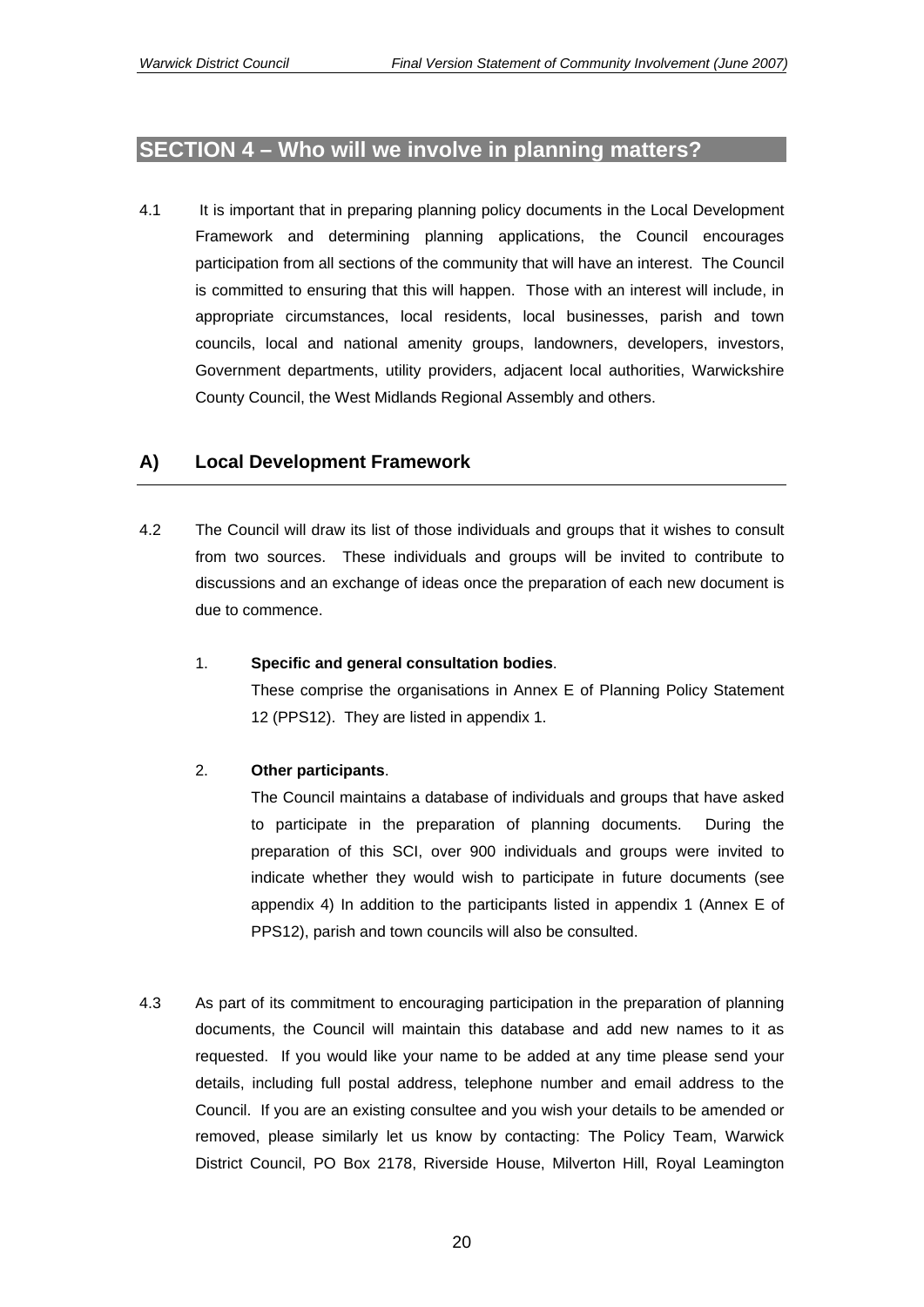Spa, Warwickshire CV32 5QH. Telephone: 01926 450000 Email: [ldf@warwickdc.gov.uk](mailto:ldf@warwickdc.gov.uk)

4.4 In addition, the Council will seek to identify and involve 'hard to reach' groups in preparing planning documents. More information on this is given in section 6, para.6.9.

## **B) Planning Applications**

4.5 The list of statutory consultees for major planning applications is attached at appendix 2 of this document. The list of consultees for major planning applications has been reproduced from the Town and Country Planning (Local Development) (England) Regulations, 2004. Furthermore, the Council will seek to consult directly, by letter, with all neighbouring properties which directly adjoin the site.

## **Planning Aid**

4.6 West Midland Planning Aid is an independent service which provides free advice on planning matters to those groups and individuals who cannot afford professional fees. The service can help communities to prepare themselves for getting involved with the Local Development Framework and the Development Control process.

Planning Aid may be contacted at;

 319 The Custard Factory, Gibb Street, Birmingham B9 4AA

 telephone 0121 766 8044 e-mail [wmcw@planningaid.rtpi.org.uk](mailto:wmco@planningaid.rtpi.org.uk) web [www.rtpi.org.uk](http://www.rtpi.org.uk/)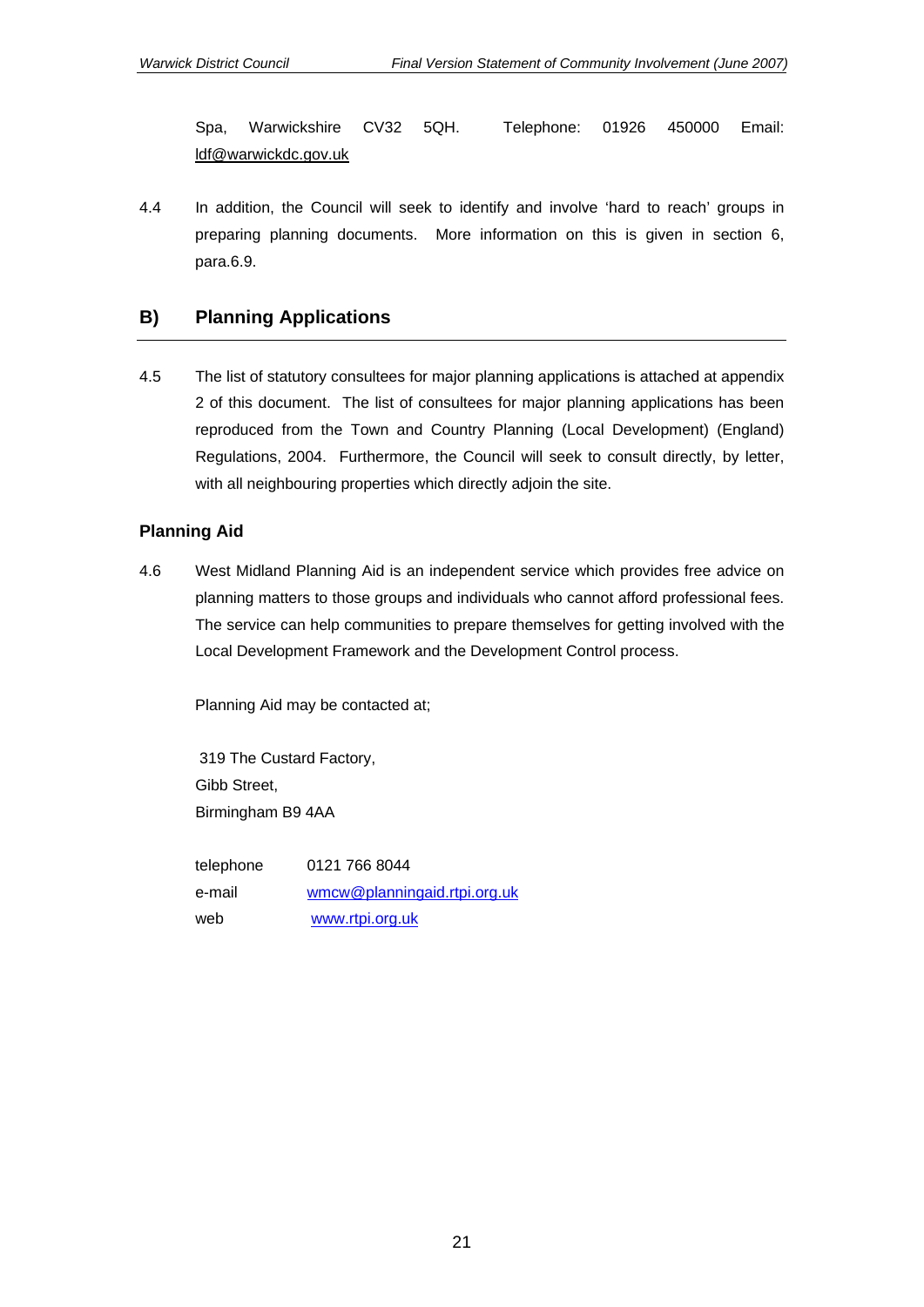## **SECTION 5 - Background**

## **5. The Local Development Framework**

- 5.1 The Local Development Framework will provide a portfolio of new documents which will contain the policies to assist in the decision making process relating to planning applications and to the location of new development. These documents will include some or all of the following::
	- **The Local Development Scheme**
	- **Core Strategy**
	- **Adopted Proposals Map**
	- **Local Development Orders**
	- **Special Planning Zones**
	- **Site Specific Allocations**
	- **Area Action Plans (where appropriate)**
	- **Supplementary Planning Documents (where appropriate)**
	- **Annual Monitoring Report**
	- **Statement of Community Involvement**
- 5.2 The following diagram assists in understanding how these link together to form the Local Development Framework. All documents in Warwick District's Local Development Scheme can be found on the Council's website *[http://www.warwickdc.gov.uk/NR/rdonlyres/F88BB806-79AE-4BA5-B54A-](http://www.warwickdc.gov.uk/NR/rdonlyres/F88BB806-79AE-4BA5-B54A-C2E6CBB4BBB6/0/LDSJanuary2007.pdf)[C2E6CBB4BBB6/0/LDSJanuary2007.pdf](http://www.warwickdc.gov.uk/NR/rdonlyres/F88BB806-79AE-4BA5-B54A-C2E6CBB4BBB6/0/LDSJanuary2007.pdf)*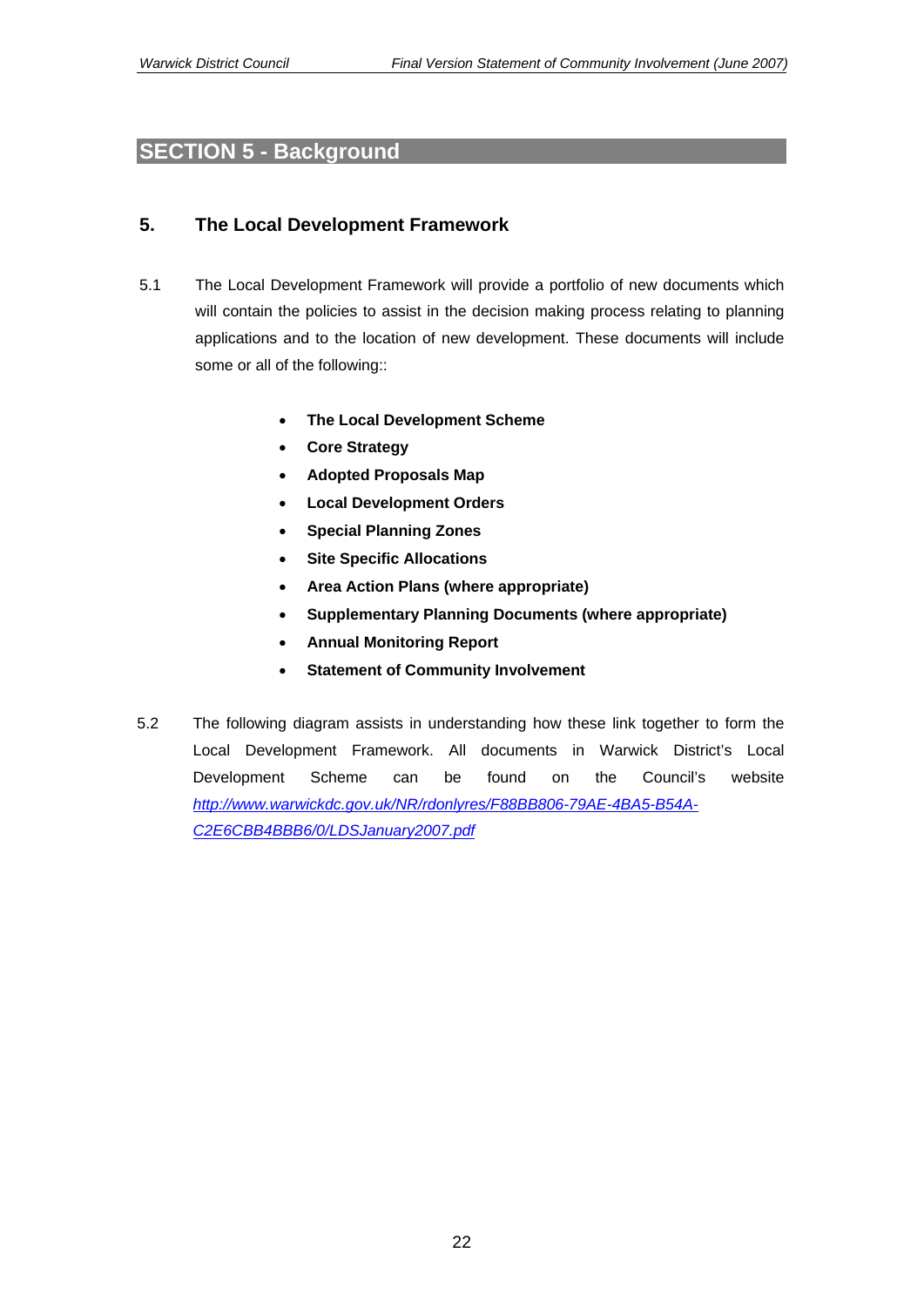

- 5.3 The government requires local authorities to view the planning system 'spatially' rather than just as a land use tool and to this end, the documents that the Council will prepare will look at a broader range of issues than previously*.* A definition of spatial planning is in the glossary.
- 5.4 The first of these documents, the Local Development Scheme (LDS), has already been prepared, adopted and is updated at least annually. This document provides the title and basic details of each of the documents that will combine to form the LDF. A rolling 3 year timetable is published within the LDS with updated details of any timetable changes, those documents which have been completed and new documents introduced into the timetable. It also gives details of how the Council will monitor progress against the timetable and advises where changes are needed to be made. This could be due to the need for another document to be brought forward in the programme to meet identified requirements. You will need to refer to the LDS to access full details of content and the times for involvement and comment. This can be done by referring to the Council's website

[\(http://www.warwickdc.gov.uk/WDC/Environment/Planning/Local+Development+Sche](http://www.warwickdc.gov.uk/WDC/Environment/Planning/Local+Development+Scheme.htm) [me.htm\)](http://www.warwickdc.gov.uk/WDC/Environment/Planning/Local+Development+Scheme.htm) or by consulting a paper copy at the Council Offices at Riverside House,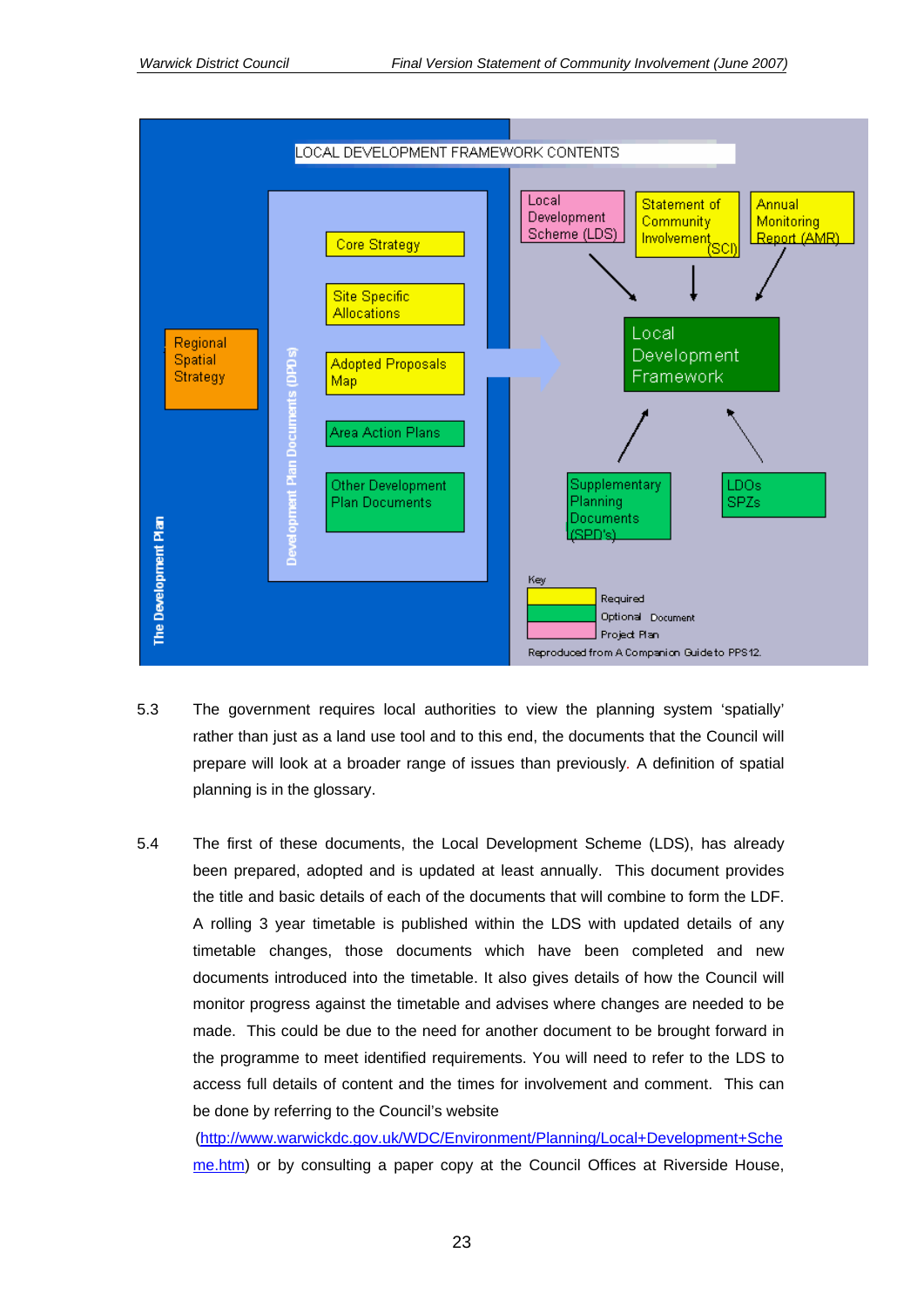Milverton Hill, Leamington Spa. We have also produced a 'quick guide' to the LDS which is also on the Council's website.

## **"Front Loading"**

5.5 The principle of 'front loading' is a key concept which should underpin the preparation of all documents proposed within the LDF. Front loading means involving the community throughout the process, starting at an early stage. Communities, interest groups and individuals are encouraged to participate in the development of each document, as well as statutory consultees who will advise on technical aspects of planning applications and policy documents.

## **Sustainability Assessment and Strategic Environmental Assessment (SA & SEA)**

- 5.6 A key requirement of the Local Development Framework is that it contributes to the aims of Sustainable Development. The government defines Sustainable Development as:
	- **Living within environmental limits**
	- **Ensuring a strong, healthy and just society**
	- **Achieving a sustainable economy**
	- **Promoting good governance**
	- **Using sound science responsibly**
- 5.7 To ensure that policies and proposals in the Local Development Framework contribute to sustainable development, each document produced will be subject to a Sustainability Appraisal (SA), incorporating the requirements of the EU Directive on Strategic Environmental Assessment (SEA).
- 5.8 The process of SA / SEA for the LDF documents involves a number of stages as follows:
	- 1. Set out the current information we have about the District, together with an explanation of how things may change without the LDF.
	- 2. Identify key issues affecting sustainable development in the District.
	- 3. Develop 'sustainability objectives' which the LDF document should work towards in order to achieve sustainable development.
	- 4. Test the plans and policies in the LDF document under preparation against the sustainability indicators and objectives, in order to determine if and how they contribute to sustainable development.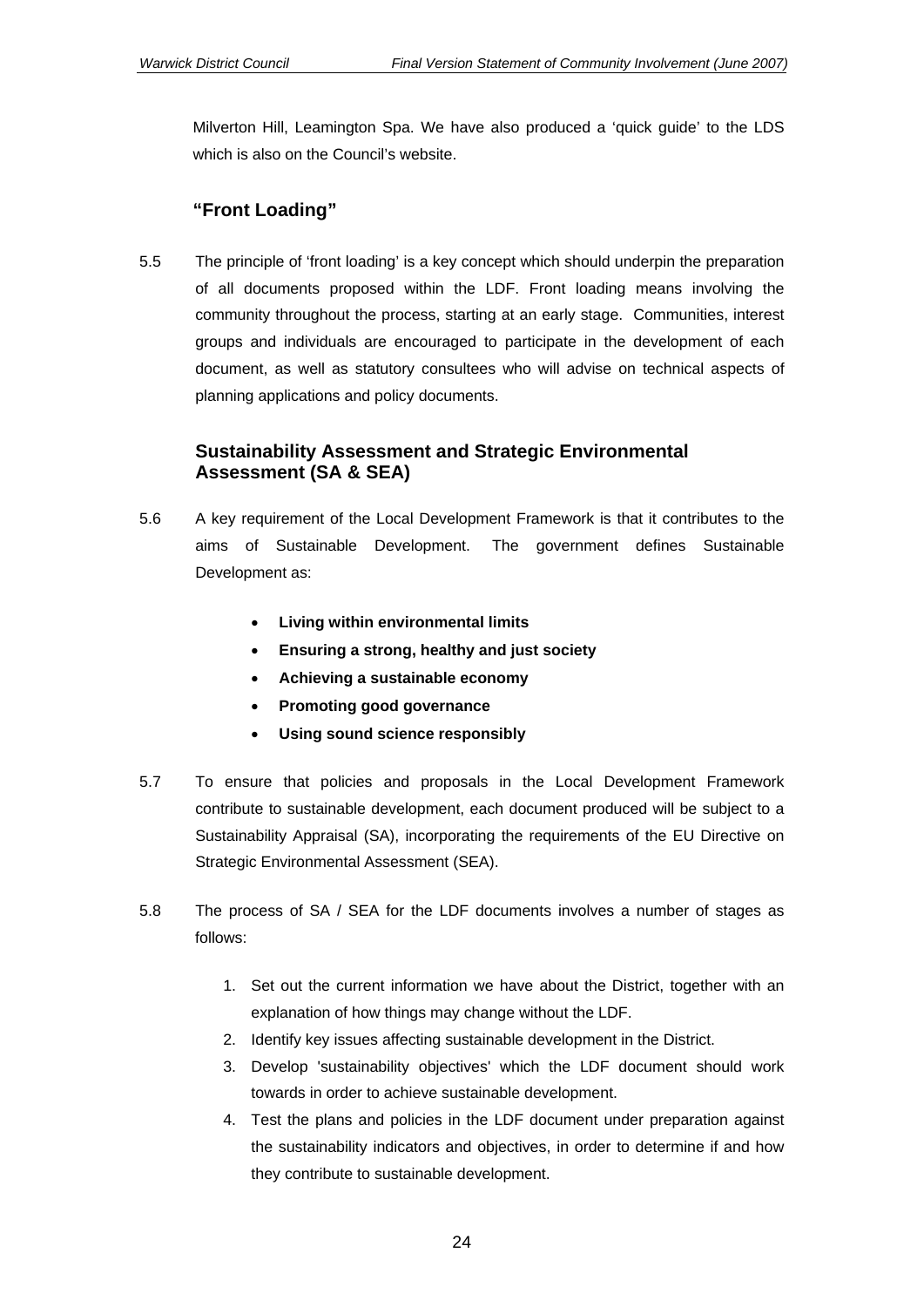- 5. Use the results from (4) above, suggest and incorporate changes to the LDF document to ensure that it meets the sustainability objectives.
- 6. Once the document has been adopted, monitor its effect on sustainable development.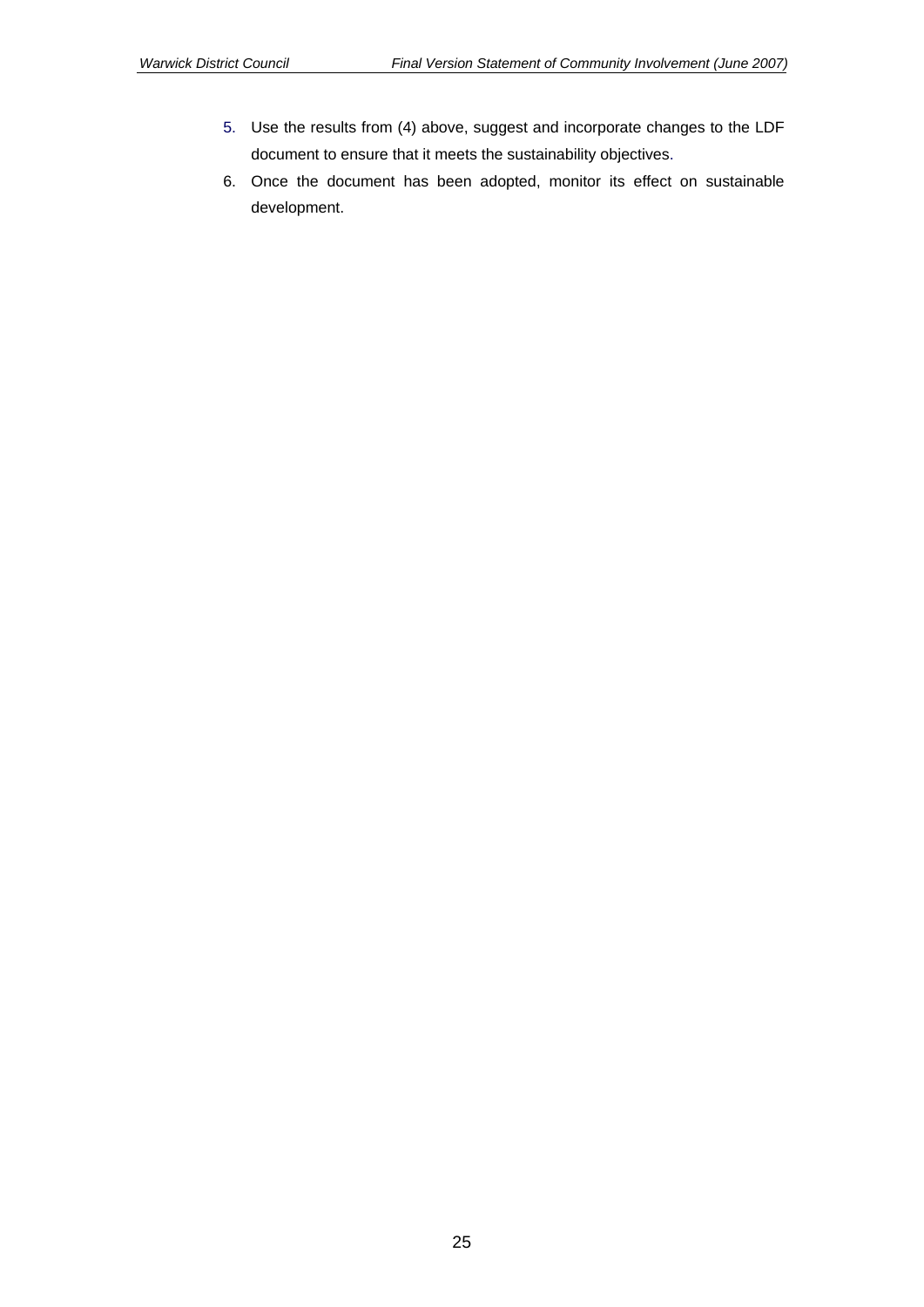## **SECTION 6 - Principles of Good Consultation (Local Development Framework)**

## **6. Why Consult?**

6.1 The purpose of consultation is to involve the community from the beginning by asking how it can and should be involved with the planning process and add value to it. The responses given to our short questionnaire published in September, has helped us to understand who, how and when communities want to be consulted and this has informed the draft Statement of Community Involvement

Responding to our future consultations will allow communities to play a full role in the future planning of Warwick district.

6.2 The pre-draft stage of this document is an example of 'front loading'. We asked about specific planning interests and who would like to be involved in preparing documents which deal with these in the future. As a result a consultation database has been set up which has details of all those bodies and individuals who have expressed interest so far in any/all of the documents that we will be producing. This database will be updated regularly and added to when new groups/individuals request that they are included. To add your name to the database or amend your entry, please contact: Policy Team, Warwick District Council, PO Box 2178, Riverside House, Milverton Hill, Royal Leamington Spa, Warwickshire CV32 5QH. Telephone: 01926 450000 Email: ldf@warwickdc.gov.uk

## **Capacity Building**

6.3 This term is used to describe the way in which communities and individuals can become involved and empowered. In simple terms, this can be defined as '*developing the capacity and skills of the members of a community in such a way that they are better able to identify, and help meet, their needs and to participate more fully in the planning system'.[3](#page-25-0)* The Council is committed to working with its partners in the community to achieve this.

 $3$  Based on a definition promoted by The Charity Commission in it's policy RR5

<span id="page-25-0"></span><sup>-</sup> The Promotion of Community Capacity Building (Version - November 2000)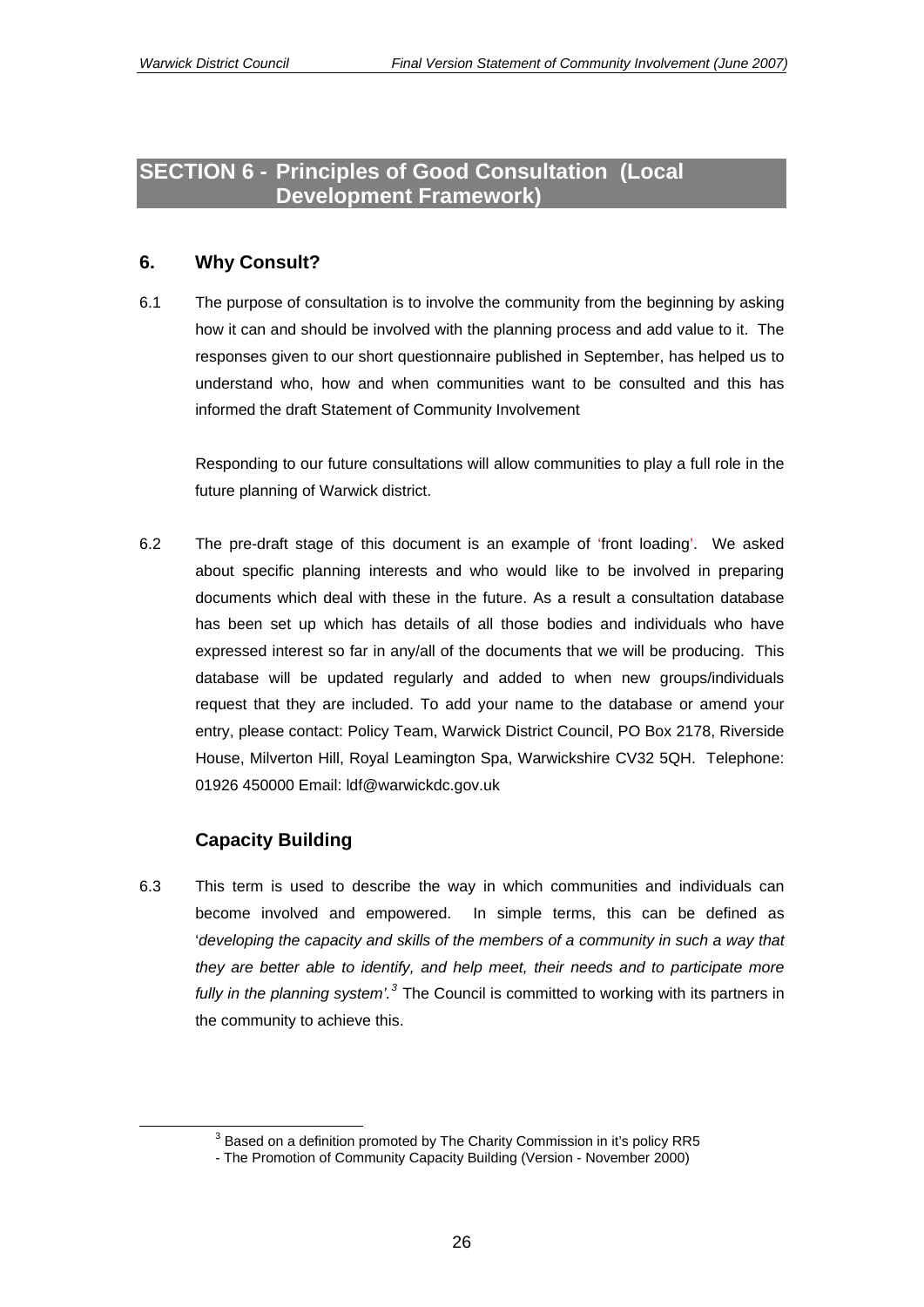$\overline{a}$ 

## **Who to Involve**

- 6.4 Groups will be invited to contribute to discussions and an exchange of ideas once the preparation of each new document is due to commence. Specific and general consultation bodies comprise the organisations included in Annex E of Planning Policy Statement 12 (PPS12). The prescribed lists for development plan documents and planning application consultations are attached at Appendix 1 and Appendix 2 of this document.<sup>[4](#page-26-0)</sup>
- 6.5Other individuals, groups and organisations wishing to participate in the preparation of planning documents and be consulted on these and/or planning applications have indicated this through the pre-production and draft process that has been carried out during the preparation of this document. It is important that we reach as many people, groups and organisations as possible to ensure that we are inclusive. This will include all regardless of origin, gender, religion or sexual orientation. The Council will make every endeavour to meet the requirements of the Race Relations Act 2000 and the Disability Discrimination Act 1995.

## **The Role of Elected Members**:

- 6.6 Elected members have a role to play as representatives of communities, making decisions on their behalf. If you have concerns regarding a planning issue or a planning application, you may wish to contact your councillor to make these known and discuss them further. Details of how to contact your councillor can be found by referring to the relevant section of the Council's website <http://www.warwickshire.gov.uk/corporate/WDC+Admin+R5.nsf/WCalpha?OpenView>
- 6.7 Although councillors feed back comment to officers, if you want your views to be formally considered and, where relevant, committee members made aware, it is important that you send them to the relevant planning case officer in writing, by email or fax.
- 6.8 Councillors will be kept informed of progress on the LDF and key consultation stages by written report through the Executive or Planning Committee where these responses relate to planning applications.

<span id="page-26-0"></span> $4$  The list of consultees for planning applications has been reproduced from the Town and Country Planning (Local Development) (England) Regulations, 2004.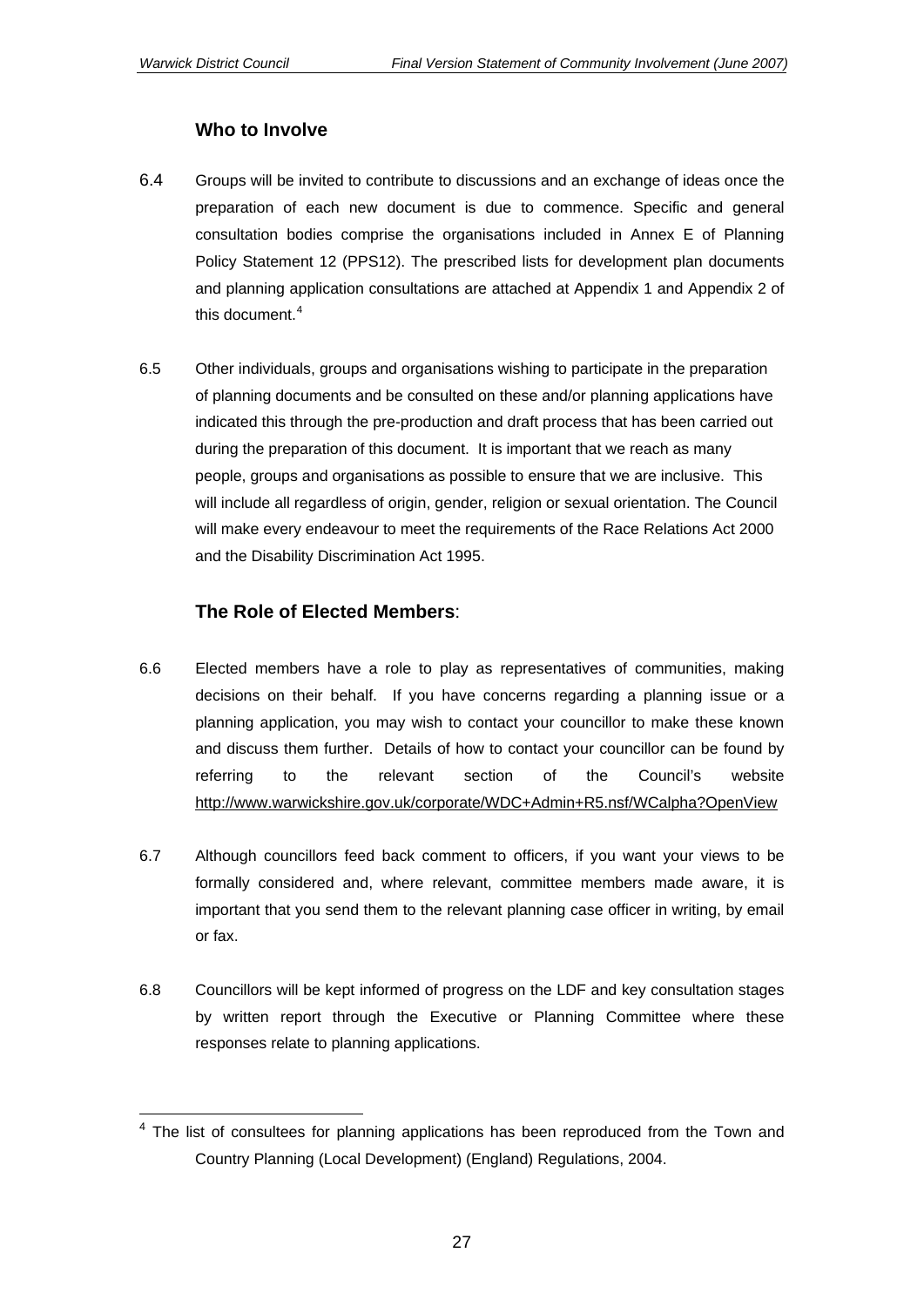## '**Hard to Reach' Groups**

6. 9 We recognise that there are 'hard to reach' groups who tend to be under-represented in responses to consultation exercises. These may include, for example, the young, the elderly, those with disabilities and access problems, those living in remote rural areas, black and minority ethnic groups, gypsies, travellers and refugees and gay and lesbian groups. As a response to this situation, the Council will continue to seek out and contact such groups to give them the chance to have their say, having regard to the requirements of the Race Relations (Amendment) Act 2000 and the Disability Discrimination Act, 2005. We will do this by contacting the representative bodies for such groups and requesting their assistance in making direct contact with those we seek to include.

#### **Monitoring and Review**

6.10 The Council will monitor the success of consultation exercises on an ongoing basis. A review of the SCI will be triggered where there is evidence that the consultation techniques outlined in the document are not as effective as the Council and the community would wish. The Annual Monitoring Report, published in December each year, will examine whether what is set out in the SCI is being achieved. A review of the SCI may also be triggered where there are significant changes in Government guidance or best practice on community involvement.

#### **Resources**

6.11 This SCI is based on a realistic and robust assessment of likely resource availability. The Council does not have either the financial or staff resources with which to undertake community and stakeholder consultation on a massive scale. Instead it has been necessary to devise a programme of consultation that is achievable, continuous and effective.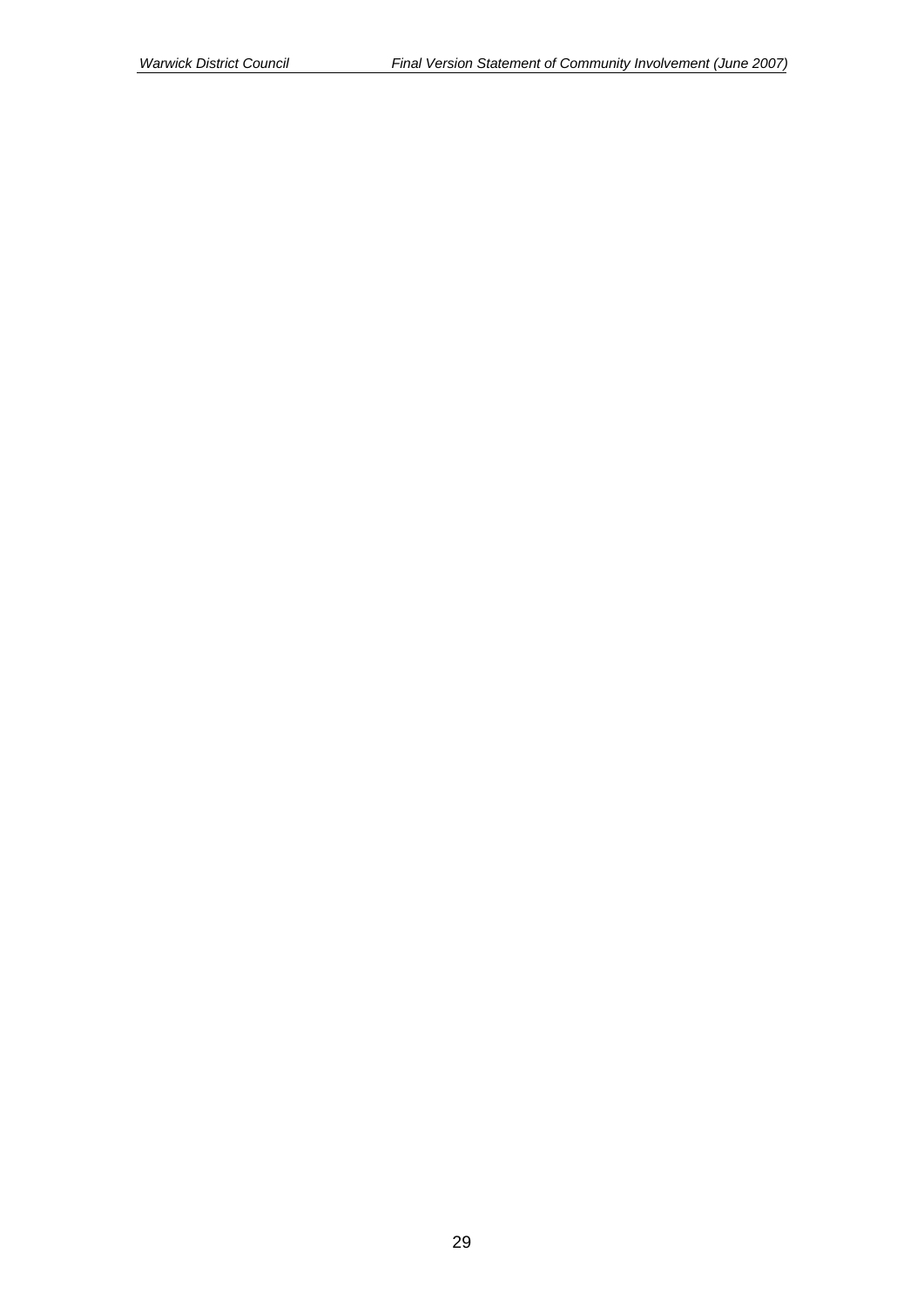## **SECTION 7** - **The Council's Commitment to Consult on the Local Development Framework**

## **How and when the community can become involved in planning matters**

7.1 Tables 2 and 3 in section 1 show the stages that DPD's and SPD's will go through and the stages at which you can become involved. The initial development of a DPD will have a consultation period attached to it, the draft document will then be statutorily consulted upon and finally, another period of statutory consultation will begin when the document is submitted to the Secretary of State for consideration. The Council will provide a structure for your response by way of a questionnaire for each document. As we are a two tier authority in this area, the Warwickshire County Council have responsibility for waste and mineral planning. The LDDs produced in this respect will be covered by the County Council's adopted SCI which can be referred to on their website

[http://www.warwickshire.gov.uk/Web/corporate/pages.nsf/Links/982CD97DA0D64562](http://www.warwickshire.gov.uk/Web/corporate/pages.nsf/Links/982CD97DA0D6456280256FB2005363E3/$file/SCISubmissionDraftv1.pdf) [80256FB2005363E3/\\$file/SCISubmissionDraftv1.pdf.](http://www.warwickshire.gov.uk/Web/corporate/pages.nsf/Links/982CD97DA0D6456280256FB2005363E3/$file/SCISubmissionDraftv1.pdf) In order to avoid consultation fatigue the Council will, where possible, combine consultation on DPD's with consultation exercises for other Council strategies

## **How consultation on LDF documents will be publicised**

7.2 The Council will publicise these opportunities for involvement (see Table 4) by advertising in the local press, placing details on its website and providing information at deposit points, together with informing the specific and general consultation bodies and individuals and organisations on our database that a period of consultation is about to commence.

## **How community and stakeholder views will inform later stages of documents**

7.3 The views expressed by those participating in the consultation process will be carefully considered. Wherever possible we will incorporate your ideas and your views will help us to shape not only the current documents, but also the ways in which we involve you in the future. A summary of views will be reported to the Council*'*s Executive. All such Council reports are public and will be published on our website [www.warwickdc.gov.uk](http://www.warwickdc.gov.uk/) and made available in hard copy at The Council Offices, Royal Leamington Spa, The Town Hall, Royal Leamington Spa, Whitnash Town Council Office, Leamington Spa Library, Warwick Library, Kenilworth Library,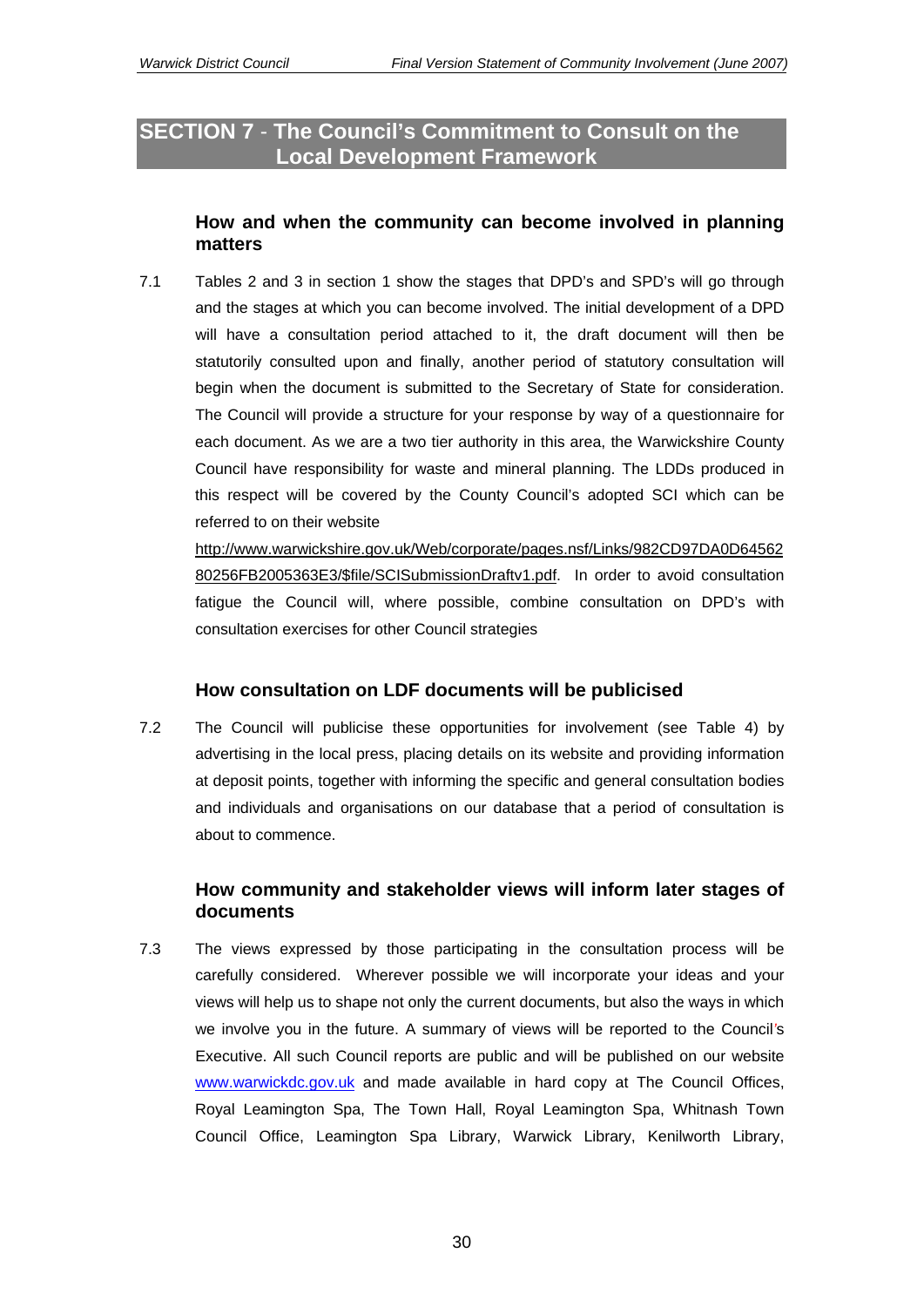.

Lillington Library, Whitnash Library, the Chain Community Office and Brunswick Healthy Living Centre.

## **How we will inform you of what action we have taken as a result of such involvement**

7.4 The Government expects feedback to be an integral part of the process of involvement. It is essential that this is built in to ensure that the results of community input are known. It will also be necessary to provide reasons why it may not have been practical to introduce a particular idea so that contributors gain a better understanding of the system and its limitations. It may be for example, that an issue is raised which planning legislation has no control over and cannot therefore influence. The results of consultation will inform the production of DPD's and SPD's, which we will publish on the website. In terms of policy documents, a table of the results of consultation will be produced at each stage with the council's response so that those sending in representations can see how their concerns have been addressed. The Council will notify all those who made a representation on the submission SCI of the publication of the Inspectors Report and the subsequent adoption of the SCI. The Council must ensure that this part of the Regulations is complied with correctly during the production of future Local Development Documents. Decision lists for planning applications are posted on the Council website and are also available from local libraries. If individuals or groups require copies of decision notices, they should contact the administration section of development control.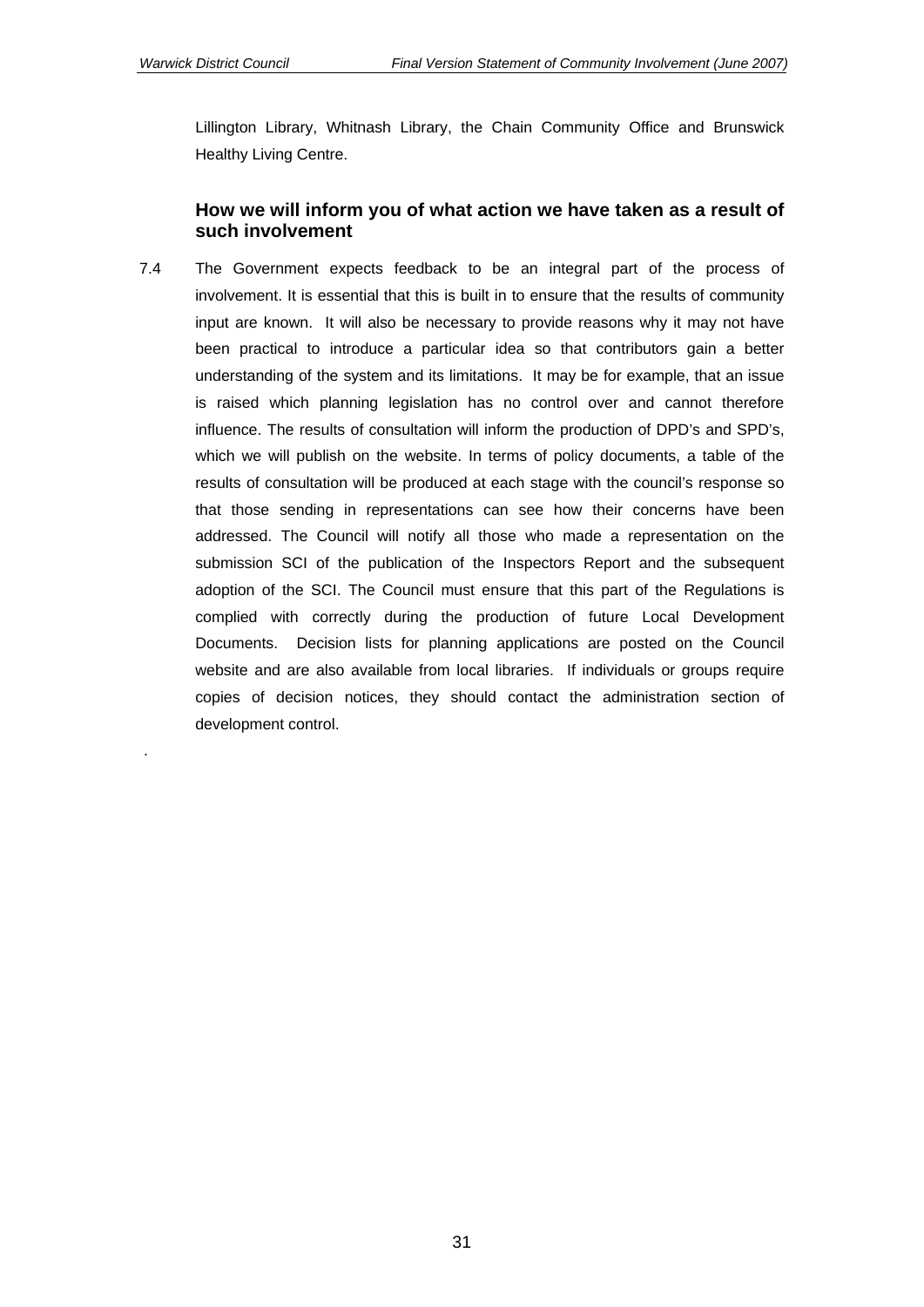## **SECTION 8 - Links with other Warwick District Documents**

- 8.1 The Council intends to link the documents which comprise the LDF with the strategies published in documents which are already in place and have been produced to underpin the corporate strategic objectives outlined in the Corporate Strategy and the Community Plan. These existing documents are:
	- Warwick District Corporate Strategy, 2003 2007
	- Warwick District 2020 The Community Plan for Warwick District
	- Warwick District Consultation Strategy, 2003
	- Warwick District Communications Strategy, 2005
	- Warwick District People Strategy 2003 2007 (revised 2005)

## **Corporate Strategy 2003 – 2007**

- 8.2 The vision for the district is to be 'Safe, healthy, fair and prosperous now and in the future'. In support of this vision are seven corporate objectives:-
	- Manage our services openly, effectively and efficiently
	- Promote and contribute to safer and healthier community
	- Enhance the culture of the area
	- Improve our services to provide a cleaner and greener environment
	- Support a prosperous mixed economy
	- Meet the housing need
	- Target resources to the areas of greatest need
- 8.3 To support the objectives the council strives to operate employing the following eight values:

| Democratic  | Take decisions in the public interest               |
|-------------|-----------------------------------------------------|
| Accountable | Accept responsibility for and explain our decisions |
| Accessible  | Listen and respond to the needs of people           |
| Equality    | Ensure everyone is treated equally and with dignity |
| Ethical     | Behave with integrity                               |
| Open        | Tell people about what the Council does             |
| Equitable   | Be fair in dealing with people and making decisions |
| Sustainable | To minimise the adverse impact of our actions       |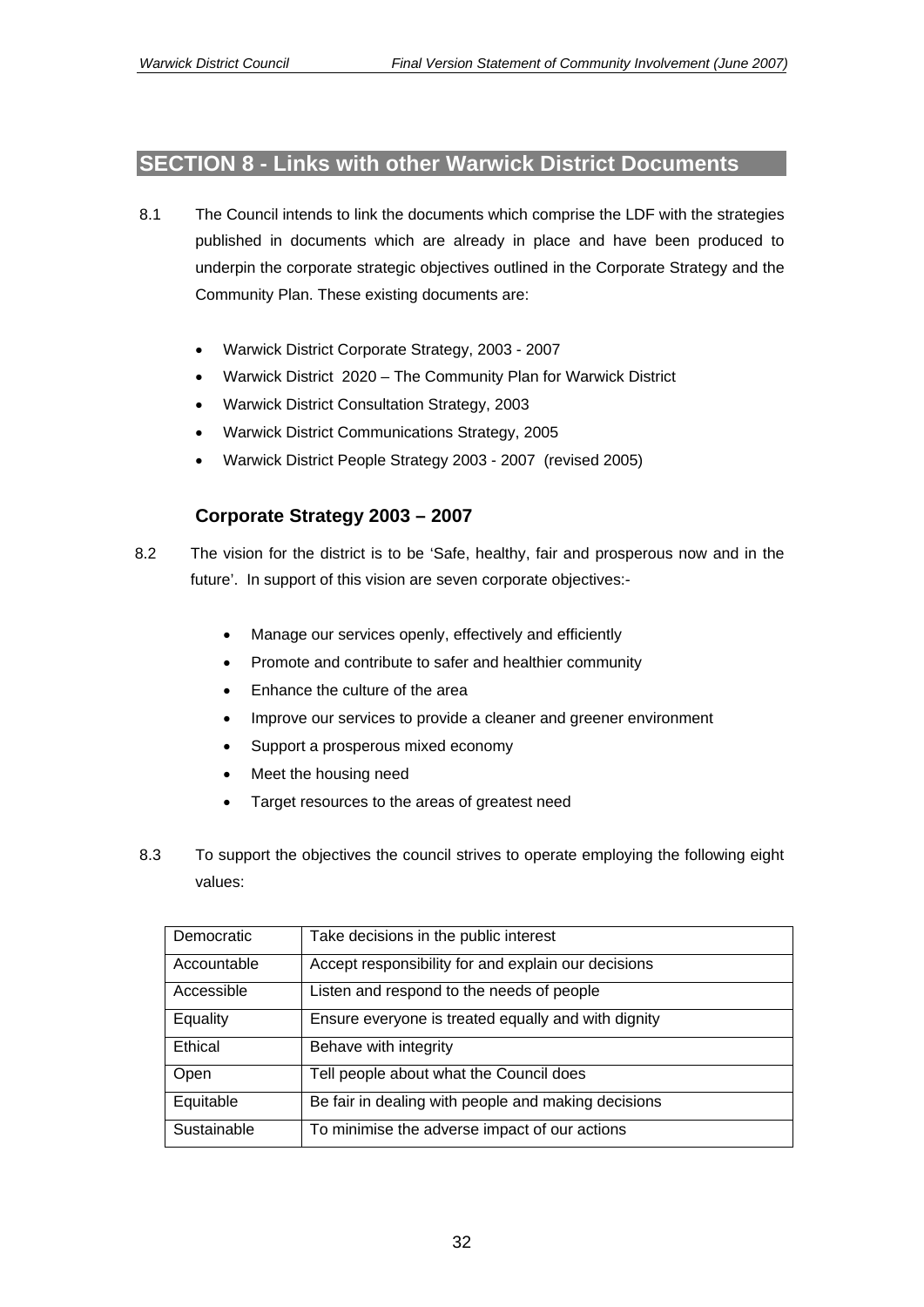8.4 These values are particularly valid for planning and provide adopted aims which will link into the SCI.

## **Warwick District 2020 – The Community Plan for Warwick District**

8.[5](#page-32-0) Produced by the Warwick Partnership<sup>5</sup>, this document is the overarching plan for the district. It sets the context and direction for other plans and therefore overlaps with the SCI. The plan encompasses the same vision and objectives as the Corporate Strategy intended to address the jointly identified priorities of the local community. Although communication is not specifically referred to in the plan, achieving the aims relies on good communication and the SCI is expected to meet this requirement.

## **Warwick District Consultation Strategy, 2003**

8.6 The Council has always maintained a positive stance with regard to consultation and communication. The consultation strategy was updated in 2003 and the principles embodied in it will be utilised in the SCI. The aim of this document was to provide a framework for consultation giving details of those to be consulted, on what, when and for how long. The document details the roles of those who are involved and the methods for carrying out the consultation task. The aims remain relevant and will therefore support the SCI.

## **Warwick District Communications Strategy, 2005**

8.7 Similarly, the subsequent communications strategy lists relevant objectives and targets with a vision for effective communication.

> *' We want to make it easier for everyone to access information and services provided by the Council.*  We want to be better at telling people how we are performing, what we are

*doing, how the Council Tax is spent and what our plans are for the future.* 

The Council will ensure that initiatives/organisations such as the Local Strategic Partnership, and any other relevant organisations are given the opportunity to participate in the preparation of Development Plan Documents throughout the consultation process wherever possible.

<span id="page-32-0"></span><sup>5</sup> **The Warwick Partnership comprises;** 

**Government Office West Midlands, Council for Voluntary Service - Warwick District, The Community and Voluntary Sector Network :** Community of Interest Forums, Neighbourhood Initiatives Forum, Community and Voluntary Sector Representatives. **Warwick Partnership Steering Groups;** Warwick District Crime and Disorder Reduction Partnership, Warwick District Community Learning Partnership, Culture Group, Environment Strategy Group, South Warwickshire Business Partnership, Warwick District Health Improvement and Wellbeing Partnership, Warwick District Housing Strategy Group. **Business Representative, Warwickshire County Council, Warwick District Council, Warwickshire College, South Warwickshire Primary Care Trust, Warwickshire Police Authority**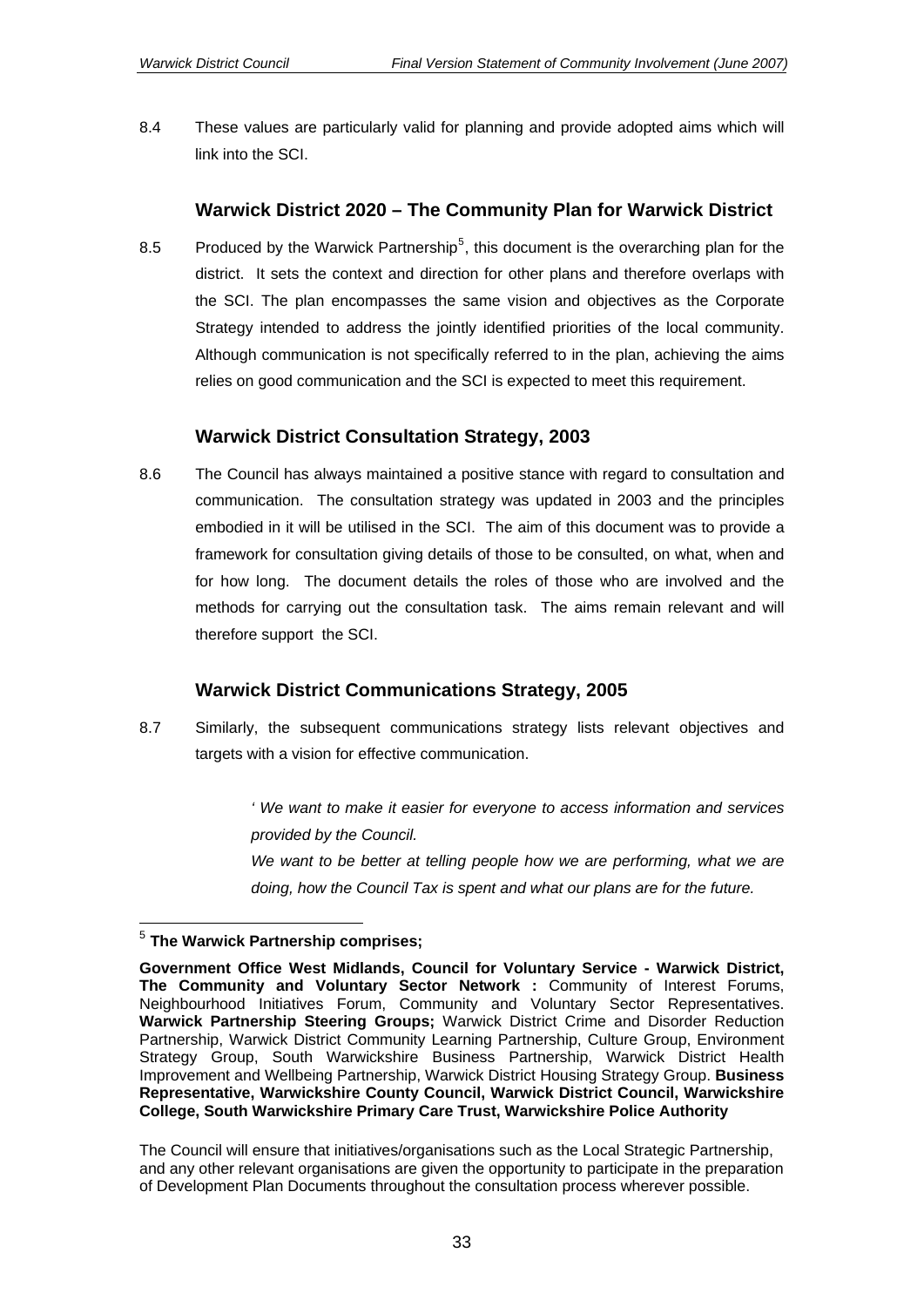*We want people to feel informed about Council services and involved in their development'* 

8.8 A table is appended to the communications strategy which details improvement actions where these have been identified, giving relevant time scales and priority with resource implications. This has set the agenda for improvements which were implemented at the time of Local Plan Review and Inquiry, particularly in relation to the use of the Council website.

## **Warwick District People Strategy 2003 - 2007 (revised 2005)**

- 8.9 One of the six aims of the strategy is 'Communications and Involvement'. This strategy is aimed at informing staff to ensure that they are involved and empowered, thus sharing knowledge which can be imparted beyond the workplace. This will obviously impact on the ability of staff to relate information to the public regarding the SCI and future documents.
- 8.10 There are other documents including wider national policies and planning policies in the Regional Spatial Strategy and the Warwick Local Plan which will impact upon the Council's planning function and LDF production in particular. These have not been individually listed but their importance is recognised and acknowledged here.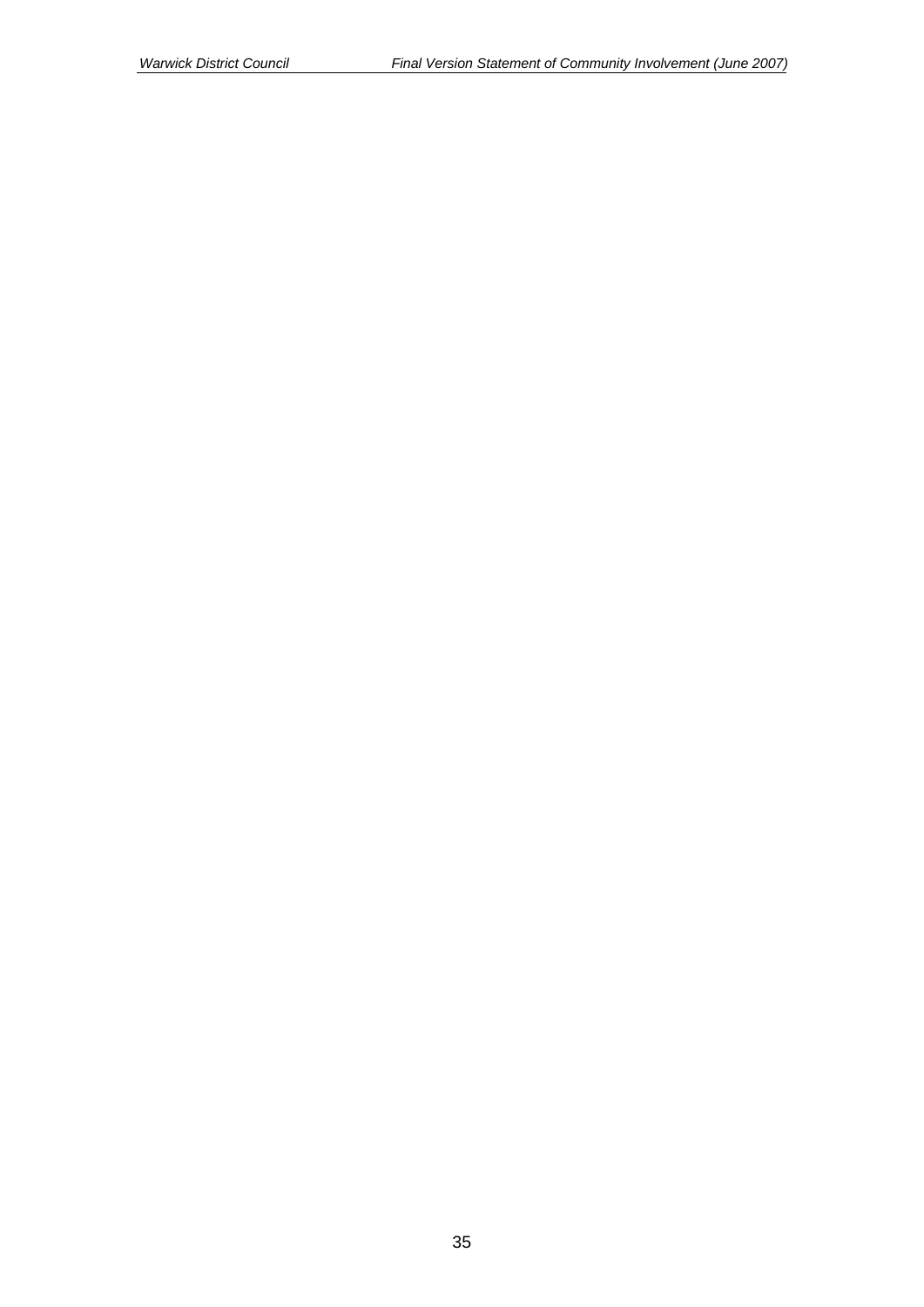## **SECTION 9 - Planning Applications**

## **Finding out about Planning Applications**

- 9.1 Planning application details are publicised in a number of ways. Tables 6 and 7 (see pages 18-19) give a summary of the methods that will be used.
- 9.2 Details of applications are also sent for consultation purposes to relevant Parish and Town Councils as well as statutory consultees and immediate neighbours. Where major new residential development is proposed, the Council consults with the police through the Police Architectural Liaison Officer for his comment under 'Secured by Design' principles to ensure that development meets certain safety criteria. The consultation period is usually 21 days, but for certain bodies, e.g. Natural England, a longer period of time will be allowed to comment on applications where this is prescribed by legislation.
- 9.3 As we are a two tier authority in this area, the Warwickshire County Council have responsibility for waste and mineral planning and related applications. The LDD's produced in this respect will be covered by the County Council's SCI which has already been adopted and can be referred to on their website [http://www.warwickshire.gov.uk/Web/corporate/pages.nsf/Links/982CD97DA0D64562](http://www.warwickshire.gov.uk/Web/corporate/pages.nsf/Links/982CD97DA0D6456280256FB2005363E3/$file/SCISubmissionDraftv1.pdf)

[80256FB2005363E3/\\$file/SCISubmissionDraftv1.pdf](http://www.warwickshire.gov.uk/Web/corporate/pages.nsf/Links/982CD97DA0D6456280256FB2005363E3/$file/SCISubmissionDraftv1.pdf) 

 The SCI provides the framework for community involvement in waste and mineral planning application.

## **Taking Part in the Decision Making Process for Planning Applications**

9.4 Anyone wishing to make a representation to the council on any planning application may do so and these can be taken into account provided that the matters they raise are planning issues. Representations must be made in writing and can be sent as a letter, fax, online consultation form or email. The Council website has the facility for a response by email, but does not acknowledge receipt of representations in any format. Please be aware that representations are available for public viewing.

## **How a Decision is Made**

9.5 The majority of minor planning applications are decided under 'delegated powers'. If objections are received from Parish and Town Councils or there are five or more written objections and the officer recommendation is contrary to those representations, then the item will be referred to committee for a decision. The committee will be made aware of all representations of objection or support made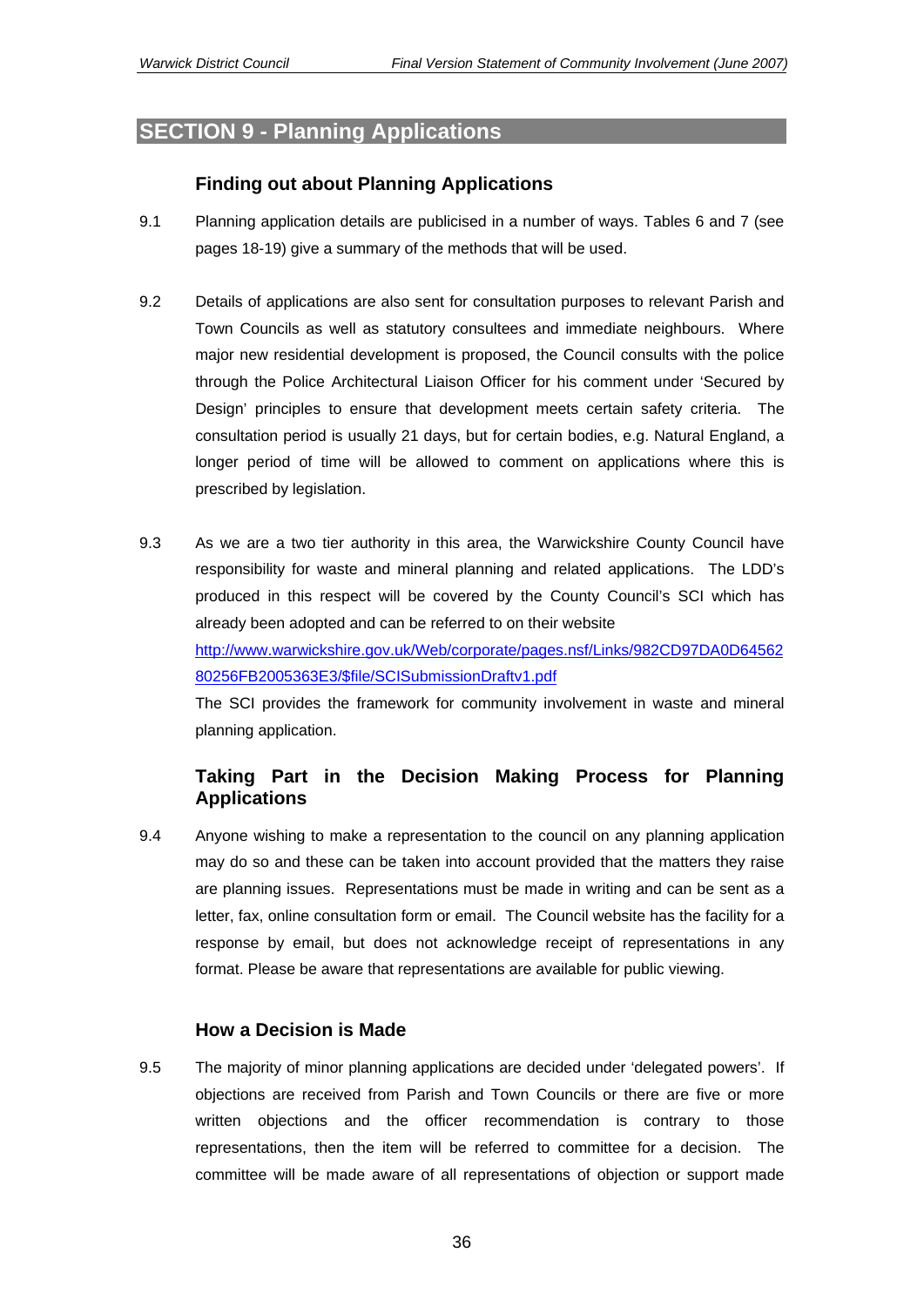with regard to an application in the officers' written report on the application. In addition, since April 2004, interested parties have been allowed to address the committee for a period of three minutes to summarise their cases. This time period is strictly adhered to and if more than one objector/supporter wishes to speak, then either a single representative must be elected to speak for all, or the three minutes must be divided between those wishing to speak. Additionally, since 2006, the Conservation Area Advisory Forum (CAAF) has also been allowed to address the committee on relevant matters. The committee will then consider the application and make a decision. Occasionally, the committee may defer the decision pending a site visit*.* Some planning applications have to be referred to the Secretary of State via the Government Office for the West Midlands (GOWM) e.g. departures from the development plan.

#### **Appeals**

9.6 When an application for planning permission has been refused and the applicant appeals against the Council's decision, the Council will inform those who were initially consulted and any others who have made representations during the life of the application. Details of all appeals received are also included on the website. Comments made at the time of the application will be forwarded to the relevant Inspector but any further comments which objectors or supporters wish to make should then be sent direct to the Planning Inspectorate. Officers will discuss with third parties how to get involved in the appeal process. Persons wishing to attend and participate in any subsequent Inquiry or Hearing must inform the Planning Inspectorate of their wish. The Inspector's decision is available after the inquiry/hearing from the Planning Inspectorate and copies are forwarded by the Inspectorate to those parties who have requested it.

## **Pre-Application Consultation**

9.7 Developers and applicants are encouraged to discuss their proposals with planning officers, statutory consultees, neighbours to the development and the wider public where relevant. Where major development is proposed discussions with officers will cover possible methods of and timescales for pre-application publicity that they may wish to undertake on their proposals. This may include public exhibitions or meetings which will inform residents and interested groups.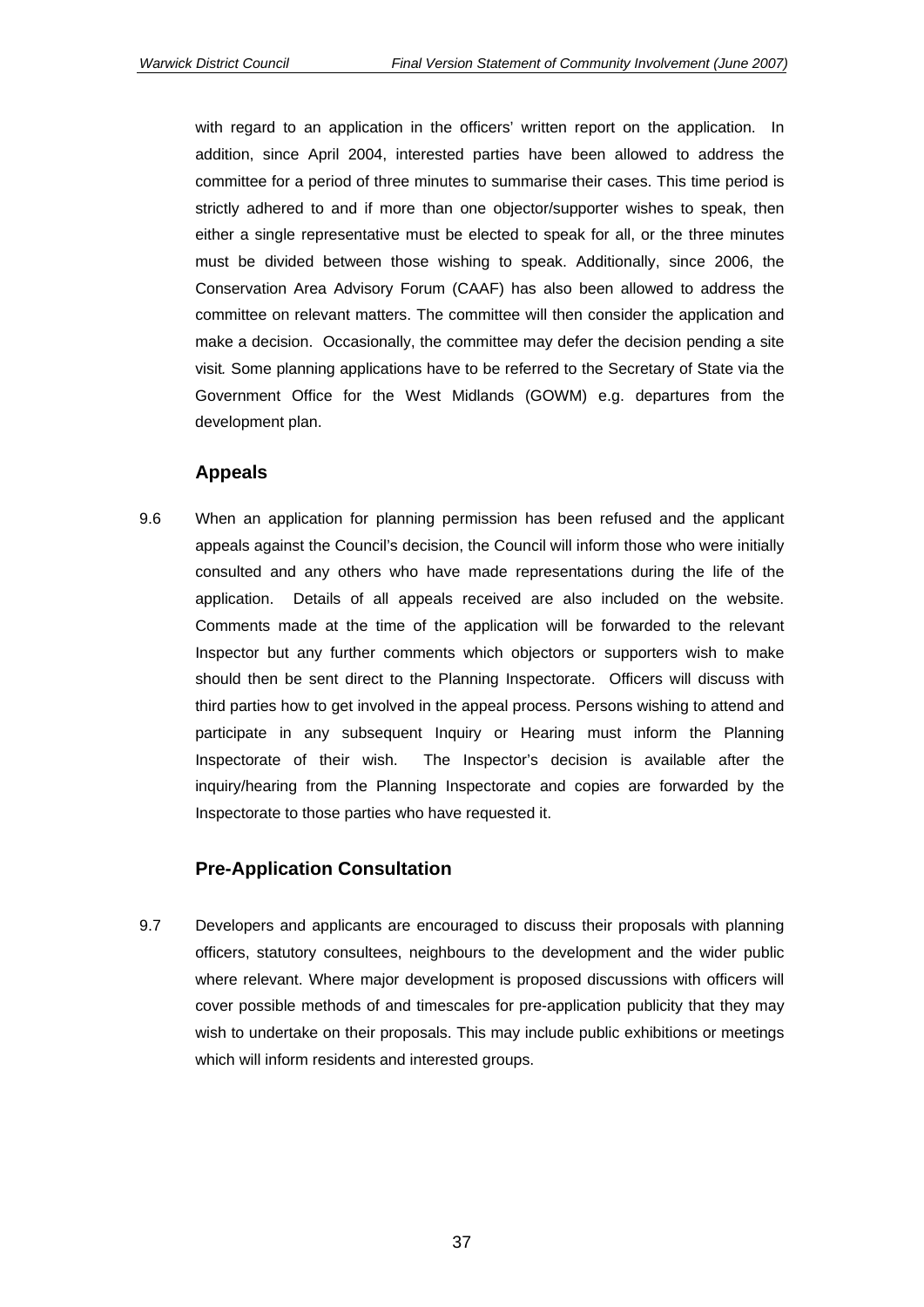## **APPENDIX 1**

Specific Consultees and General Consultation Bodies for Local Development Documents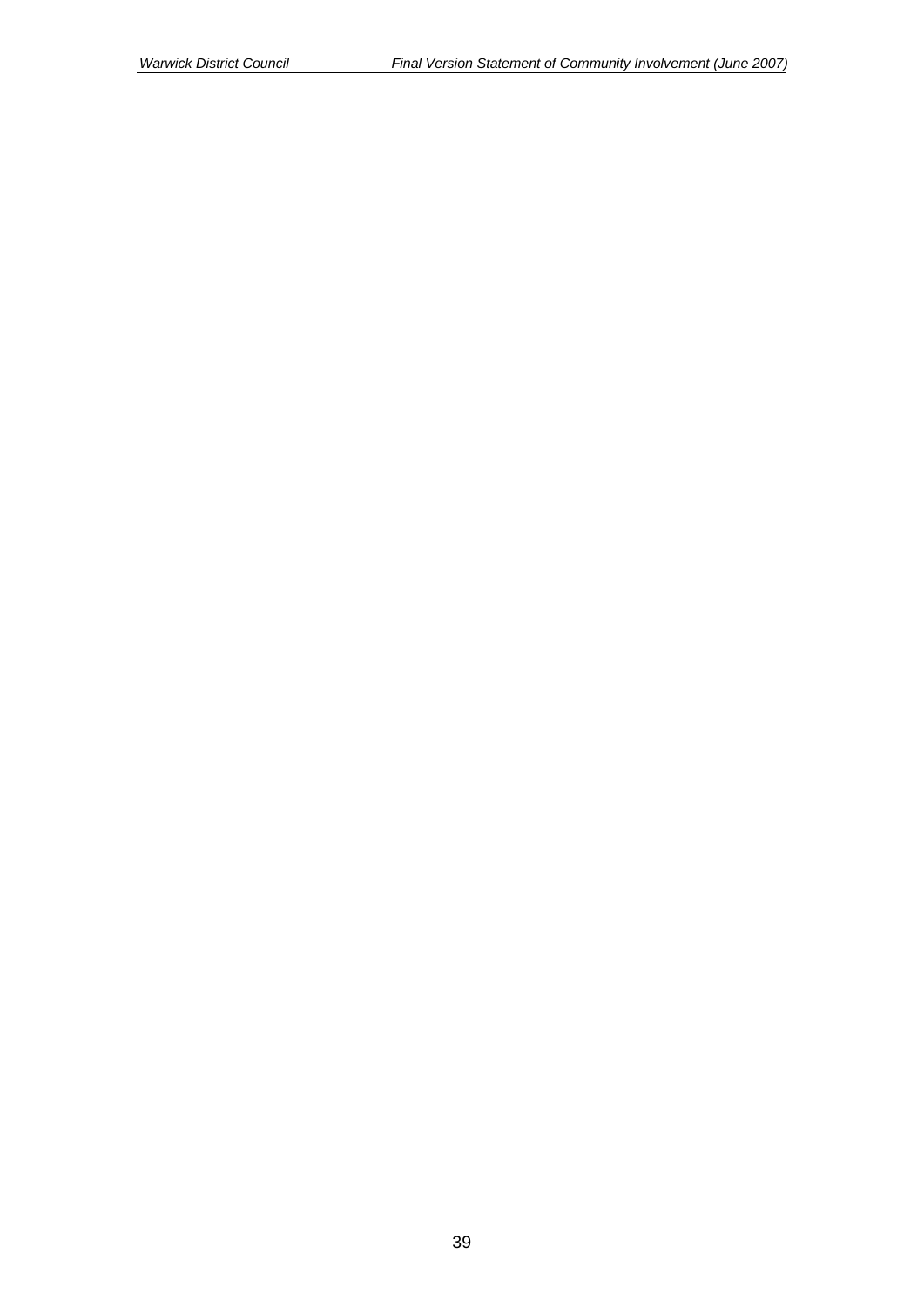# **Appendix 1**

## **List of Consultation Bodies as required by PPS12 Annex E**

## **Specific consultation bodies**

The following bodies are specific consultation bodies and must be consulted in accordance with the Act and Regulations $^6$  $^6$ :

(a) The regional planning body if the local planning authority's area is in a region other than London; (in the case of Warwick District Council this is The West Midlands Regional Assembly)

(b) The Mayor of London if the authority is a London Borough (not applicable in Warwick District)

(c) A relevant authority any part of whose area is in or adjoins the area of the local planning authority (In the case of Warwick District Council these are: Warwickshire County Council, Rugby Borough Council, Coventry City Council, Solihull Metropolitan Borough Council, Stratford upon Avon District Council). Relevant authorities also include Town and Parish Councils, both within Warwick District and those immediately adjoining the area.

- (d) Natural England
- (e) The Environment Agency;
- (f) Highways Agency;
- (g) The Historic Buildings and Monuments Commission for England;
- (h) Network Rail

(i) A Regional Development Agency whose area is in or adjoins the area of the local planning authority ( in the case of Warwick District Council this is Advantage West Midlands)

(j) Any person to whom the electronic communications code applies by virtue of a direction given under Section 106 (3)(a) of the Communications Act 2003;

(k) Any person who owns or controls electronic communications apparatus situated in any part of the area of the local planning authority; and

(l) Any of the bodies from the following list who are exercising functions in any part of the area of the local planning authority:

i. Strategic Health Authority (in the case of Warwick District Council this is; NHS West Midlands and the Warwickshire Primary Care Trust)

<span id="page-39-0"></span> <sup>6</sup>The Town and Country Planning (Local Development) (England) Regulations, 2004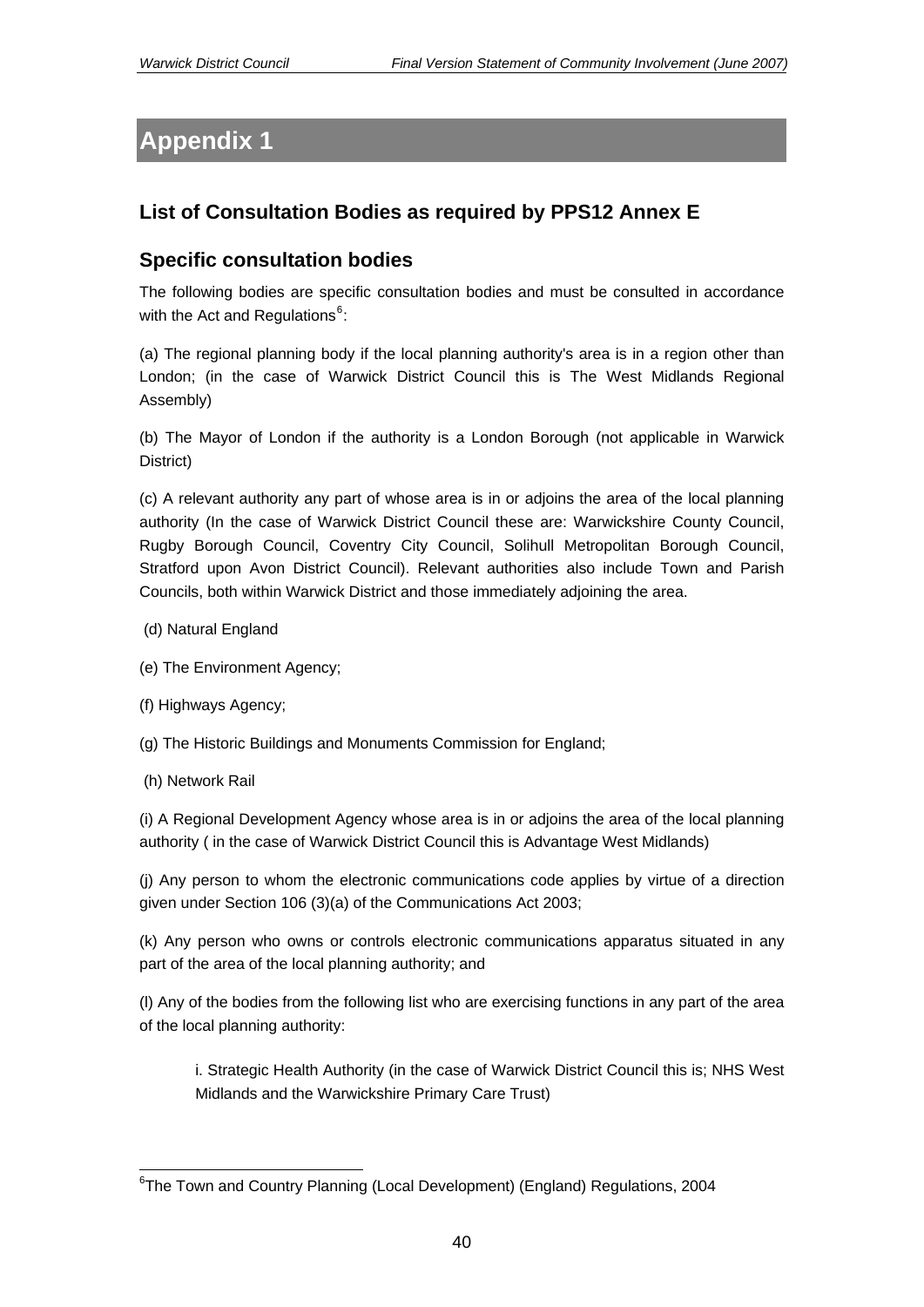ii. Person to whom a licence has been granted under Section 7(2) of the Gas Act 1986;

iii. Sewage undertaker (in the case of Warwick District Council this is Severn Trent Water) and

iv. Water undertaker. (in the case of Warwick District Council this is Severn Trent Water)

## **Government Departments**

The appropriate Government Office for the Region should also be consulted and will often be the first point of contact for consultation with central Government Departments. In addition, local planning authorities are strongly advised to consult any Government Departments or agencies where those departments or agencies have large land holdings in the area covered by a local development document. This will ensure that local planning authorities are fully aware of the possible need for expansion of existing facilities or, more importantly, the likelihood of large-scale land disposals taking place within the period of time covered by the local development document.

- (a) Home Office; (through GOWM)
- (b) Department for Education and Skills;
- (c) Department for Environment, Food and Rural Affairs; (through GOWM)
- (d) Department for Transport (through GOWM);
- (e) Department of Health (through GOWM);
- (f) Department of Trade and Industry;
- (g) Ministry of Defence;
- (h) Department of Work and Pensions;
- (i) Department of Constitutional Affairs;
- (j) Department for Culture, Media and Sport; (through GOWM)
- (k) Office of Government Commerce (Property Advisers to the Civil Estate); and
- (l) Natural England

[Communities & Local Government (through GOWM) additonal department consulted by GOWM]

## **General consultation bodies**

(a) Voluntary bodies some or all of whose activities benefit any part of the authority's area;

(b) Bodies which represent the interests of different racial, ethnic or national groups in the authority's area;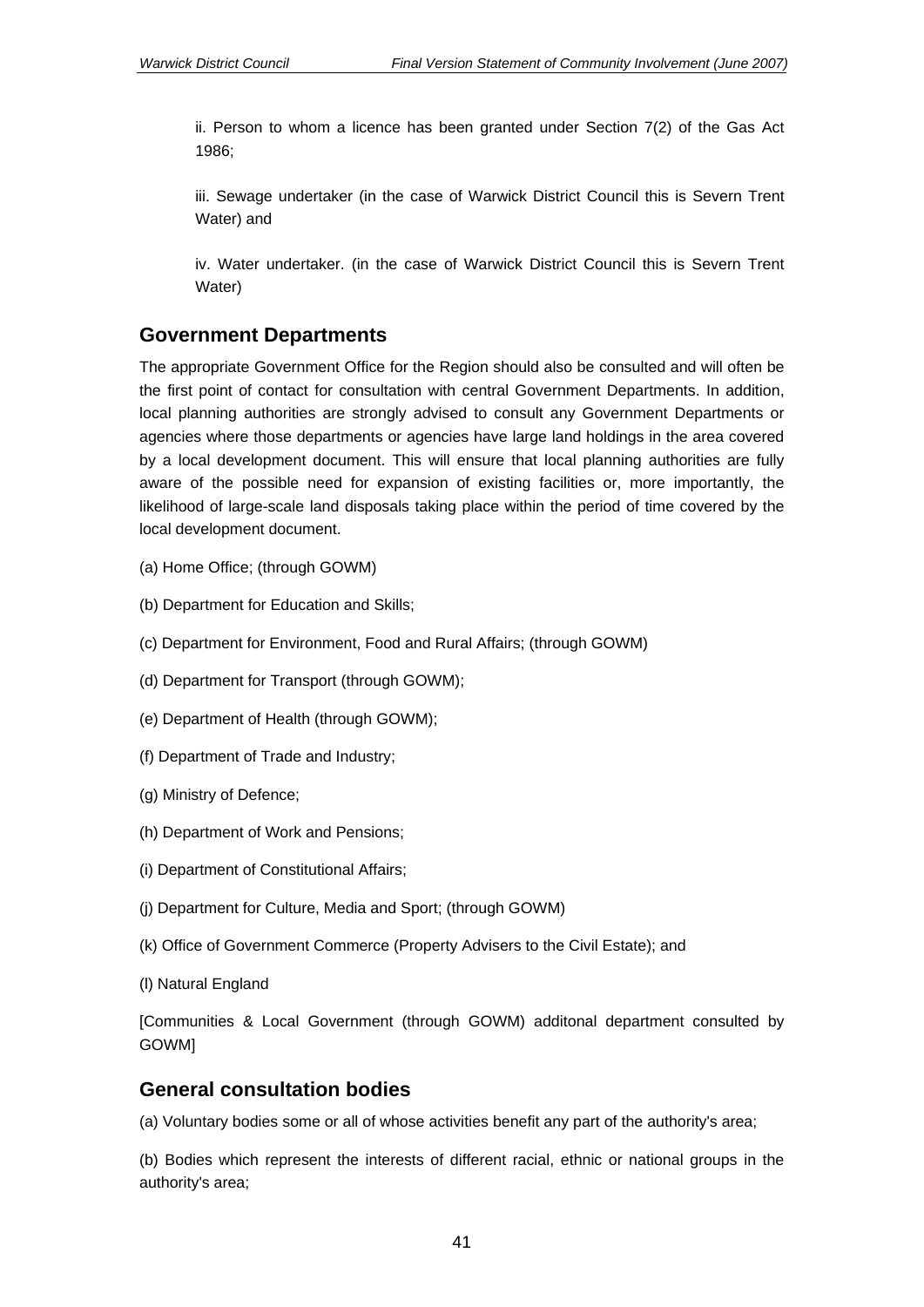- (c) Bodies which represent the interests of different religious groups in the authority's area;
- (d) Bodies which represent the interests of disabled persons in the authority's area; and

(e) Bodies which represent the interests of persons carrying on business in the authority's area.

#### **Other consultees** .

Local planning authorities should also consider the need to consult, where appropriate the following agencies and organisations in the preparation of local development documents.

- (a) Age Concern;
- (b) Airport operators;
- (c) British Chemical Distributors and Traders Association;
- (d) British Geological Survey;
- (e) British Waterways, canal owners and navigation authorities;
- (f) Centre for Ecology and Hydrology;
- (g) Chambers of Commerce, Local CBI and local branches of Institute of Directors;
- (h) Church Commissioners;
- (i) Civil Aviation Authority;
- (j) Coal Authority;
- (k) Commission for Architecture and the Built Environment;
- (l) Commission for New Towns and English Partnerships;
- (m) Commission for Racial Equality;
- (n) Crown Estate Office;
- (o) Diocesan Board of Finance;
- (p) Disability Rights Commission;
- (q) Disabled Persons Transport Advisory Committee;
- (r) Electricity, Gas, and Telecommunications Undertakers, and the National Grid Company;
- (s) Environmental groups at national, regional and local level, including:
	- i. Campaign to Protect Rural England;
	- ii. Friends of the Earth;
	- iii. Royal Society for the Protection of Birds; and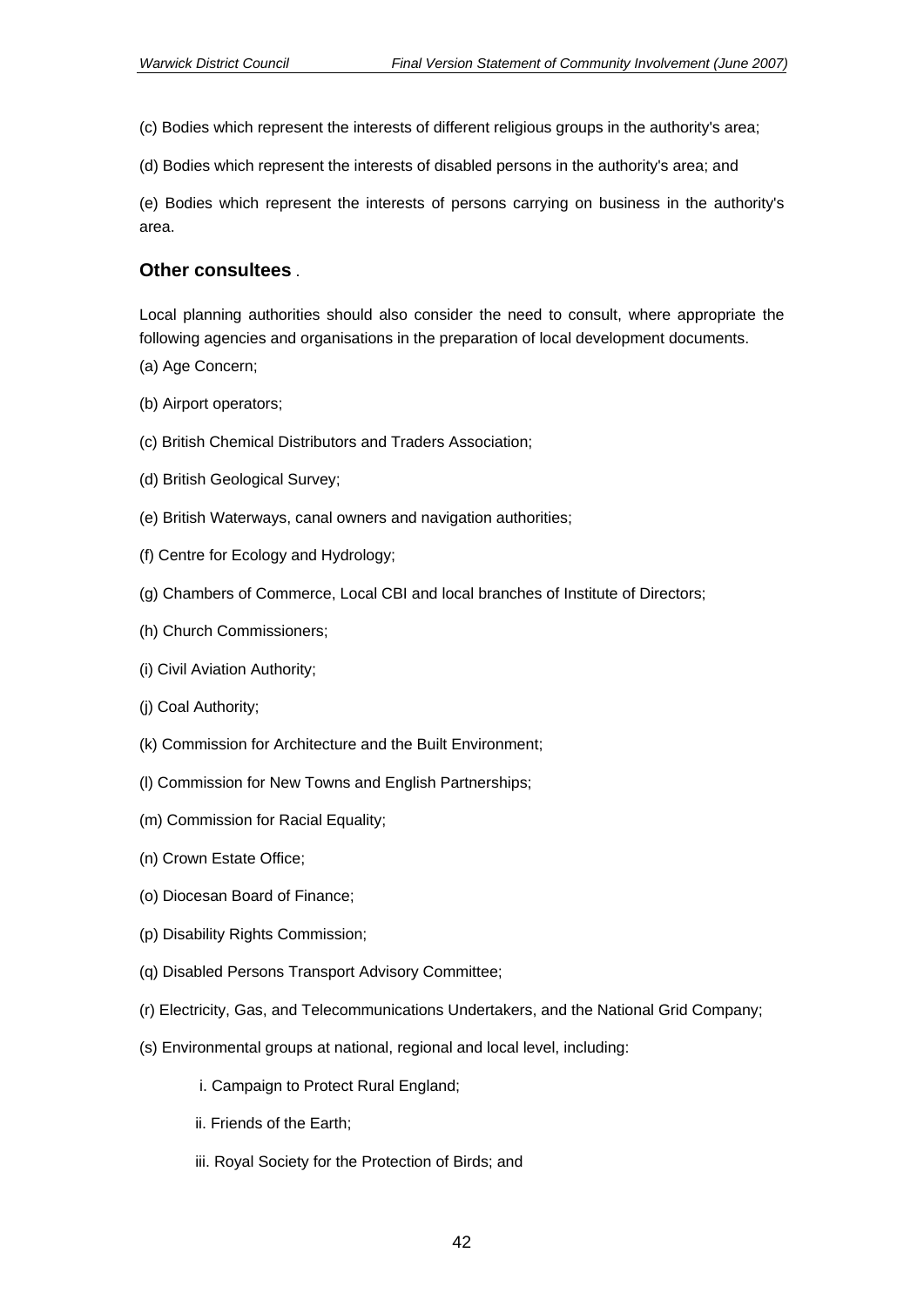- iv. Wildlife Trusts;
- (t) Equal Opportunities Commission;
- (u) Fire and Rescue Services;
- (v) Forestry Commission;
- (w) Freight Transport Association;
- (x) Gypsy Council;
- (y) Health and Safety Executive;
- (z) Help the Aged;
- (aa) Housing Corporation;
- (bb) Learning and Skills Councils;
- (cc) Local Agenda 21 including:
	- *i.* Civic Societies;
	- *ii.* Community Groups;
	- *iii.* Local Transport Authorities;
	- *iv.* Local Transport Operators; and v. Local Race Equality Councils and other local equality groups;
- (dd) National Playing Fields Association;
- (ee) Network Rail;
- (ff) Passenger Transport Authorities;
- (gg) Passenger Transport Executives;
- (hh) Police Architectural Liaison Officers/Crime Prevention Design Advisors;
	- (ii) Port Operators;
	- (jj) Royal Mail Property Holdings
- (ii) Rail Companies and the Rail Freight Group;
- (jj) Regional Development Agencies;
- (kk) Regional Housing Boards;
- (ll) Regional Sports Boards;
- (mm) Road Haulage Association
- (nn) Sport England;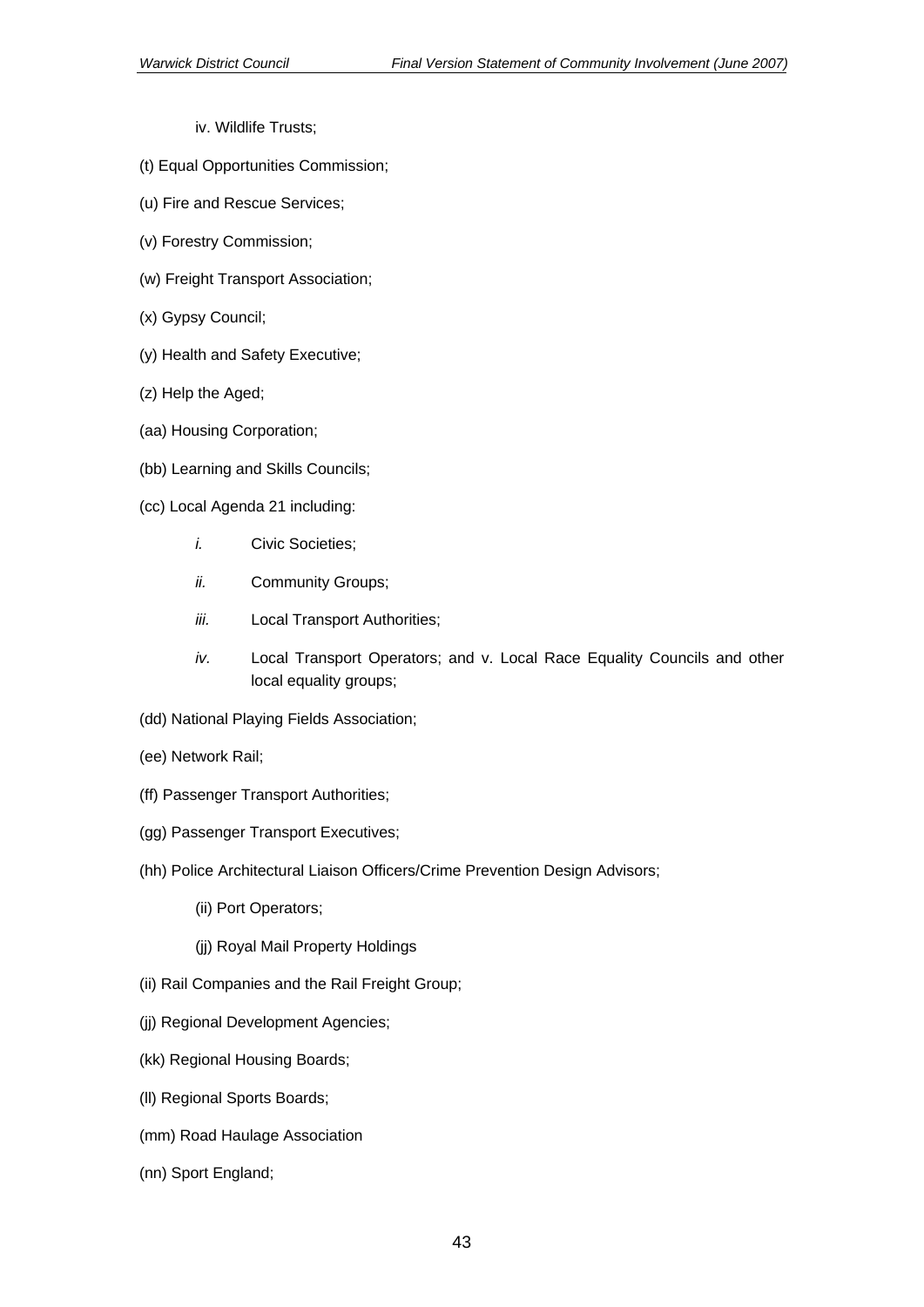- (oo) Home Builders Federation;
- (pp) Transport for London;
- (qq) Friends, Family & Travellers
- (rr) Water Companies; and
- (ss) Women's National Commission.

Please note, this list is not exhaustive and also relates to successor bodies where reorganisations occur. The list will be updated as necessary.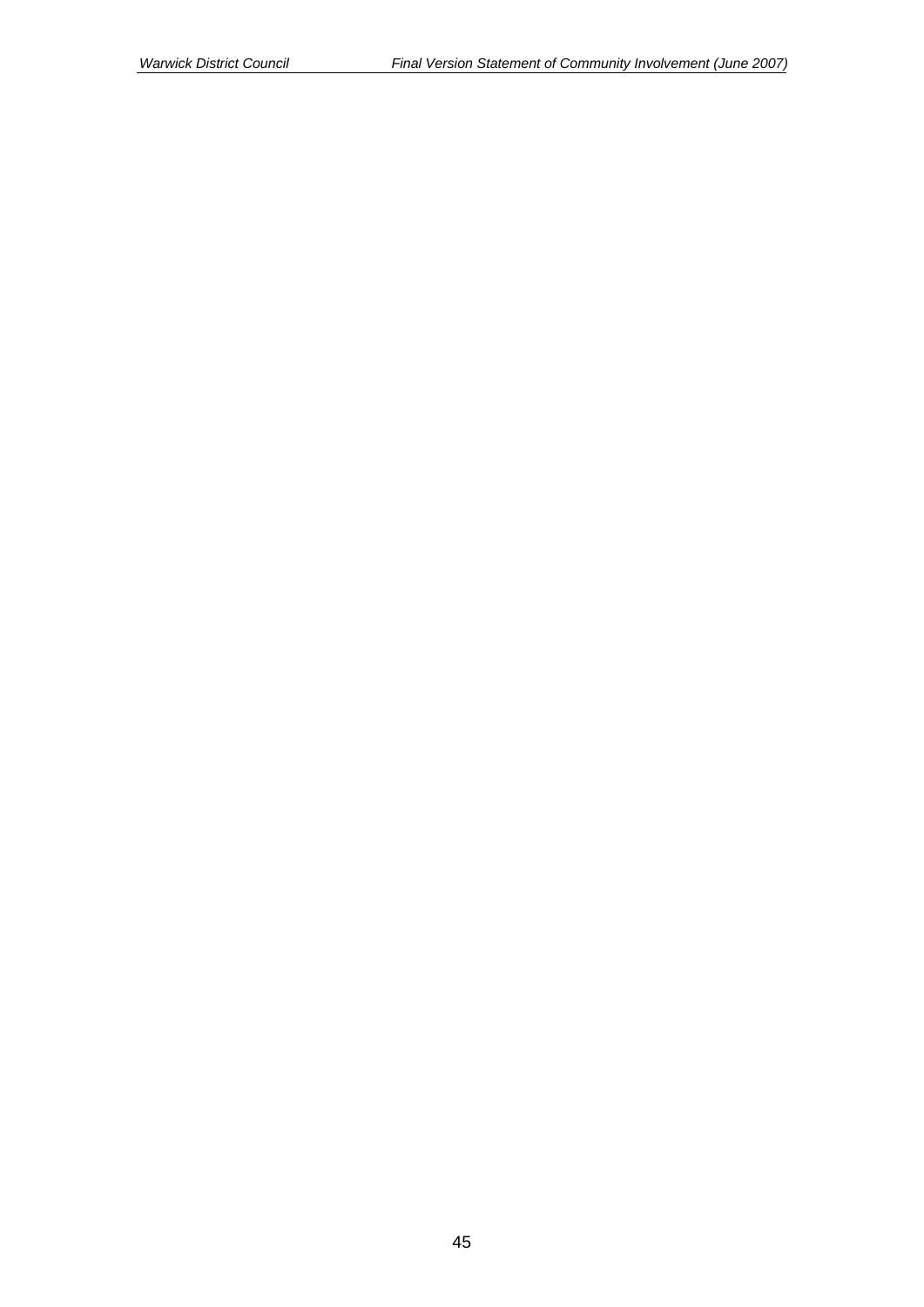## **APPENDIX 2**

**Statutory Consultees for Major Planning Applications**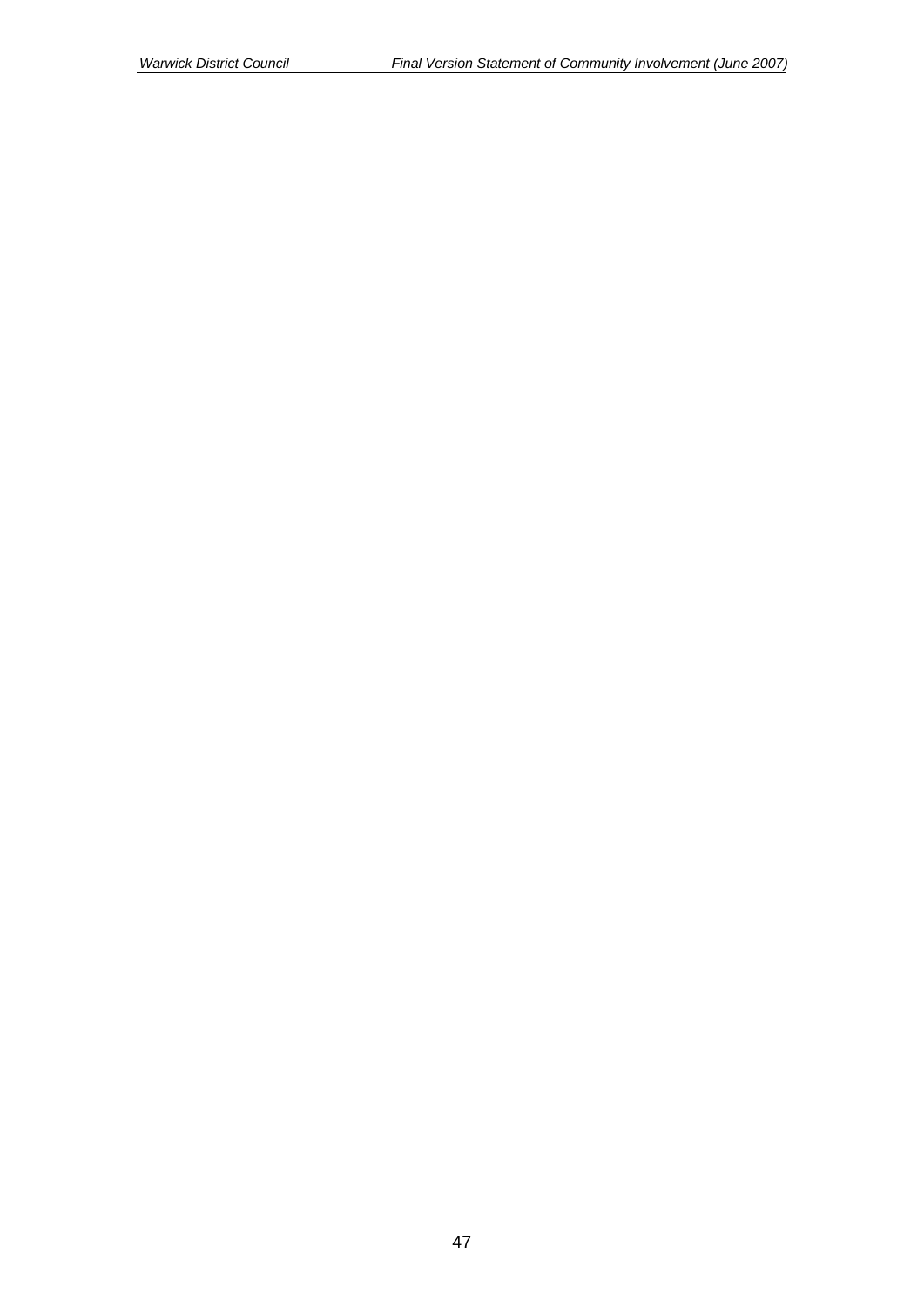# **Appendix 2**

Major development is defined in the Town & Country (General Development Procedure) (Amendment) (England) Order 2006, as development involving any one or more of the following—

(a) the winning and working of minerals or the use of land for mineral-working deposits;

(b) waste development;

(c) the provision of dwelling-houses where—

(i) the number of dwelling-houses to be provided is 10 or more; or (ii) the development is to be carried out on a site having an area of 0.5 hectares or more and it is not known whether the development falls within paragraph (c)(i);

(d) the provision of a building or buildings where the floor space to be created by the development is 1,000 square metres or more; or

(e) development carried out on a site having an area of 1 hectare or more;

|           | <b>Description of Development</b>                                                                                                                                                                                                                                                                                    | <b>Consultee</b>                                                                                       |
|-----------|----------------------------------------------------------------------------------------------------------------------------------------------------------------------------------------------------------------------------------------------------------------------------------------------------------------------|--------------------------------------------------------------------------------------------------------|
|           | Development within an area which has been notified<br>to the local planning authority by the Health & Safety<br>Executive for the purpose of this provision because of<br>the presence within the vicinity of toxic, highly<br>reactive, explosive or inflammable substances and<br>which involves the provision of: |                                                                                                        |
| (i)       | residential accommodation;                                                                                                                                                                                                                                                                                           | The Health and                                                                                         |
| (ii)      | more than 250 square metres of retail<br>floorspace                                                                                                                                                                                                                                                                  | <b>Safety Executive</b>                                                                                |
|           | more than 750 square metres of floor space to be<br>used for an industrial process, or which is otherwise<br>likely to result in a material increase in the number of<br>persons working within or visiting the notified area.                                                                                       |                                                                                                        |
| traffic:- | Development likely to result in a material increase in<br>the volume or a material change in the character of                                                                                                                                                                                                        |                                                                                                        |
|           | (i) entering or leaving a trunk road; or                                                                                                                                                                                                                                                                             | In England, the<br>Secretary of State for<br>Transport                                                 |
|           | (ii) using a level crossing over a railway                                                                                                                                                                                                                                                                           | The operator of the<br>network which<br>includes or consists<br>of the railway in<br>question, and the |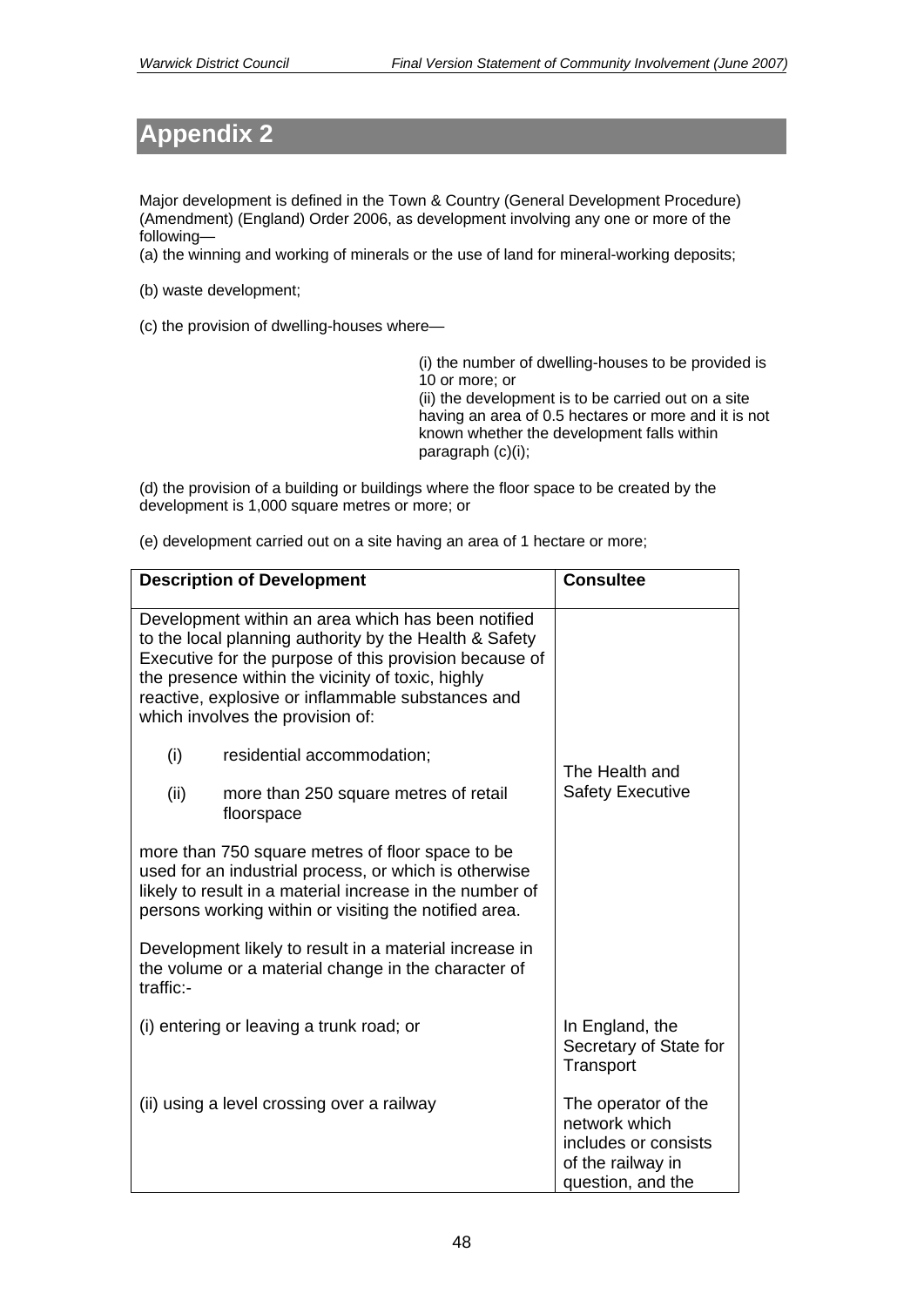| <b>Description of Development</b>                                                                                                                                                                                                                | <b>Consultee</b>                                                                                                                                                |
|--------------------------------------------------------------------------------------------------------------------------------------------------------------------------------------------------------------------------------------------------|-----------------------------------------------------------------------------------------------------------------------------------------------------------------|
|                                                                                                                                                                                                                                                  | Secretary of State for<br>Transport                                                                                                                             |
| Development likely to result in a material increase in<br>the volume or a material change in the character of<br>traffic entering or leaving a classified road or<br>proposed highway                                                            | The local highway<br>authority concerned<br>(Warwickshire County<br>Council)                                                                                    |
| Development likely to prejudice the improvement or<br>construction of a classified road or proposed highway                                                                                                                                      | The local highway<br>authority concerned<br>(Warwickshire County<br>Council)                                                                                    |
| Development involving -                                                                                                                                                                                                                          |                                                                                                                                                                 |
| (i) the formation, laying out or alteration of any means<br>of access to a highway (other than a trunk road); or                                                                                                                                 | The local highway<br>authority concerned<br>(Warwickshire County<br>Council)                                                                                    |
| (ii) the construction of a highway or private means of<br>access to premises affording access to a road in<br>relation to which a toll order is in force                                                                                         | The local highway<br>authority concerned<br>and in the case of a<br>road, subject to a<br>concession, the<br>concessionaire<br>(Warwickshire County<br>Council) |
| Development which consists of or includes the laying<br>out or construction of a new street                                                                                                                                                      | The local highway<br>authority<br>(Warwickshire County<br>Council)                                                                                              |
| Development which involves provision of a building or<br>pipeline in an area of coal working notified by the<br>Coal Authority to the local planning authority                                                                                   | The Coal Authority                                                                                                                                              |
| Development involving or including mining operations                                                                                                                                                                                             | <b>The Environment</b><br>Agency                                                                                                                                |
| Development within three kilometres of Windsor<br>Castle, Windsor Great Park or Windsor Home Park,<br>or within 800 metres of any other royal palace or<br>park, which might affect the amenities (including<br>security) of that palace or park | The Secretary of<br><b>State for National</b><br>Heritage                                                                                                       |
| Development of land in Greater London involving the<br>demolition, in whole or part, or the material alteration<br>of a listed building                                                                                                          | The Historic Buildings<br>and Monuments<br>Commission for<br>England                                                                                            |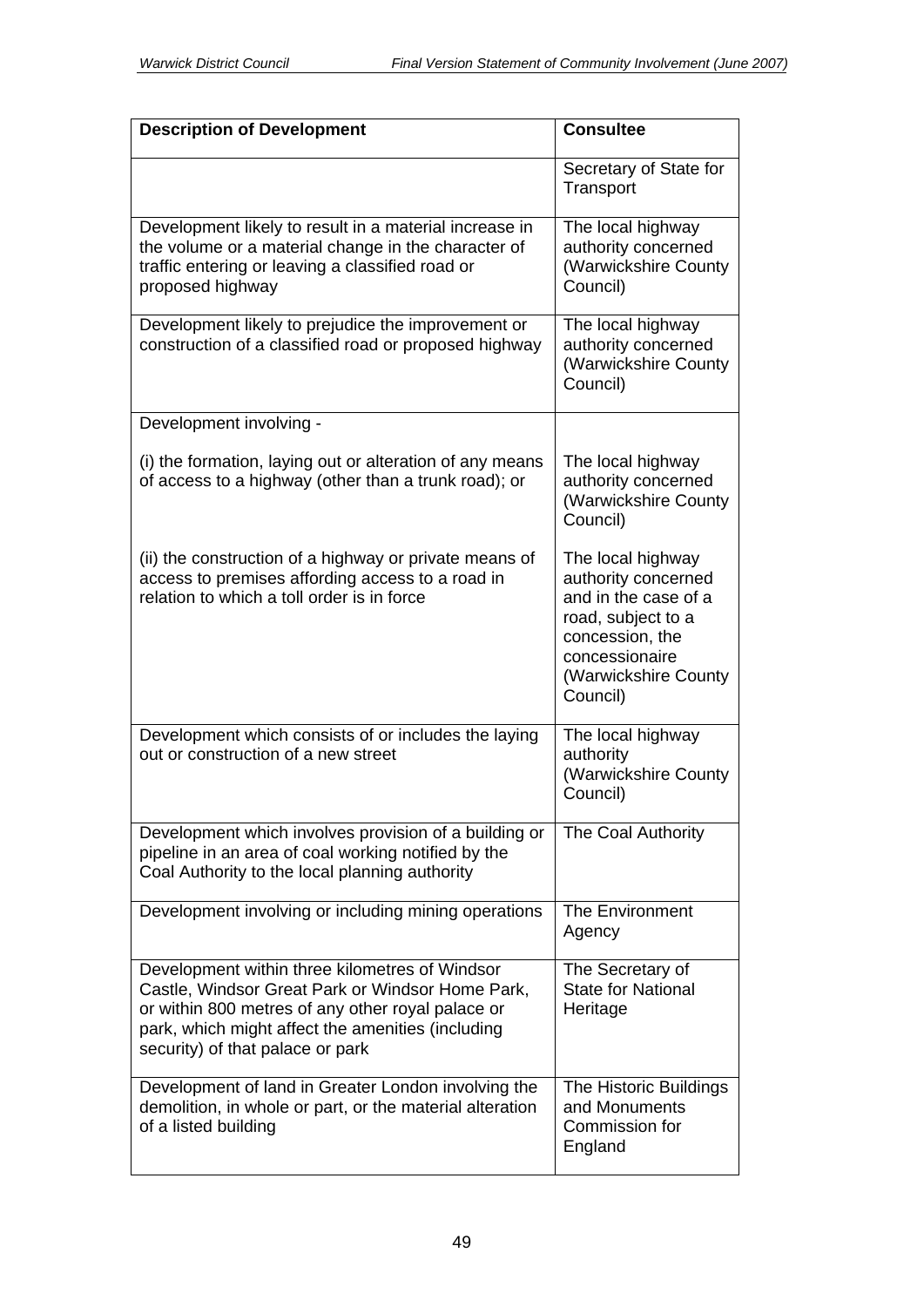| <b>Description of Development</b>                                                                                                                                                                                                                                                                                                                                                                                     |                                                                                                                                                                                                                                                                                                                                                 | <b>Consultee</b>                                                                  |
|-----------------------------------------------------------------------------------------------------------------------------------------------------------------------------------------------------------------------------------------------------------------------------------------------------------------------------------------------------------------------------------------------------------------------|-------------------------------------------------------------------------------------------------------------------------------------------------------------------------------------------------------------------------------------------------------------------------------------------------------------------------------------------------|-----------------------------------------------------------------------------------|
| monument                                                                                                                                                                                                                                                                                                                                                                                                              | Development likely to affect the site of a scheduled                                                                                                                                                                                                                                                                                            | The Historic Buildings<br>& Monuments<br>Commission for<br>England                |
| Development likely to affect any garden or park of<br>special historic interest which is registered in<br>accordance with section 8c of the Historic Buildings<br>and Ancient Monuments Act 1953 (register of<br>gardens) and which is classified as Grade I or Grade<br>$\mathbb{I}^*$                                                                                                                               |                                                                                                                                                                                                                                                                                                                                                 | The Historic Buildings<br>and Monuments<br>Commission for<br>England              |
| stream                                                                                                                                                                                                                                                                                                                                                                                                                | Development involving the carrying out of works or<br>operations in the bed of or on the banks of a river or                                                                                                                                                                                                                                    | <b>The Environment</b><br>Agency                                                  |
|                                                                                                                                                                                                                                                                                                                                                                                                                       | Development for the purpose of refining or storing<br>mineral oils and their derivatives                                                                                                                                                                                                                                                        | <b>The Environment</b><br>Agency                                                  |
| of refuse or waste                                                                                                                                                                                                                                                                                                                                                                                                    | Development involving the use of land for the deposit                                                                                                                                                                                                                                                                                           | The Environment<br>Agency                                                         |
| Development relating to the retention, treatment or<br>disposal of sewage, trade waste, slurry or sludge<br>(other than the laying of sewers, the construction of<br>pump-houses in a line of sewers, the construction of<br>septic tanks and cesspools serving single caravans or<br>single buildings in which not more than ten people will<br>normally reside, work or congregate, and works<br>ancillary thereto) |                                                                                                                                                                                                                                                                                                                                                 | <b>The Environment</b><br>Agency                                                  |
| cemetery                                                                                                                                                                                                                                                                                                                                                                                                              | Development relating to the use of land as a                                                                                                                                                                                                                                                                                                    | <b>The Environment</b><br>Agency                                                  |
| Development-                                                                                                                                                                                                                                                                                                                                                                                                          |                                                                                                                                                                                                                                                                                                                                                 |                                                                                   |
| (i)                                                                                                                                                                                                                                                                                                                                                                                                                   | in or likely to affect a site of special<br>scientific interest of which notification has<br>been given, or has effect as if given to the<br>local planning authority by The Nature<br>Conservancy Council for England in<br>accordance with section 28 of the Wildlife<br>& Countryside Act 1981 (areas of special<br>scientific interest); or | The council which<br>gave, or is to be<br>regarded as having<br>given, the notice |
| (ii)                                                                                                                                                                                                                                                                                                                                                                                                                  | within an area which has been notified to<br>the local planning authority by the Nature<br>Conservancy Council for England and<br>which is within two kilometres of the Site<br>of Special Scientific Interest (SSSI) of<br>which notification has been given or has                                                                            |                                                                                   |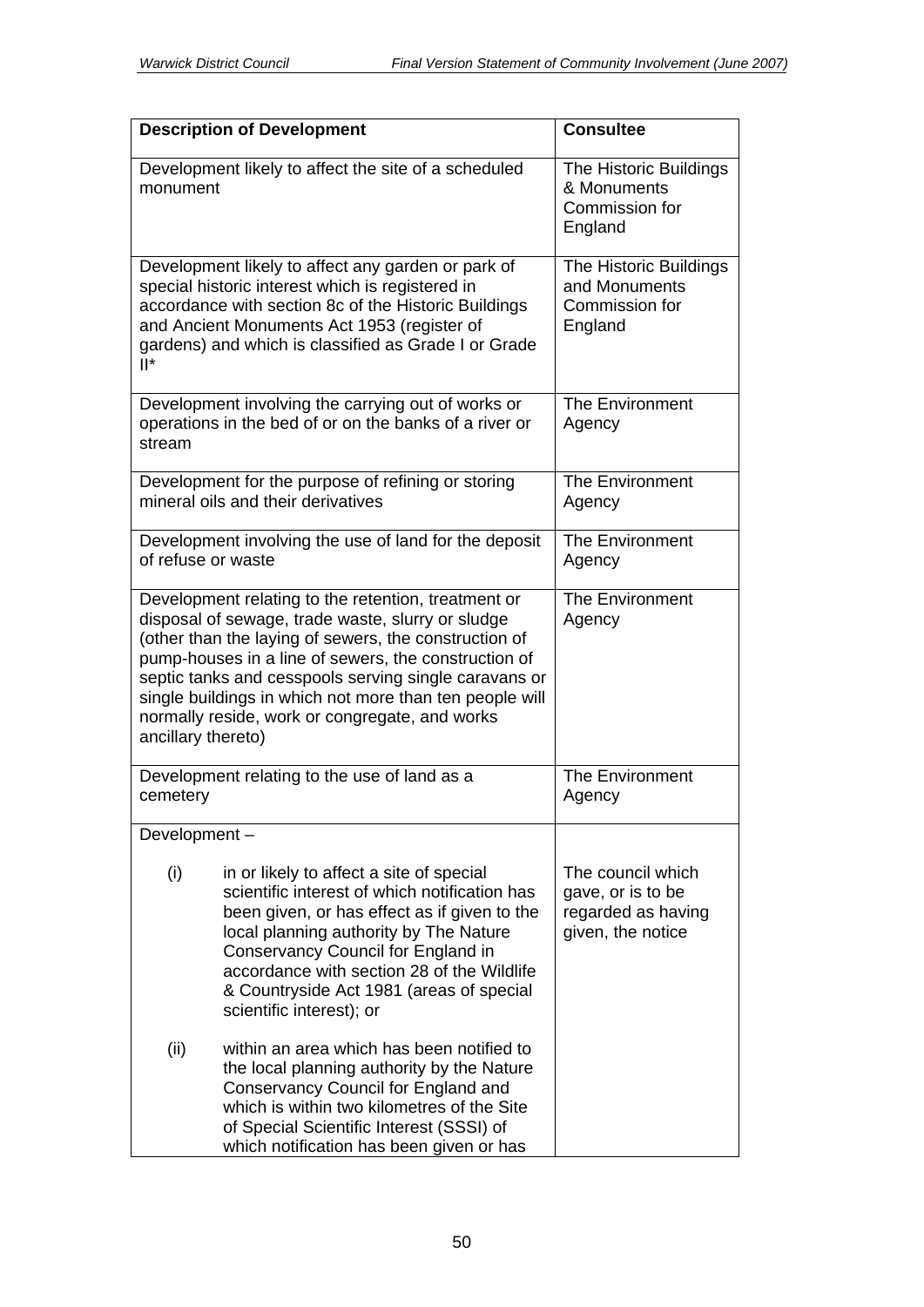| <b>Description of Development</b>                             |                                                                                                                                                                                                                                                                                                                              | <b>Consultee</b>                                                                |
|---------------------------------------------------------------|------------------------------------------------------------------------------------------------------------------------------------------------------------------------------------------------------------------------------------------------------------------------------------------------------------------------------|---------------------------------------------------------------------------------|
|                                                               | effect as if given as aforesaid                                                                                                                                                                                                                                                                                              |                                                                                 |
| Development involving any land on which there is a<br>theatre |                                                                                                                                                                                                                                                                                                                              | The Theatres Trust                                                              |
|                                                               | Development which is not for agricultural purposes<br>and is not in accordance with the provisions of a<br>development plan and involves -                                                                                                                                                                                   |                                                                                 |
| (i)                                                           | the loss of not less than 20 hectares of<br>grades 1, 2 or 3a agricultural land which is<br>for the time being used (or was last used)<br>for agricultural purposes; or                                                                                                                                                      | The waste regulation<br>authority concerned<br>(Warwickshire County<br>Council) |
| (ii)                                                          | the loss of less than 20 hectares of grades<br>1,2 or 3a agricultural land which is for the<br>time being used (or was last used) for<br>agricultural purposes, in circumstances in<br>which the development is likely to lead to<br>a further loss of agricultural land<br>amounting cumulatively to 20 hectares or<br>more |                                                                                 |
| Development within 250 metres of land which -                 |                                                                                                                                                                                                                                                                                                                              | The waste regulation<br>authority concerned                                     |
| (i)                                                           | is or has, at any time in the 30 years<br>before the relevant application, been used<br>for the deposit of refuse or waste; and                                                                                                                                                                                              | (Warwickshire County<br>Council)                                                |
| (ii)                                                          | has been notified to the local planning<br>authority by the waste regulation authority<br>for the purposes of this provision                                                                                                                                                                                                 |                                                                                 |
|                                                               | Development for the purposes of fish farming                                                                                                                                                                                                                                                                                 | <b>The Environment</b><br>Agency                                                |

NB. Since amendments made to the GPDO in October 2006, The Environment Agency is a statutory consultee for all development in Flood Zones 2 and 3 and in Flood Zone 1 where there is a critical drainage problem. Also for proposed developments of one hectare or more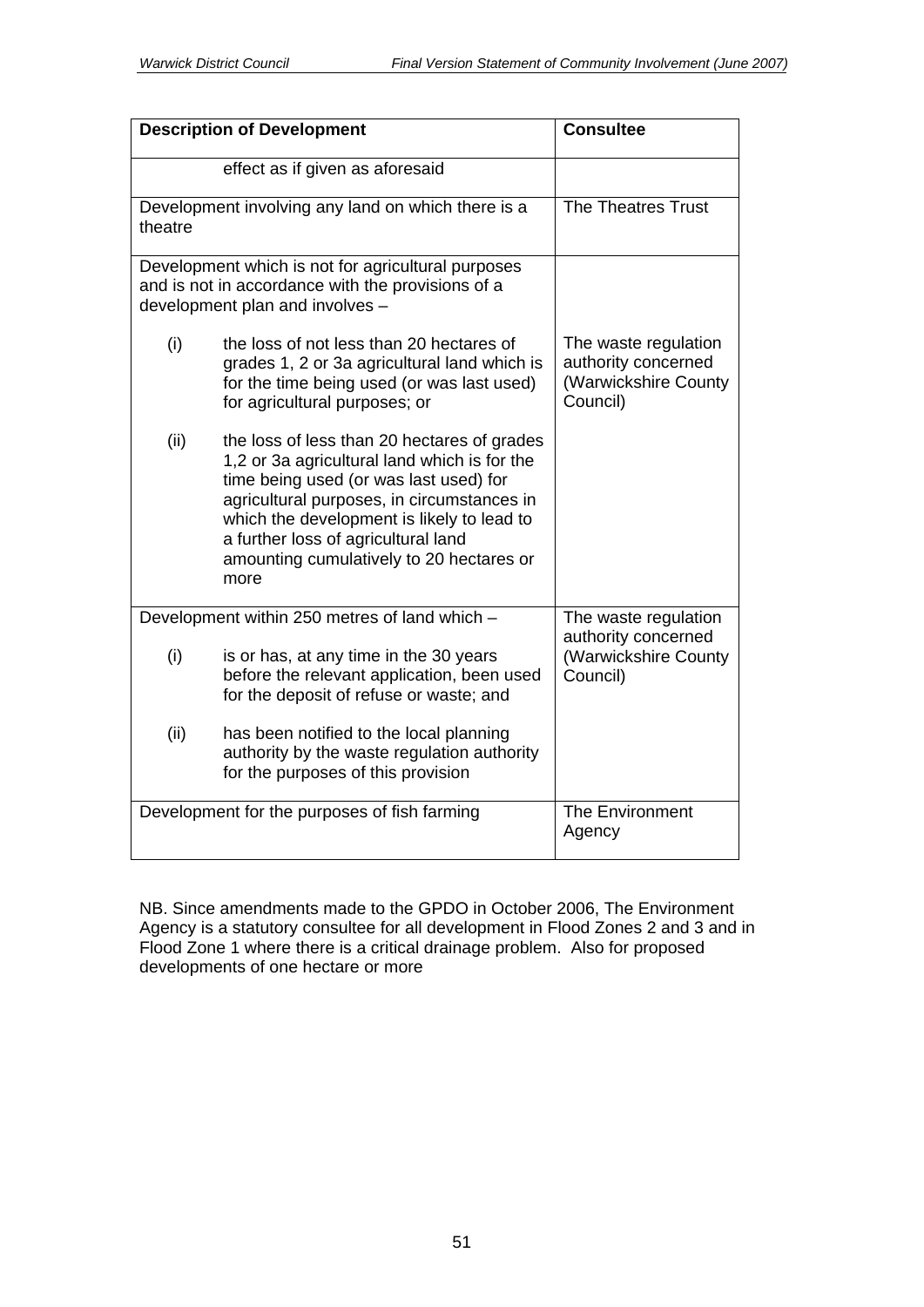## **APPENDIX 3**

**Glossary of Terms**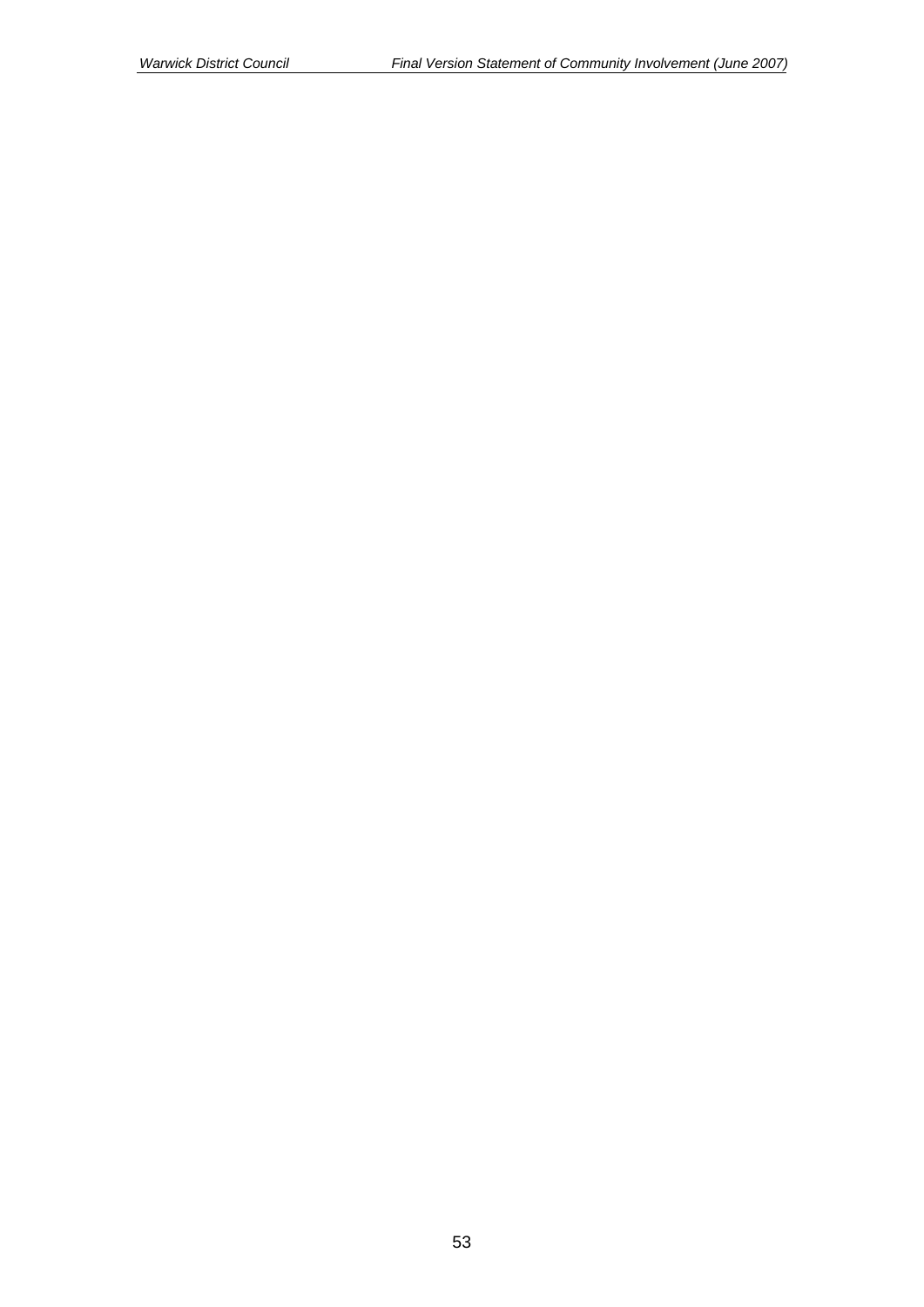# **Appendix 3**

# **Glossary of Terms**

| Annual<br><b>Monitoring</b><br><b>Report (AMR)</b>       | A report produced every year in December which assesses the<br>implementation of the LDS and whether policies are being<br>achieved                                                                                                                                                                               |
|----------------------------------------------------------|-------------------------------------------------------------------------------------------------------------------------------------------------------------------------------------------------------------------------------------------------------------------------------------------------------------------|
| <b>Core Strategy</b>                                     | A key Development Plan Document (DPD) which outlines the long<br>term spatial vision for the district. It outlines the spatial objectives<br>and strategic policies on important issues such as housing,<br>employment and shopping required to deliver that vision.                                              |
| <b>Delegated</b><br><b>Powers</b>                        | The planning committee confers on the chief planning officer the<br>power to make certain decisions on its behalf without referring<br>matters to the committee.                                                                                                                                                  |
| <b>Development</b><br><b>Plan Document</b><br>(DPD)      | Document containing local authority planning policy and which<br>has been subjected to an independent public examination<br>process. Has statutory Development Plan status.                                                                                                                                       |
| <b>Examination</b>                                       | A planning inspector will look at the document to see that it<br>complies with the nine 'tests of soundness'. He/she will look at<br>any unresolved issues and will deal with these, either through<br>written statements or a hearing where the objector will be able to<br>attend and put their case in person. |
| <b>Evidence Base</b>                                     | The documents, reports or other baseline information that<br>supports assumptions made in the document on which decisions<br>are based                                                                                                                                                                            |
| <b>Front loading</b>                                     | The early involvement of all stakeholders to help build consensus<br>and ownership                                                                                                                                                                                                                                |
| Local<br><b>Development</b><br><b>Document</b><br>(LDD)  | The documents which set out the spatial planning strategy for the<br>Comprise Development Plan Documents which have<br>area.<br>statutory status and Supplementary Planning Documents which<br>have non-statutory status, but are material considerations for<br>decision making                                  |
| Local<br><b>Development</b><br><b>Framework</b><br>(LDF) | The portfolio of Local Development Documents which contain the<br>spatial planning policies                                                                                                                                                                                                                       |
| Local<br><b>Development</b><br>Plan (LDP)                | Until new documents are produced which will gradually replace<br>the LDP, the Council will continue to use the Warwick District<br>Local Plan which gives policies against which all development<br>proposals will be assessed and sites for future development                                                   |
| Local<br><b>Development</b><br><b>Scheme (LDS)</b>       | The programme of planned document production which gives the<br>timetable and the proposed method of production                                                                                                                                                                                                   |